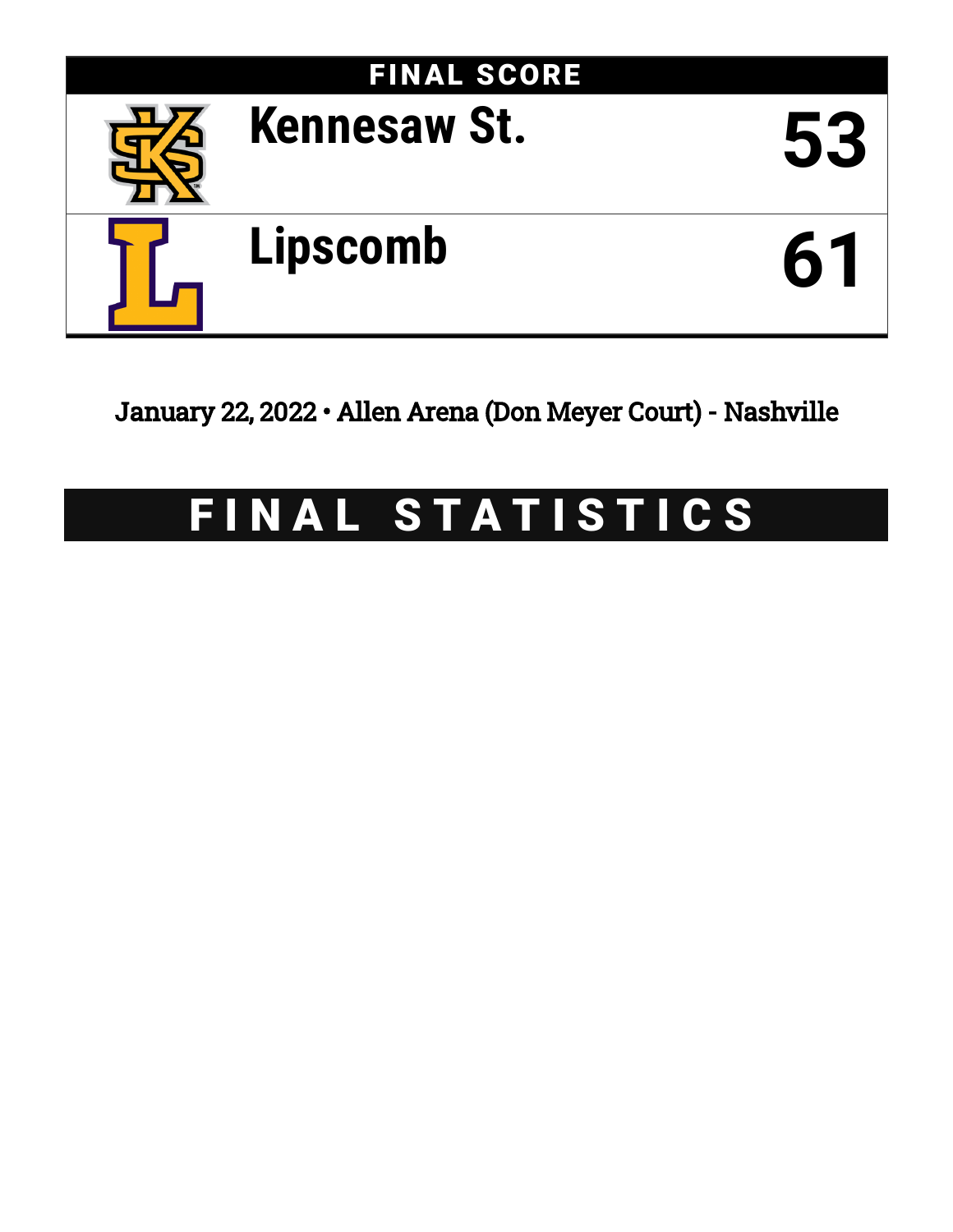# **Official Box Score Kennesaw St. vs Lipscomb Game Totals -- Final Statistics January 22, 2022 at Allen Arena (Don Meyer Court) - Nashville**



# **Kennesaw St. 53**

| No.               | Plaver               | S  | <b>Pts</b> | FG       | 3FG      | FТ       | 0R            | <b>DR</b> | TR | РF            | A        | TO            | Blk          | Stl          | Min            | $+/-$        |
|-------------------|----------------------|----|------------|----------|----------|----------|---------------|-----------|----|---------------|----------|---------------|--------------|--------------|----------------|--------------|
| 00                | JOHNSON, AMANI       | G  | 5          | $1-5$    | $1 - 2$  | $2 - 2$  | 0             | 3         | 3  | 2             | 6        |               |              | 2            | 37             | -8           |
| 10                | POOLE, ALEXIS        | F. | 13         | $6-9$    | $0 - 0$  | $1 - 2$  | 1             | 2         | 3  | 3             |          | $\mathcal{P}$ | $\Omega$     | 2            | 25             | $-14$        |
| 14                | FREE, ASHLEY         | G  | $\Omega$   | $0 - 2$  | $0 - 1$  | $0 - 0$  | 0             | 2         | 2  | 2             | 0        |               |              | 1            | 18             | $-2$         |
| 15                | WHITFIELD, JAH'CHE   | G  | 11         | $3 - 7$  | $1 - 5$  | $4 - 4$  | 1.            | 3         | 4  | 3             | 0        | $\mathbf{0}$  | $\mathbf{0}$ | $\mathbf{0}$ | 32             | $-4$         |
| 30                | PICCOLINO, GILLIAN   | G  | 8          | $3 - 10$ | $2-9$    | $0 - 0$  | 0             |           |    | 1             | 0        |               | $\Omega$     | 0            | 26             | $-10$        |
| $12 \overline{ }$ | <b>BAKER, AMARIS</b> | G  | 3          | $1 - 3$  | $1 - 3$  | $0 - 0$  | 0             |           |    | $\mathcal{P}$ | $\Omega$ | 0             | $\Omega$     | 0            | 18             | $-10$        |
| 13                | MULLINS, JODI        | G  | $\Omega$   | $0 - 0$  | $0 - 0$  | $0 - 0$  | 0             | 0         | 0  |               | 0        | 0             | $\mathbf 0$  | 0            | $\overline{2}$ | $\mathbf{0}$ |
| 20                | JONES, STACIE        | F. | 6          | $3 - 7$  | $0 - 0$  | $0 - 0$  | 0             | 4         | 4  |               |          | 3             | $\mathbf{0}$ | $\mathbf{0}$ | 15             | 2            |
| 25                | LEGISTER, GABI       | F. | 3          | $1 - 5$  | $0 - 0$  | $1 - 2$  | $\mathcal{P}$ | 2         | 4  |               |          | 2             | $\Omega$     | 0            | 17             | 7            |
| 32                | RODRIGUEZ, JULIA     | G  | 4          | $2 - 5$  | 0-1      | $0 - 3$  |               | $\Omega$  |    |               |          | 0             | $\Omega$     | 0            | 11             | $-1$         |
|                   | <b>TEAM</b>          |    |            |          |          |          | 1             | 1         | 2  | $\Omega$      |          | 0             |              |              |                |              |
|                   | <b>TOTALS</b>        |    | 53.        | 20-53    | $5 - 21$ | $8 - 13$ | 6             | 25        | 31 | 17            | 10       | 10            |              |              | 5 200          |              |

| <b>Shooting By Period</b> |           |       |          |       |          |       |
|---------------------------|-----------|-------|----------|-------|----------|-------|
| Period                    | FG        | FG%   | 3FG      | 3FG%  | FT       | FT%   |
| 1st Qtr                   | $6 - 15$  | 40%   | $2 - 3$  | 67%   | $0 - 2$  | 00%   |
| 2nd Qtr                   | $4 - 12$  | 33%   | $2 - 6$  | 33%   | $3 - 4$  | 75%   |
| 3rd Qtr                   | $4 - 11$  | 36%   | $1-6$    | 17%   | $1 - 2$  | 50%   |
| 4th Qtr                   | $6 - 15$  | 40%   | $0-6$    | 00%   | $4 - 5$  | 80%   |
| 1st Half                  | $10 - 27$ | 37%   | $4 - 9$  | 44%   | $3-6$    | 50%   |
| 2nd Half                  | 10-26     | 38%   | $1 - 12$ | 08%   | $5 - 7$  | 71%   |
| Game                      | $20 - 53$ | 37.7% | $5 - 21$ | 23.8% | $8 - 13$ | 61.5% |

*Deadball Rebounds:* 3,0 *Last FG:* 4th-02:47 *Biggest Run:* 6-0 *Largest lead:* By 10 at 2nd-08:51 *Technical Fouls:* None.

# **Lipscomb 61**

|     | <b>TOTALS</b>         |    | 61       | $20 - 51$ | $9 - 30$ | $12 - 15$ | 9             | 29 | 38            | 14       | 12 | 14       |             | 6        | <b>200</b> |                |
|-----|-----------------------|----|----------|-----------|----------|-----------|---------------|----|---------------|----------|----|----------|-------------|----------|------------|----------------|
|     | <b>TEAM</b>           |    |          |           |          |           | 1             | 4  | 5             | 0        |    |          |             |          |            |                |
| 33  | SALEH, DIANA          | С  | 0        | $0 - 2$   | $0-0$    | $0 - 0$   | 1             | 1  | $\mathcal{P}$ | 1        | 0  | $\Omega$ | $\Omega$    | 0        | 5          | $-7$           |
| 23  | HOLCOMB, JALYN        | G  | 8        | $3 - 7$   | $1 - 4$  | $1 - 2$   | 0             | 4  | 4             | $\Omega$ | 4  | $\Omega$ | $\Omega$    | 2        | 28         | 13             |
| 14  | HEMPHILL, NICOLE      | F. | 2        | $0 - 0$   | $0 - 0$  | $2 - 2$   | 2             | 1  | 3             |          | 0  |          | 0           | 0        | 5          | -2             |
| 00  | SHELTON, SYDNEY       | G  | 14       | $5 - 8$   | $2 - 5$  | $2 - 3$   | 0             | 3  | 3             | $\Omega$ | 2  |          | $\Omega$    | $\Omega$ | 24         | 11             |
| 24  | <b>COLLIER, CASEY</b> | G  |          | $3-6$     | 1-3      | $0 - 0$   |               | 4  | 5.            |          |    | 2        | 0           | 0        | 31         | -5             |
| 22  | COOK, MADDIE          | G  | $\Omega$ | $0 - 2$   | $0 - 0$  | $0 - 0$   | $\mathcal{P}$ | 6  | 8             | 3        | 3  | 2        |             |          | 20         | $-3$           |
| 21  | <b>VINSON, BELLA</b>  | G  | 14       | $3-9$     | 1-5      | $7 - 7$   | 2             | 3  | 5             | 3        |    | 4        |             |          | 31         | 13             |
| 15  | PEARSON, BLYTHE       | G  | 8        | $3-9$     | $2 - 7$  | $0 - 0$   | 0             | 2  | 2             | 3        |    |          |             |          | 37         | 9              |
| 01  | PEETE, JORDAN         | G  | 8        | $3 - 8$   | $2-6$    | $0 - 1$   | 0             |    |               | 2        | 0  | 2        |             |          | 19         | $\overline{7}$ |
| No. | Player                | S  | Pts      | FG        | 3FG      | FТ        | 0R            | DR | TR            | PF       | A  | то       | <b>B</b> lk | Stl      | Min        | $+/-$          |

| Game                      | 20-51     | 39.2% | $9 - 30$ | 30.0%  | $12 - 15$ | 80.0% |
|---------------------------|-----------|-------|----------|--------|-----------|-------|
| 2nd Half                  | 7-24      | 29%   | $4 - 13$ | 31%    | $8 - 10$  | 80%   |
| 1st Half                  | $13 - 27$ | 48%   | $5 - 17$ | 29%    | $4 - 5$   | 80%   |
| 4th Qtr                   | $5 - 12$  | 42%   | $2 - 6$  | 33%    | $4-6$     | 67%   |
| 3rd Qtr                   | $2 - 12$  | 17%   | $2 - 7$  | 29%    | $4 - 4$   | 100%  |
| 2nd Qtr                   | $10 - 13$ | 77%   | $5 - 7$  | 71%    | $3 - 4$   | 75%   |
| 1st Qtr                   | $3 - 14$  | 21%   | $0 - 10$ | $00\%$ | $1 - 1$   | 100%  |
| Period                    | FG        | FG%   | 3FG      | 3FG%   | FT        | FT%   |
| <b>Shooting By Period</b> |           |       |          |        |           |       |

*Deadball Rebounds:* 0,0 *Last FG:* 4th-03:15 *Biggest Run:* 9-0 *Largest lead:* By 14 at 4th-05:40 *Technical Fouls:* None.

| Game Notes:                                    | <b>Score</b>                                    |    | 1st 2nd         | 3rd | 4th | <b>TOT</b> | <b>Points</b>     | <b>KSU</b>     | <b>LIP</b>     |
|------------------------------------------------|-------------------------------------------------|----|-----------------|-----|-----|------------|-------------------|----------------|----------------|
| Officials: Tim Hackett, Molly McFadden, Robert | <b>KSU</b>                                      | 14 | 13              | 10  | 16  | 53         | In the Paint      | 26             | 20             |
| Swanigan                                       | LIP                                             |    | 28              | 10  | 16  | 61         | Off Turns         |                | 11             |
| Start Time: 12:01 PM ET                        |                                                 |    |                 |     |     |            | 2nd Chance        | 10             | 11             |
| End Time: 01:57 PM ET<br>Game Duration: 1:56   | KSU led for 13:20. LIP led for 25:14.           |    |                 |     |     |            | <b>Fast Break</b> |                | 17             |
| Conference Game:                               | Game was tied for 1:26.<br>Times tied: <b>1</b> |    | Lead Changes: 1 |     |     |            | Bench             | 16             | 24             |
|                                                |                                                 |    |                 |     |     |            | Per Poss          | 0.869<br>24/61 | 1.000<br>26/61 |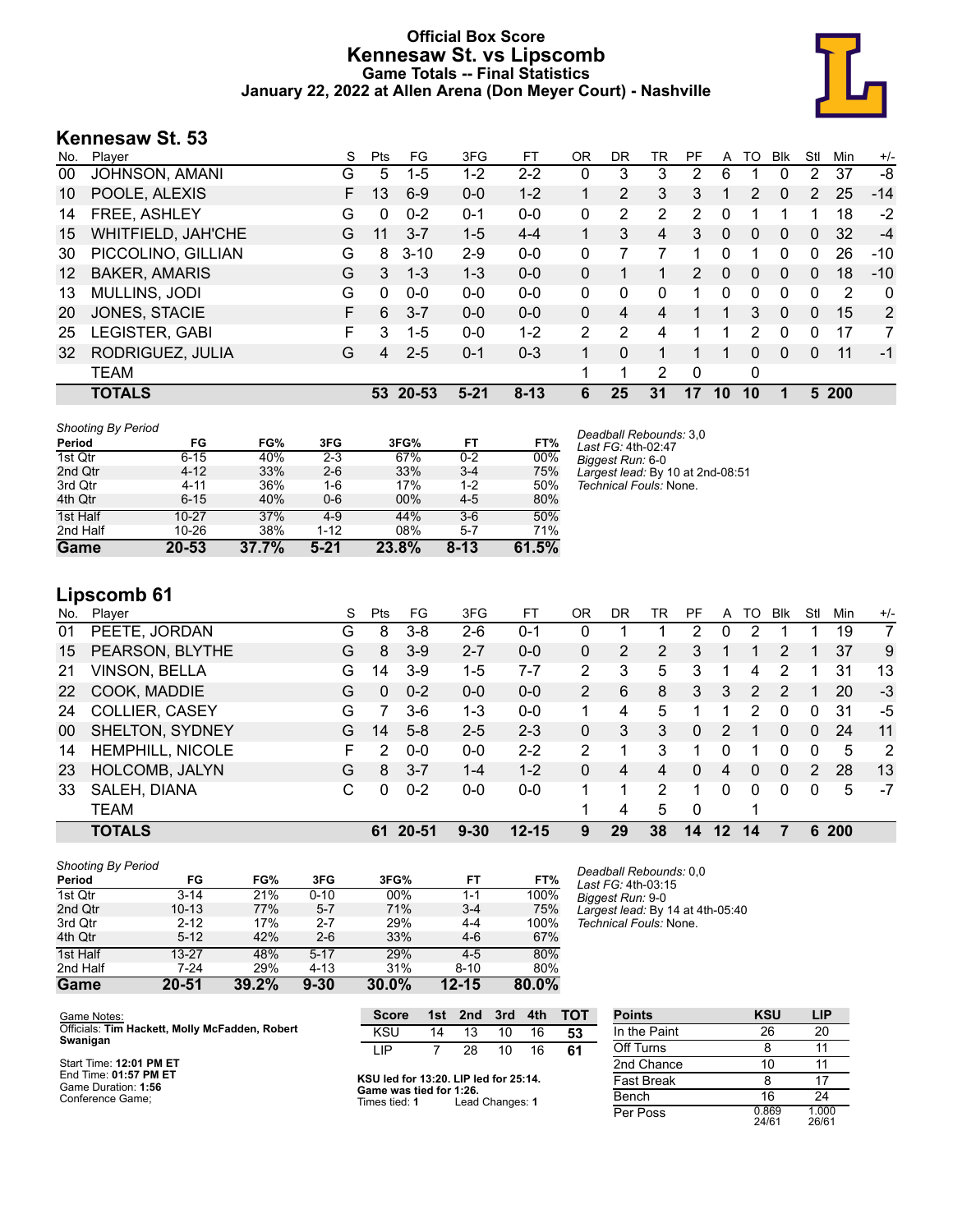## **Official Box Score Kennesaw St. vs Lipscomb First Half Statistics Only January 22, 2022 at Allen Arena (Don Meyer Court) - Nashville**



# **Kennesaw St. 27**

| No. | Plaver                | S  | <b>Pts</b> | <b>FG</b> | 3FG     | <b>FT</b> | <b>OR</b> | <b>DR</b> | <b>TR</b>     | PF       | A | TO       | <b>B</b> lk | Stl         | Min            | $+/-$       |
|-----|-----------------------|----|------------|-----------|---------|-----------|-----------|-----------|---------------|----------|---|----------|-------------|-------------|----------------|-------------|
| 00  | JOHNSON, AMANI        | G  | 5          | $1 - 3$   | 1-1     | $2 - 2$   | 0         | 1         |               |          | 3 | 0        |             | 2           | 19             | $-10$       |
| 10  | POOLE, ALEXIS         | F  | 6          | $3 - 5$   | $0 - 0$ | $0 - 0$   |           |           | 2             | 0        |   |          | 0           | 0           | 11             | $-2$        |
| 12  | <b>BAKER, AMARIS</b>  | G  | 3          | $1 - 3$   | 1-3     | $0 - 0$   | 0         | 1         |               | 0        | 0 | 0        | 0           | 0           | 10             | $-2$        |
| 13  | MULLINS, JODI         | G  | 0          | $0 - 0$   | $0 - 0$ | $0 - 0$   | 0         | 0         | 0             |          | 0 | 0        | 0           | 0           | $\overline{2}$ | $\mathbf 0$ |
| 14  | FREE, ASHLEY          | G  | 0          | $0 - 2$   | $0 - 1$ | $0-0$     | 0         | 0         | 0             |          | 0 | 0        | 0           | 0           | 9              | -4          |
| 15  | WHITFIELD, JAH'CHE    | G  | 4          | $2 - 2$   | $0 - 0$ | $0 - 0$   | 0         | 2         | 2             | 2        | 0 | $\Omega$ | 0           | 0           | 14             | -6          |
| 20  | JONES, STACIE         | F  | $\Omega$   | $0 - 3$   | $0 - 0$ | $0 - 0$   | 0         | 3         | 3             | 1        | 0 | 1        | 0           | 0           | 8              | $-7$        |
| 25  | <b>LEGISTER, GABI</b> | F. |            | $0 - 2$   | $0 - 0$ | $1 - 2$   |           | 1         | $\mathcal{P}$ | $\Omega$ | 0 |          | $\Omega$    | $\Omega$    | 7              | $-3$        |
| 30  | PICCOLINO, GILLIAN    | G  | 8          | $3 - 5$   | $2 - 4$ | $0 - 0$   | 0         | 2         | $\mathcal{P}$ | 0        | 0 | 0        | 0           | 0           | 13             | $-4$        |
| 32  | RODRIGUEZ, JULIA      | G  | $\Omega$   | $0 - 2$   | $0 - 0$ | $0 - 2$   |           | $\Omega$  |               | 0        |   | 0        | $\Omega$    | $\Omega$    | 6              | $-2$        |
|     | <b>TEAM</b>           |    | 0          | $0 - 0$   | $0 - 0$ | $0 - 0$   |           | $\Omega$  |               | 0        | 0 | 0        | $\Omega$    | 0           | $\mathbf 0$    |             |
|     | <b>TOTALS</b>         |    | 27         | $10 - 27$ | $4-9$   | $3 - 6$   | 4         | 11        | 15            | 6        | 5 | 3        | 0           | $\mathbf 2$ | 100            |             |

| Shooting By Period<br>Period | FG        | FG%   | 3FG     | 3FG%  | FТ      | FT%    |
|------------------------------|-----------|-------|---------|-------|---------|--------|
| 1st Otr                      | $6 - 15$  | 40%   | $2-3$   | 67%   | $0 - 2$ | $00\%$ |
| 2nd Qtr                      | $4 - 12$  | 33%   | $2 - 6$ | 33%   | $3 - 4$ | 75%    |
| 1st Half                     | $10 - 27$ | 37%   | $4 - 9$ | 44%   | $3-6$   | 50%    |
| Game                         | $20 - 53$ | 37.7% | $5-21$  | 23.8% | $8-13$  | 61.5%  |

*Deadball Rebounds:* 3,0 *Last FG Half:* KSU 2nd-04:14

# **Lipscomb 35**

| No. | Plaver                  | S. | Pts            | <b>FG</b> | 3FG      | <b>FT</b> | <b>OR</b> | <b>DR</b>    | TR            | PF       | A | TO | <b>Blk</b> | Stl      | Min         | $+/-$ |
|-----|-------------------------|----|----------------|-----------|----------|-----------|-----------|--------------|---------------|----------|---|----|------------|----------|-------------|-------|
| 00  | SHELTON, SYDNEY         | G  | 13             | $5 - 7$   | $2 - 4$  | $1 - 1$   | 0         | 3            | 3             | 0        |   | 0  | 0          | 0        | 15          | 11    |
| 01  | PEETE, JORDAN           | G  | 5.             | $2 - 5$   | $1 - 4$  | $0 - 1$   | 0         | $\mathbf{0}$ | 0             |          | 0 | 0  |            |          | 13          | 8     |
| 14  | <b>HEMPHILL, NICOLE</b> | F  | 2              | $0-0$     | $0-0$    | $2 - 2$   | 2         | $\mathbf{0}$ | 2             |          | 0 |    | 0          | 0        | 3           | -1    |
| 15  | PEARSON, BLYTHE         | G  | 5              | $2 - 4$   | $1 - 3$  | $0 - 0$   | 0         | 2            | 2             | 2        | 0 |    |            | 0        | 17          | 9     |
| 21  | VINSON, BELLA           | G  | 3              | 1-4       | $0 - 2$  | $1 - 1$   | 0         | 0            | 0             |          |   | 2  | 2          | 0        | 16          | 11    |
| 22  | COOK, MADDIE            | G  | 0              | $0 - 0$   | $0 - 0$  | $0 - 0$   |           | 4            | 5             |          |   | 0  | 2          | $\Omega$ | 9           | $-4$  |
| 23  | HOLCOMB, JALYN          | G  | 5              | $2 - 3$   | $1 - 2$  | $0 - 0$   | 0         |              |               | $\Omega$ | 4 | 0  | $\Omega$   | 0        | 11          | 12    |
| 24  | <b>COLLIER, CASEY</b>   | G  | $\overline{2}$ | $1 - 3$   | $0 - 2$  | $0 - 0$   | $\Omega$  | 2            | $\mathcal{P}$ | $\Omega$ |   | 0  | $\Omega$   | $\Omega$ | 13          | $-3$  |
| 33  | SALEH, DIANA            | C  | 0              | $0 - 1$   | $0 - 0$  | $0 - 0$   | 0         |              |               | 1        | 0 | 0  | $\Omega$   | 0        | 3           | -3    |
|     | <b>TEAM</b>             |    | 0              | $0 - 0$   | $0 - 0$  | $0 - 0$   |           |              | 2             | 0        | 0 | 1  | 0          | $\Omega$ | $\mathbf 0$ |       |
|     | <b>TOTALS</b>           |    |                | 35 13-27  | $5 - 17$ | $4 - 5$   |           | 14           | 18            | 6        | 8 | 5  | 6          | 1        | 100         |       |

| Shooting By Period<br>Period | FG        | FG%        | 3FG      | 3FG%       | FТ        | FT%   |
|------------------------------|-----------|------------|----------|------------|-----------|-------|
| 1st Otr                      | $3 - 14$  | 21%        | 0-10     | $00\%$     | 1-1       | 100%  |
| 2nd Otr                      | $10 - 13$ | <b>77%</b> | $5 - 7$  | 71%        | $3-4$     | 75%   |
| 1st Half                     | $13 - 27$ | 48%        | $5-17$   | <b>29%</b> | $4-5$     | 80%   |
| Game                         | $20 - 51$ | 39.2%      | $9 - 30$ | 30.0%      | $12 - 15$ | 80.0% |

*Deadball Rebounds:* 0,0 *Last FG Half:* LIP 2nd-00:02

| Game Notes:                                                | <b>Score</b> | 1st | 2nd | 3rd | 4th | <b>TOT</b> | <b>Points from (This Period)</b> | <b>KSU LIP</b> |    |
|------------------------------------------------------------|--------------|-----|-----|-----|-----|------------|----------------------------------|----------------|----|
| Officials: Tim Hackett, Molly McFadden, Robert<br>Swanigan | <b>KSU</b>   | 14  |     | 10  | 16  | 53         | In the Paint                     |                | 14 |
|                                                            | ∟IP          |     | 28  | 10  | 16  | -61        | Off Turns                        |                |    |
| Start Time: 12:01 PM ET                                    |              |     |     |     |     |            | 2nd Chance                       |                |    |
| End Time: 01:57 PM ET<br>Game Duration: 1:56               |              |     |     |     |     |            | <b>Fast Break</b>                |                | 10 |
| Conference Game;                                           |              |     |     |     |     |            | Bench                            |                | 20 |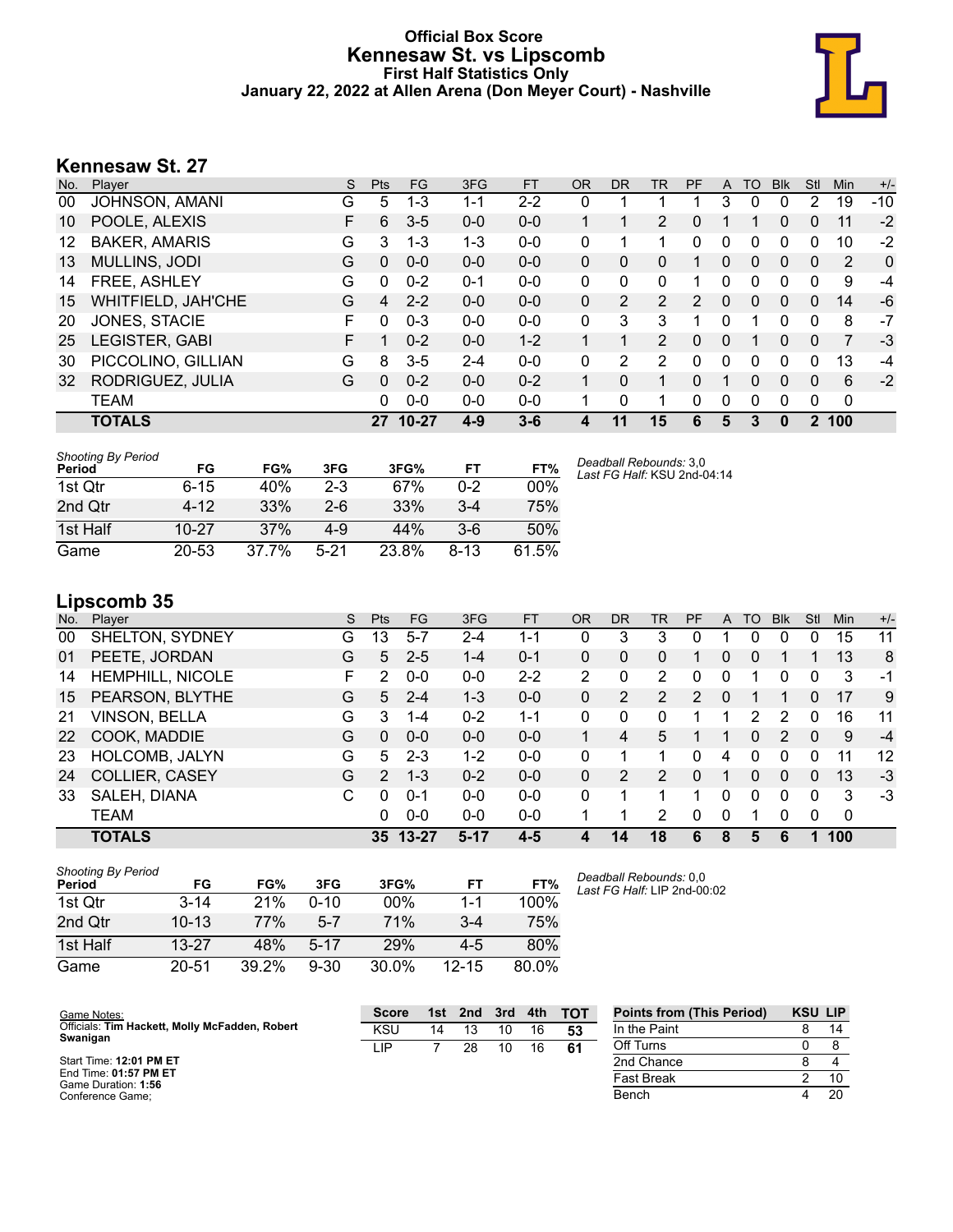## **Official Box Score Kennesaw St. vs Lipscomb First Quarter Statistics Only January 22, 2022 at Allen Arena (Don Meyer Court) - Nashville**



# **Kennesaw St. 14**

| No. | Plaver                | S  | <b>Pts</b> | <b>FG</b> | 3FG     | <b>FT</b> | 0R       | <b>DR</b> | TR             | PF       | A        | TO | <b>B</b> lk | Stl      | Min | $+/-$ |
|-----|-----------------------|----|------------|-----------|---------|-----------|----------|-----------|----------------|----------|----------|----|-------------|----------|-----|-------|
| 00  | <b>JOHNSON, AMANI</b> | G  | 0          | $0 - 1$   | $0 - 0$ | $0 - 0$   | 0        |           |                | 0        | 2        |    | 0           |          | 9   | 5     |
| 10  | POOLE, ALEXIS         | F  | 4          | $2 - 2$   | $0 - 0$ | $0 - 0$   |          |           | $\overline{2}$ | 0        | 0        | 0  | 0           | 0        | 6   | 5     |
| 14  | FREE, ASHLEY          | G  | 0          | $0 - 2$   | $0 - 1$ | $0 - 0$   | 0        | 0         | 0              | $\Omega$ | 0        | 0  | 0           | 0        | 6   | 5     |
| 15  | WHITFIELD, JAH'CHE    | G  | 4          | $2 - 2$   | $0 - 0$ | $0 - 0$   | $\Omega$ | 1         | 1              | $\Omega$ | 0        | 0  | 0           | $\Omega$ | 6   | 5     |
| 30  | PICCOLINO, GILLIAN    | G  | 3          | 1-1       | $1 - 1$ | $0 - 0$   | 0        | 2         | 2              | $\Omega$ | 0        | 0  | 0           | $\Omega$ | 6   | 5     |
| 12  | <b>BAKER, AMARIS</b>  | G  | 3          | $1 - 1$   | $1 - 1$ | $0 - 0$   | 0        |           | 1              | $\Omega$ | $\Omega$ | 0  | 0           | $\Omega$ | 5   | 4     |
| 13  | MULLINS, JODI         | G  | 0          | $0 - 0$   | $0 - 0$ | $0 - 0$   | 0        | $\Omega$  | 0              | $\Omega$ | $\Omega$ | 0  | 0           | 0        | 0   | 0     |
| 20  | JONES, STACIE         | F. | $\Omega$   | $0 - 2$   | $0 - 0$ | $0 - 0$   | $\Omega$ | 2         | 2              |          | 0        | 0  | 0           | $\Omega$ | 4   | 2     |
| 25  | LEGISTER, GABI        | F  | 0          | $0 - 2$   | $0 - 0$ | $0 - 0$   | $\Omega$ | 1         | 1              | 0        | 0        | 0  | 0           | 0        | 4   | 2     |
| 32  | RODRIGUEZ, JULIA      | G  | 0          | $0 - 2$   | $0-0$   | $0 - 2$   | 1        | $\Omega$  | 1              | $\Omega$ |          | 0  | $\Omega$    | $\Omega$ | 4   | 2     |
|     | <b>TEAM</b>           |    |            |           |         |           | 0        | 0         | 0              | 0        |          | 0  |             |          |     |       |
|     | <b>TOTALS</b>         |    | 14         | $6 - 15$  | $2 - 3$ | $0 - 2$   | 2        | 9         | 11             | 1        | 3        | 0  | 0           |          | 50  |       |

| <b>Shooting By Period</b><br>Period | FG        | FG%   | 3FG      | 3FG%  | FT       | FT%   | Deadball Rebounds: 3,0 |
|-------------------------------------|-----------|-------|----------|-------|----------|-------|------------------------|
| 1st Qtr                             | $6 - 15$  | 40%   | $2 - 3$  | 67%   | 0-2      | 00%   |                        |
| 2nd Qtr                             | $4 - 12$  | 33%   | $2 - 6$  | 33%   | $3 - 4$  | 75%   |                        |
| 1st Half                            | $6 - 15$  | 40%   | $2 - 3$  | 67%   | 0-2      | 00%   |                        |
| 1st Half                            | $10 - 27$ | 37%   | $4-9$    | 44%   | $3-6$    | 50%   |                        |
| Game                                | $20 - 53$ | 37.7% | $5 - 21$ | 23.8% | $8 - 13$ | 61.5% |                        |

# **Lipscomb 7**

| No. | Plaver               | S  | <b>Pts</b> | FG.      | 3FG      | <b>FT</b> | <b>OR</b> | <b>DR</b> | <b>TR</b>    | <b>PF</b> | $\mathsf{A}$   | TO       | <b>B</b> lk | Stl          | Min      | $+/-$ |
|-----|----------------------|----|------------|----------|----------|-----------|-----------|-----------|--------------|-----------|----------------|----------|-------------|--------------|----------|-------|
| 01  | PEETE, JORDAN        | G  | 0          | $0 - 2$  | $0 - 2$  | $0 - 0$   | 0         | 0         | 0            | 0         | 0              |          | 0           | 0            | 6        | $-5$  |
| 15  | PEARSON, BLYTHE      | G  | 2          | $1 - 3$  | $0 - 2$  | $0-0$     | 0         |           |              |           | 0              |          |             | 0            | 10       | $-5$  |
| 21  | <b>VINSON, BELLA</b> | G  | 3          | $1 - 4$  | $0 - 2$  | $1 - 1$   | 0         | 0         | 0            |           | 0              | 0        | 2           | 0            | 10       | -5    |
| 22  | COOK, MADDIE         | G  | $\Omega$   | $0 - 0$  | $0 - 0$  | $0 - 0$   |           | 3         | 4            | 0         | $\overline{0}$ | 0        |             | 0            | 6        | $-5$  |
| 24  | COLLIER, CASEY       | G  | 2          | 1-3      | $0 - 2$  | $0-0$     | 0         | 2         | 2            | 0         |                |          | 0           | 0            | 10       | -5    |
| 00  | SHELTON, SYDNEY      | G  | $\Omega$   | $0 - 1$  | $0 - 1$  | $0 - 0$   | 0         |           |              | 0         | $\overline{0}$ | $\Omega$ | 0           | $\mathbf{0}$ | 5        | $-4$  |
| 14  | HEMPHILL, NICOLE     | F. | $\Omega$   | $0 - 0$  | $0 - 0$  | $0-0$     | 0         | 0         | $\mathbf{0}$ | 0         | 0              | 0        | 0           | 0            | $\Omega$ | $-2$  |
| 23  | HOLCOMB, JALYN       | G  | $\Omega$   | $0 - 1$  | $0 - 1$  | $0 - 0$   | $\Omega$  |           |              | 0         |                | $\Omega$ | 0           | $\Omega$     | 4        | $-2$  |
| 33  | SALEH, DIANA         | С  | $\Omega$   | $0 - 0$  | $0-0$    | $0-0$     | 0         | 0         | $\Omega$     | 0         | 0              | 0        | 0           | 0            | $\Omega$ | $-2$  |
|     | <b>TEAM</b>          |    |            |          |          |           |           | 0         | 1            | 0         |                |          |             |              |          |       |
|     | <b>TOTALS</b>        |    |            | $3 - 14$ | $0 - 10$ | $1 - 1$   | 2         | 8         | 10           | 2         | 2              |          | Δ           | $\mathbf{0}$ | 50       |       |

| <b>Shooting By Period</b><br>Period | FG        | FG%   | 3FG      | 3FG%   | FT        | FT%   |
|-------------------------------------|-----------|-------|----------|--------|-----------|-------|
| 1st Qtr                             | $3 - 14$  | 21%   | $0 - 10$ | $00\%$ | 1-1       | 100%  |
| 2nd Qtr                             | $10 - 13$ | 77%   | $5 - 7$  | 71%    | $3 - 4$   | 75%   |
| 1st Half                            | $3 - 14$  | 21%   | $0 - 10$ | 00%    | 1-1       | 100%  |
| 1st Half                            | $13 - 27$ | 48%   | $5 - 17$ | 29%    | $4-5$     | 80%   |
| Game                                | $20 - 51$ | 39.2% | $9 - 30$ | 30.0%  | $12 - 15$ | 80.0% |

| Game Notes:                                                | <b>Score</b> |    | 1st 2nd | 3rd | 4th | <b>TOT</b> | <b>Points (This Period)</b> | <b>KSU</b>   | <b>LIP</b>    |
|------------------------------------------------------------|--------------|----|---------|-----|-----|------------|-----------------------------|--------------|---------------|
| Officials: Tim Hackett, Molly McFadden, Robert<br>Swanigan | <b>KSU</b>   | 14 | 13      | 10  | 16  | 53         | In the Paint                |              |               |
|                                                            | LIP          |    | 28      | 10  | 16  | 61         | Off Turns                   |              |               |
| Start Time: 12:01 PM ET                                    |              |    |         |     |     |            | 2nd Chance                  |              |               |
| End Time: 01:57 PM ET<br>Game Duration: 1:56               |              |    |         |     |     |            | <b>Fast Break</b>           |              |               |
| Conference Game:                                           |              |    |         |     |     |            | Bench                       |              |               |
|                                                            |              |    |         |     |     |            | Per Poss                    | .000<br>6/14 | 0.500<br>4/14 |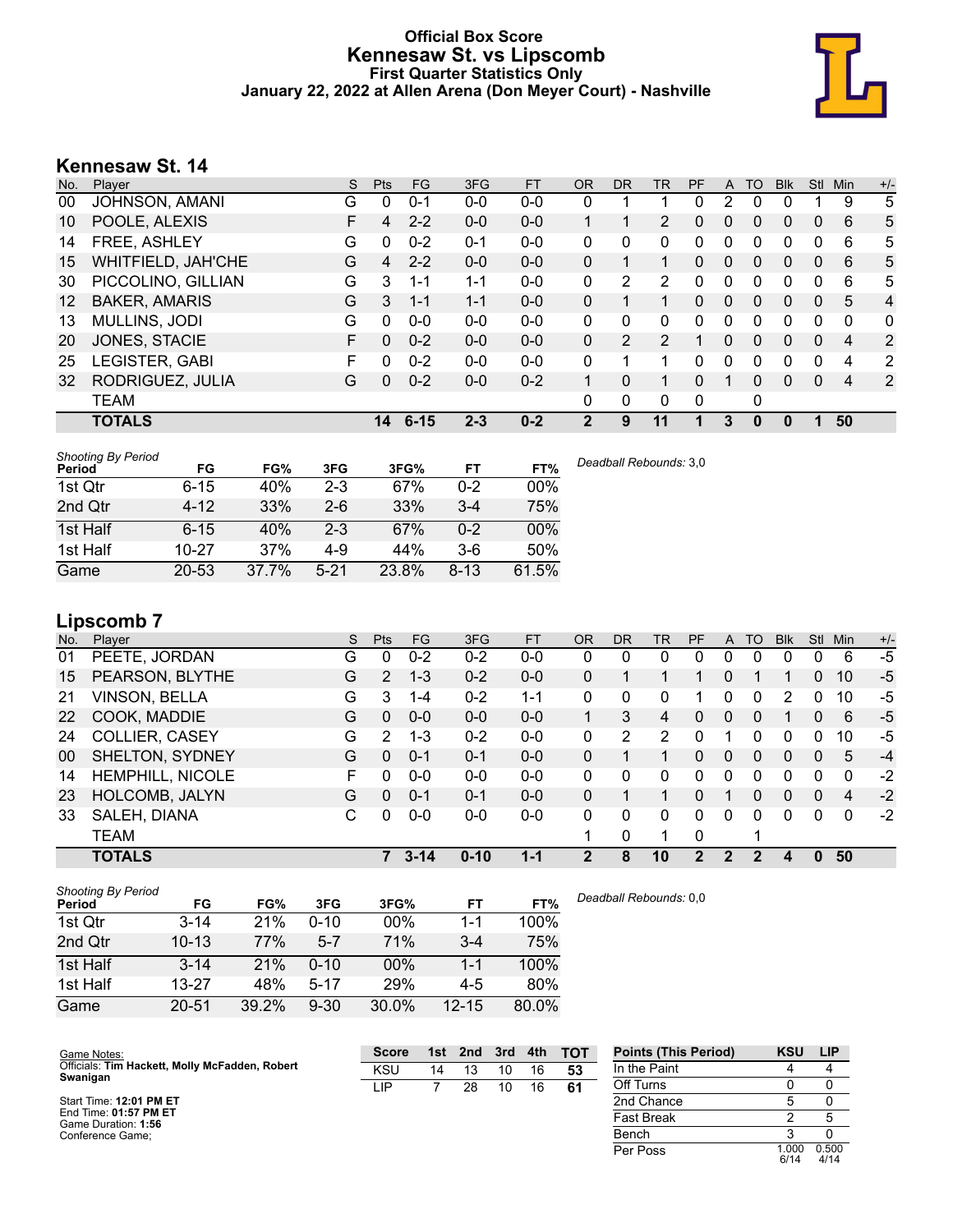## **Official Play-By-Play Kennesaw St. vs Lipscomb First Quarter January 22, 2022 at Allen Arena (Don Meyer Court) - Nashville**



### **Period 1**

<mark>Startersː</mark><br>Kennesaw St.: 0 JOHNSON,AMANI (G); 10 POOLE,ALEXIS (F); 14 FREE,ASHLEY (G); 15 WHITFIELD,JAH'CHE (G); 30 PICCOLINO,GILLIAN (G);<br>Lipscomb: 1 PEETE,JORDAN (G); 15 PEARSON,BLYTHE (G); 21 VINSON,BELLA (G); 22 COOK,

| <b>Time</b> | <b>VISITORS: Kennesaw St.</b>          | <b>Score</b> | <b>Margin</b>  | <b>HOME: Lipscomb</b>             |
|-------------|----------------------------------------|--------------|----------------|-----------------------------------|
| 09:29       |                                        |              |                | MISSED 3PTR by COLLIER, CASEY     |
| 09:26       |                                        |              |                | TURNOVER (5SEC) by TEAM           |
| 09:18       |                                        |              |                | REBOUND (OFF) by TEAM             |
| 09:08       | GOOD! JUMPER by WHITFIELD, JAH'CHE     | $0-2$        | V <sub>2</sub> |                                   |
| 08:35       |                                        |              |                | MISSED 3PTR by PEARSON, BLYTHE    |
| 08:32       | REBOUND (DEF) by WHITFIELD, JAH'CHE    |              |                |                                   |
| 08:19       | GOOD! 3PTR by PICCOLINO, GILLIAN       | $0-5$        | V <sub>5</sub> |                                   |
| 08:19       | ASSIST by JOHNSON, AMANI               |              |                |                                   |
| 07:57       |                                        | $2 - 5$      | $V_3$          | GOOD! LAYUP by COLLIER, CASEY     |
| 07:41       | MISSED 3PTR by FREE, ASHLEY            |              |                |                                   |
| 07:37       |                                        |              |                | REBOUND (DEF) by COOK, MADDIE     |
| 07:30       |                                        |              |                | MISSED 3PTR by PEETE, JORDAN      |
| 07:26       | REBOUND (DEF) by PICCOLINO, GILLIAN    |              |                |                                   |
| 07:15       | SUB OUT: POOLE, ALEXIS                 |              |                |                                   |
| 07:15       | SUB IN: JONES, STACIE                  |              |                |                                   |
| 07:03       | MISSED LAYUP by JONES, STACIE          |              |                |                                   |
| 07:00       |                                        |              |                | REBOUND (DEF) by COOK, MADDIE     |
| 06:37       |                                        |              |                | MISSED 3PTR by COLLIER, CASEY     |
| 06:33       | REBOUND (DEF) by JONES, STACIE         |              |                |                                   |
| 06:29       | GOOD! LAYUP by WHITFIELD, JAH'CHE [FB] | $2 - 7$      | V <sub>5</sub> |                                   |
| 06:29       | ASSIST by JOHNSON, AMANI               |              |                |                                   |
| 06:15       |                                        |              |                | MISSED 3PTR by VINSON, BELLA      |
| 06:11       |                                        |              |                | REBOUND (OFF) by COOK, MADDIE     |
| 05:52       |                                        |              |                | MISSED 3PTR by PEETE, JORDAN      |
| 05:49       | REBOUND (DEF) by PICCOLINO, GILLIAN    |              |                |                                   |
| 05:33       | MISSED LAYUP by JONES, STACIE          |              |                |                                   |
| 05:33       |                                        |              |                | BLOCK by VINSON, BELLA            |
| 05:28       |                                        |              |                | REBOUND (DEF) by COOK, MADDIE     |
| 05:04       |                                        |              |                | MISSED 3PTR by PEARSON, BLYTHE    |
| 05:01       | REBOUND (DEF) by JONES, STACIE         |              |                |                                   |
| 04:42       | MISSED LAYUP by FREE, ASHLEY           |              |                |                                   |
| 04:42       |                                        |              |                | BLOCK by COOK, MADDIE             |
| 04:38       |                                        |              |                | REBOUND (DEF) by COLLIER, CASEY   |
| 04:36       |                                        | $4 - 7$      | V <sub>3</sub> | GOOD! LAYUP by VINSON, BELLA [FB] |
| 04:36       |                                        |              |                | ASSIST by COLLIER, CASEY          |
| 04:36       | FOUL (PERSONAL) by JONES, STACIE       |              |                |                                   |
| 04:36       |                                        |              |                | SUB OUT: PEETE, JORDAN            |
| 04:36       |                                        |              |                | SUB OUT: COOK, MADDIE             |
| 04:36       |                                        |              |                | SUB IN: SHELTON, SYDNEY           |
| 04:36       |                                        |              |                | SUB IN: HOLCOMB, JALYN            |
| 04:36       | SUB OUT: JOHNSON, AMANI                |              |                |                                   |
| 04:36       | SUB OUT: WHITFIELD, JAH'CHE            |              |                |                                   |
| 04:36       | SUB OUT: PICCOLINO, GILLIAN            |              |                |                                   |
| 04:36       | SUB IN: BAKER, AMARIS                  |              |                |                                   |
| 04:36       | SUB IN: LEGISTER, GABI                 |              |                |                                   |
| 04:36       | SUB IN: RODRIGUEZ, JULIA               |              |                |                                   |
| 04:36       |                                        | $5 - 7$      | V <sub>2</sub> | GOOD! FT by VINSON, BELLA [FB]    |
| 04:36       |                                        |              |                |                                   |
| 04:12       | MISSED JUMPER by LEGISTER, GABI        |              |                |                                   |
| 04:12       |                                        |              |                | BLOCK by VINSON, BELLA            |
| 04:06       | REBOUND (OFF) by RODRIGUEZ, JULIA      |              |                |                                   |
| 04:05       | GOOD! 3PTR by BAKER, AMARIS            | $5 - 10$     | V <sub>5</sub> |                                   |
| 04:05       | ASSIST by RODRIGUEZ, JULIA             |              |                |                                   |
| 03:41       |                                        |              |                | MISSED JUMPER by VINSON, BELLA    |
| 03:37       | REBOUND (DEF) by BAKER, AMARIS         |              |                |                                   |
| 03:32       |                                        |              |                | FOUL (PERSONAL) by VINSON, BELLA  |
| 03:32       | SUB OUT: JONES, STACIE                 |              |                |                                   |
| 03:32       | SUB OUT: RODRIGUEZ, JULIA              |              |                |                                   |
| 03:32       | SUB IN: JOHNSON, AMANI                 |              |                |                                   |
| 03:32       | SUB IN: POOLE, ALEXIS                  |              |                |                                   |
| 03:32       | SUB OUT: FREE, ASHLEY                  |              |                |                                   |
| 03:32       | SUB IN: RODRIGUEZ, JULIA               |              |                |                                   |
| 03:32       | MISSED FT by RODRIGUEZ, JULIA          |              |                |                                   |
| 03:32       | MISSED FT by RODRIGUEZ, JULIA          |              |                |                                   |
| 03:32       |                                        |              |                | REBOUND (DEF) by PEARSON, BLYTHE  |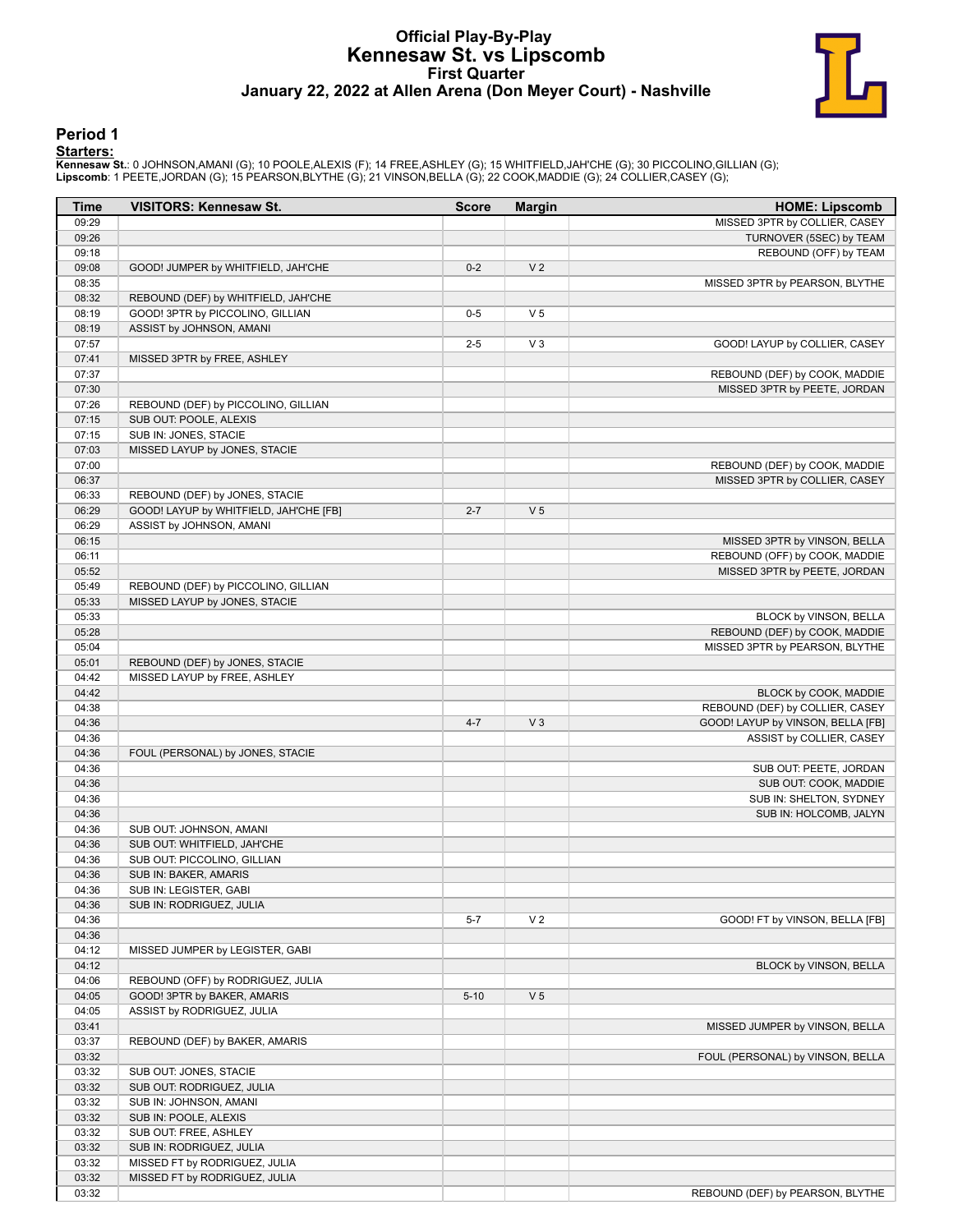| <b>Time</b> | <b>VISITORS: Kennesaw St.</b>       | <b>Score</b> | <b>Margin</b>  | <b>HOME: Lipscomb</b>                 |
|-------------|-------------------------------------|--------------|----------------|---------------------------------------|
| 03:32       | REBOUND (OFF) by TEAM               |              |                |                                       |
| 03:17       |                                     |              |                | MISSED 3PTR by HOLCOMB, JALYN         |
| 03:14       | REBOUND (DEF) by LEGISTER, GABI     |              |                |                                       |
| 02:50       | MISSED JUMPER by RODRIGUEZ, JULIA   |              |                |                                       |
| 02:46       |                                     |              |                | REBOUND (DEF) by SHELTON, SYDNEY      |
| 02:27       |                                     |              |                | MISSED 3PTR by SHELTON, SYDNEY        |
| 02:24       | REBOUND (DEF) by JOHNSON, AMANI     |              |                |                                       |
| 02:10       | GOOD! JUMPER by POOLE, ALEXIS       | $5 - 12$     | V <sub>7</sub> |                                       |
| 01:50       |                                     |              |                | TURNOVER (BADPASS) by PEARSON, BLYTHE |
| 01:50       | STEAL by JOHNSON, AMANI             |              |                |                                       |
| 01:44       | MISSED LAYUP by RODRIGUEZ, JULIA    |              |                |                                       |
| 01:44       |                                     |              |                | BLOCK by PEARSON, BLYTHE              |
| 01:39       |                                     |              |                | REBOUND (DEF) by COLLIER, CASEY       |
| 01:17       |                                     |              |                | MISSED 3PTR by VINSON, BELLA          |
| 01:14       | REBOUND (DEF) by POOLE, ALEXIS      |              |                |                                       |
| 00:58       | MISSED JUMPER by LEGISTER, GABI     |              |                |                                       |
| 00:54       |                                     |              |                | REBOUND (DEF) by HOLCOMB, JALYN       |
| 00:50       |                                     | $7 - 12$     | V <sub>5</sub> | GOOD! JUMPER by PEARSON, BLYTHE [FB]  |
| 00:50       |                                     |              |                | ASSIST by HOLCOMB, JALYN              |
| 00:17       | MISSED JUMPER by JOHNSON, AMANI     |              |                |                                       |
| 00:16       | REBOUND (OFF) by POOLE, ALEXIS      |              |                |                                       |
| 00:16       |                                     |              |                | FOUL (PERSONAL) by PEARSON, BLYTHE    |
| 00:16       |                                     |              |                | SUB OUT: PEARSON, BLYTHE              |
| 00:16       |                                     |              |                | SUB OUT: VINSON, BELLA                |
| 00:16       |                                     |              |                | SUB OUT: HOLCOMB, JALYN               |
| 00:16       |                                     |              |                | SUB OUT: COLLIER, CASEY               |
| 00:16       |                                     |              |                | SUB IN: PEETE, JORDAN                 |
| 00:16       |                                     |              |                | SUB IN: HEMPHILL, NICOLE              |
| 00:16       |                                     |              |                | SUB IN: COOK, MADDIE                  |
| 00:16       |                                     |              |                | SUB IN: SALEH, DIANA                  |
| 00:16       | SUB OUT: LEGISTER, GABI             |              |                |                                       |
| 00:16       | SUB OUT: RODRIGUEZ, JULIA           |              |                |                                       |
| 00:16       | SUB IN: WHITFIELD, JAH'CHE          |              |                |                                       |
| 00:16       | SUB IN: PICCOLINO, GILLIAN          |              |                |                                       |
| 00:10       | GOOD! JUMPER by POOLE, ALEXIS [PNT] | $7 - 14$     | V <sub>7</sub> |                                       |

# **Kennesaw St. 14, Lipscomb 7**

| <b>Points (This Period)</b> | <b>KSU</b>    | LIP           |
|-----------------------------|---------------|---------------|
| In the Paint                |               |               |
| Off Turns                   |               |               |
| 2nd Chance                  |               |               |
| <b>Fast Break</b>           |               |               |
| Bench                       |               |               |
| Per Poss                    | 1.000<br>6/14 | 0.500<br>4/14 |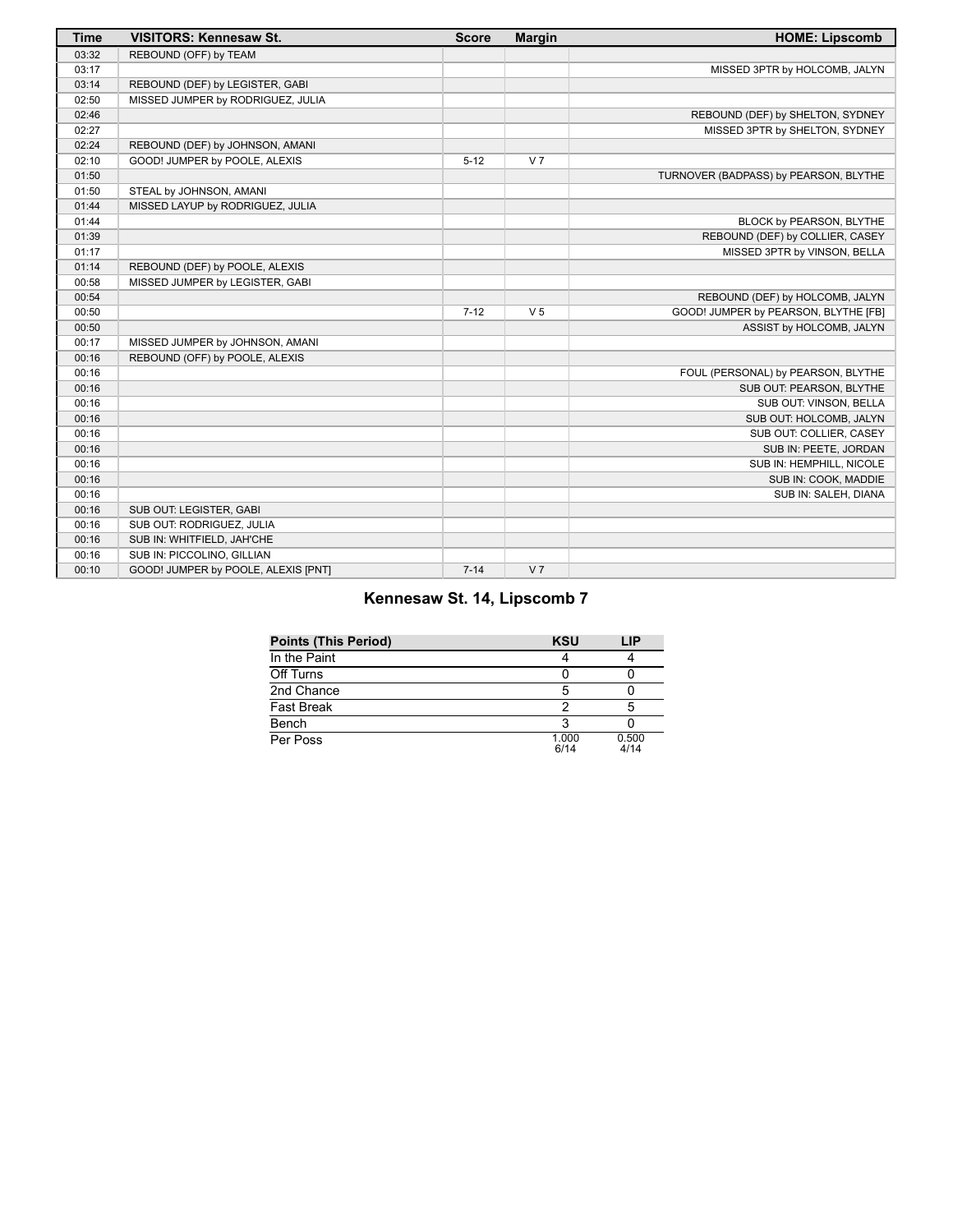## **Official Box Score Kennesaw St. vs Lipscomb Second Quarter Statistics Only January 22, 2022 at Allen Arena (Don Meyer Court) - Nashville**



# **Kennesaw St. 13**

| No. | Player               | S  | <b>Pts</b>     | FG       | 3FG     | <b>FT</b> | <b>OR</b>    | <b>DR</b>      | TR | <b>PF</b> | A           | TO       | <b>Blk</b> | Stl          | Min | $+/-$ |
|-----|----------------------|----|----------------|----------|---------|-----------|--------------|----------------|----|-----------|-------------|----------|------------|--------------|-----|-------|
| 00  | JOHNSON, AMANI       | G  | 5              | $1 - 2$  | 1-1     | 2-2       | 0            | 0              | 0  |           |             | 0        | 0          |              | 10  | $-15$ |
| 10  | POOLE, ALEXIS        | F  | $\overline{2}$ | $1 - 3$  | $0 - 0$ | $0 - 0$   | $\Omega$     | 0              | 0  | 0         |             |          | 0          | 0            | 5   | $-7$  |
| 14  | <b>FREE, ASHLEY</b>  | G  | 0              | 0-0      | $0 - 0$ | $0 - 0$   | 0            | 0              | 0  |           | o           | 0        | 0          | 0            | 3   | -9    |
| 15  | WHITFIELD, JAH'CHE   | G  | 0              | $0 - 0$  | $0 - 0$ | $0 - 0$   | $\Omega$     | 1              |    | 2         | 0           | 0        | 0          | $\Omega$     | 8   | $-11$ |
| 30  | PICCOLINO, GILLIAN   | G  | 5              | $2 - 4$  | $1 - 3$ | $0 - 0$   | 0            | $\Omega$       | 0  | $\Omega$  | 0           | 0        | 0          | $\Omega$     | 7   | -9    |
| 12  | <b>BAKER, AMARIS</b> | G  | $\Omega$       | $0 - 2$  | $0 - 2$ | $0 - 0$   | $\Omega$     | $\Omega$       | 0  | 0         | $\Omega$    | $\Omega$ | 0          | $\Omega$     | 5   | $-6$  |
| 13  | MULLINS, JODI        | G  | 0              | $0 - 0$  | $0 - 0$ | $0 - 0$   | 0            | $\Omega$       | 0  |           | 0           | $\Omega$ | 0          | $\Omega$     | 2   | 0     |
| 20  | JONES, STACIE        | F. | $\Omega$       | $0 - 1$  | $0 - 0$ | $0 - 0$   | 0            |                |    | 0         | 0           |          | 0          | $\Omega$     | 4   | -9    |
| 25  | LEGISTER, GABI       | F  |                | 0-0      | $0 - 0$ | $1 - 2$   |              | 0              | 1  | 0         | 0           |          | 0          | 0            | 3   | $-5$  |
| 32  | RODRIGUEZ, JULIA     | G  | 0              | $0 - 0$  | $0 - 0$ | $0 - 0$   | $\Omega$     | $\Omega$       | 0  | $\Omega$  | 0           | 0        | 0          | $\mathbf{0}$ | 2   | $-4$  |
|     | <b>TEAM</b>          |    |                |          |         |           | 1            | 0              | 1  | 0         |             | 0        |            |              |     |       |
|     | <b>TOTALS</b>        |    | 13             | $4 - 12$ | 2-6     | $3 - 4$   | $\mathbf{2}$ | $\mathfrak{p}$ | 4  | 5         | $\mathbf 2$ | 3        | 0          |              | 50  |       |

| <b>Shooting By Period</b><br>Period | FG        | FG%   | 3FG      | 3FG%  | FТ       | FT%   | Deadball Rebounds: 3,0 |
|-------------------------------------|-----------|-------|----------|-------|----------|-------|------------------------|
| 3rd Qtr                             | 4-11      | 36%   | 1-6      | 17%   | 1-2      | 50%   |                        |
| 4th Qtr                             | $6 - 15$  | 40%   | $0 - 6$  | 00%   | $4-5$    | 80%   |                        |
| 2nd Half                            | $4 - 12$  | 33%   | $2-6$    | 33%   | 3-4      | 75%   |                        |
| 2nd Half                            | $10 - 26$ | 38%   | $1 - 12$ | 08%   | $5 - 7$  | 71%   |                        |
| Game                                | $20 - 53$ | 37.7% | $5 - 21$ | 23.8% | $8 - 13$ | 61.5% |                        |

# **Lipscomb 28**

| No. | Plaver               | S  | <b>Pts</b>   | <b>FG</b> | 3FG     | <b>FT</b> | <b>OR</b> | <b>DR</b> | TR       | PF | A | TO       | <b>Blk</b> | Stl      | Min | $+/-$        |
|-----|----------------------|----|--------------|-----------|---------|-----------|-----------|-----------|----------|----|---|----------|------------|----------|-----|--------------|
| 01  | PEETE, JORDAN        | G  | 5            | $2 - 3$   | $1 - 2$ | $0 - 1$   | 0         | 0         | 0        |    | 0 | 0        |            |          |     | 13           |
| 15  | PEARSON, BLYTHE      | G  | 3            | $1 - 1$   | $1 - 1$ | $0 - 0$   | 0         |           |          |    | 0 | $\Omega$ | 0          | 0        |     | 14           |
| 21  | <b>VINSON, BELLA</b> | G  | 0            | $0-0$     | $0-0$   | $0-0$     | 0         | 0         | 0        | 0  |   | 2        | 0          | 0        | 6   | 16           |
| 22  | COOK, MADDIE         | G  | 0            | $0 - 0$   | $0 - 0$ | $0 - 0$   | 0         |           |          |    |   | 0        |            | $\Omega$ | 3   | $\mathbf{1}$ |
| 24  | COLLIER, CASEY       | G  | 0            | $0-0$     | $0 - 0$ | $0-0$     | 0         | 0         | 0        | 0  | 0 | 0        | 0          | 0        | 3   | 2            |
| 00  | SHELTON, SYDNEY      | G  | 13           | $5-6$     | $2 - 3$ | $1 - 1$   | 0         | 2         | 2        | 0  |   | $\Omega$ | 0          | $\Omega$ | 10  | 15           |
| 14  | HEMPHILL, NICOLE     | F. | 2            | $0 - 0$   | $0 - 0$ | $2 - 2$   | 2         | 0         | 2        | 0  | 0 |          | 0          | $\Omega$ | 3   | 1            |
| 23  | HOLCOMB, JALYN       | G  | 5            | $2 - 2$   | $1 - 1$ | $0 - 0$   | 0         | 0         | $\Omega$ | 0  | 3 | $\Omega$ | 0          | $\Omega$ |     | 14           |
| 33  | SALEH, DIANA         | C  | <sup>0</sup> | $0 - 1$   | $0 - 0$ | $0-0$     | 0         |           | 1        | 1  | 0 | $\Omega$ | 0          | $\Omega$ | 3   | -1           |
|     | <b>TEAM</b>          |    |              |           |         |           | 0         | 1         | 1        | 0  |   | 0        |            |          |     |              |
|     | <b>TOTALS</b>        |    | 28           | $10 - 13$ | $5 - 7$ | $3 - 4$   | 2         | 6         | 8        |    | 6 | 3        | 2          |          | 50  |              |

| <b>Shooting By Period</b><br>Period | FG        | FG%   | 3FG      | 3FG%       | FT        | FT%   | Deadball Rebounds: 0.0 |
|-------------------------------------|-----------|-------|----------|------------|-----------|-------|------------------------|
| 3rd Qtr                             | $2 - 12$  | 17%   | $2 - 7$  | <b>29%</b> | $4 - 4$   | 100%  |                        |
| 4th Qtr                             | $5 - 12$  | 42%   | $2-6$    | 33%        | $4-6$     | 67%   |                        |
| 2nd Half                            | $10 - 13$ | 77%   | $5 - 7$  | 71%        | $3 - 4$   | 75%   |                        |
| 2nd Half                            | 7-24      | 29%   | $4 - 13$ | 31%        | $8 - 10$  | 80%   |                        |
| Game                                | $20 - 51$ | 39.2% | $9 - 30$ | 30.0%      | $12 - 15$ | 80.0% |                        |

| Game Notes:                                                | <b>Score</b> | 1st l | 2nd | 3rd | 4th | <b>TOT</b> | <b>Points (This Period)</b> | <b>KSU</b>    | <b>LIP</b>     |
|------------------------------------------------------------|--------------|-------|-----|-----|-----|------------|-----------------------------|---------------|----------------|
| Officials: Tim Hackett, Molly McFadden, Robert<br>Swanigan | <b>KSU</b>   | 14    | 13  | 10  | 16  | 53         | In the Paint                |               | 10             |
|                                                            | LIP          |       | 28  | 10  | 16  | 61         | Off Turns                   |               |                |
| Start Time: 12:01 PM ET                                    |              |       |     |     |     |            | 2nd Chance                  |               |                |
| End Time: 01:57 PM ET<br>Game Duration: 1:56               |              |       |     |     |     |            | <b>Fast Break</b>           |               |                |
| Conference Game:                                           |              |       |     |     |     |            | Bench                       |               | 20             |
|                                                            |              |       |     |     |     |            | Per Poss                    | 0.867<br>6/15 | 1.750<br>12/16 |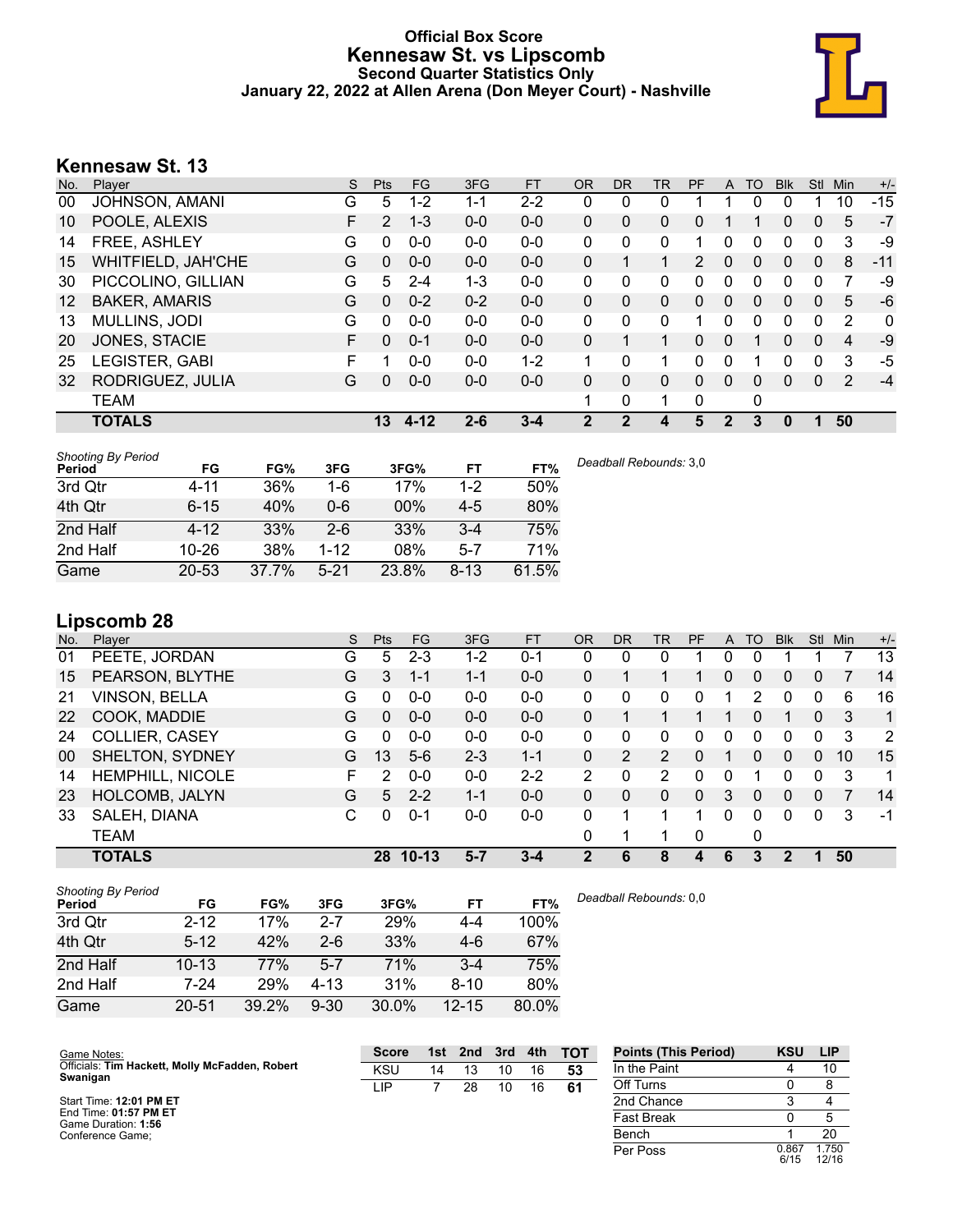## **Official Play-By-Play Kennesaw St. vs Lipscomb Second Quarter January 22, 2022 at Allen Arena (Don Meyer Court) - Nashville**



### **Period 2**

### **Starters:**

**Kennesaw St.**: 0 JOHNSON,AMANI (G); 10 POOLE,ALEXIS (F); 14 FREE,ASHLEY (G); 15 WHITFIELD,JAH'CHE (G); 30 PICCOLINO,GILLIAN (G);<br>**Lipscomb**: 1 PEETE,JORDAN (G); 15 PEARSON,BLYTHE (G); 21 VINSON,BELLA (G); 22 COOK,MADDIE (

| Time  | <b>VISITORS: Kennesaw St.</b>         | <b>Score</b> | <b>Margin</b>  | <b>HOME: Lipscomb</b>                |
|-------|---------------------------------------|--------------|----------------|--------------------------------------|
| 10:00 | SUB OUT: BAKER, AMARIS                |              |                |                                      |
| 10:00 | SUB IN: MULLINS, JODI                 |              |                |                                      |
| 09:45 |                                       |              |                | FOUL (PERSONAL) by COOK, MADDIE      |
| 09:43 | GOOD! 3PTR by PICCOLINO, GILLIAN      | $7 - 17$     | $V$ 10         |                                      |
| 09:20 |                                       |              |                | MISSED 3PTR by PEETE, JORDAN         |
| 09:17 |                                       |              |                | REBOUND (OFF) by HEMPHILL, NICOLE    |
| 09:17 | FOUL (PERSONAL) by WHITFIELD, JAH'CHE |              |                |                                      |
| 09:17 |                                       |              |                | SUB OUT: HEMPHILL, NICOLE            |
| 09:17 |                                       |              |                | SUB OUT: COOK, MADDIE                |
| 09:17 |                                       |              |                | SUB OUT: SALEH, DIANA                |
| 09:17 |                                       |              |                | SUB IN: PEARSON, BLYTHE              |
| 09:17 |                                       |              |                | SUB IN: VINSON, BELLA                |
| 09:17 |                                       |              |                | SUB IN: HOLCOMB, JALYN               |
| 09:08 |                                       | $9 - 17$     | V8             | GOOD! LAYUP by PEETE, JORDAN         |
| 09:08 | FOUL (PERSONAL) by JOHNSON, AMANI     |              |                |                                      |
| 09:08 |                                       |              |                | MISSED FT by PEETE, JORDAN           |
| 09:08 | REBOUND (DEF) by WHITFIELD, JAH'CHE   |              |                |                                      |
| 08:51 | GOOD! LAYUP by POOLE, ALEXIS          | $9 - 19$     | $V$ 10         |                                      |
| 08:47 | SUB OUT: POOLE, ALEXIS                |              |                |                                      |
| 08:47 | SUB IN: JONES, STACIE                 |              |                |                                      |
| 08:39 | FOUL (PERSONAL) by MULLINS, JODI      |              |                |                                      |
| 08:14 |                                       | $12 - 19$    | V <sub>7</sub> | GOOD! 3PTR by SHELTON, SYDNEY        |
| 08:14 |                                       |              |                | ASSIST by VINSON, BELLA              |
| 07:55 | TURNOVER (TRAVEL) by JONES, STACIE    |              |                |                                      |
| 07:55 | SUB OUT: MULLINS, JODI                |              |                |                                      |
| 07:55 | SUB IN: FREE, ASHLEY                  |              |                |                                      |
| 07:36 |                                       | 15-19        | V <sub>4</sub> | GOOD! 3PTR by SHELTON, SYDNEY        |
| 07:36 |                                       |              |                | ASSIST by HOLCOMB, JALYN             |
| 07:14 | MISSED LAYUP by JOHNSON, AMANI        |              |                |                                      |
| 07:14 |                                       |              |                | BLOCK by PEETE, JORDAN               |
| 07:14 | REBOUND (OFF) by TEAM                 |              |                |                                      |
| 07:14 | SUB OUT: JONES, STACIE                |              |                |                                      |
| 07:14 | SUB IN: LEGISTER, GABI                |              |                |                                      |
| 07:09 | GOOD! JUMPER by PICCOLINO, GILLIAN    | $15 - 21$    | $V_6$          |                                      |
| 07:09 | ASSIST by JOHNSON, AMANI              |              |                |                                      |
| 06:52 |                                       | $18 - 21$    | $V_3$          | GOOD! 3PTR by PEARSON, BLYTHE        |
| 06:52 |                                       |              |                | ASSIST by HOLCOMB, JALYN             |
| 06:52 | TIMEOUT 30SEC                         |              |                |                                      |
| 06:40 | MISSED 3PTR by PICCOLINO, GILLIAN     |              |                |                                      |
| 06:40 |                                       |              |                |                                      |
| 06:36 |                                       |              |                | REBOUND (DEF) by TEAM                |
| 06:05 |                                       |              |                | TURNOVER (BADPASS) by VINSON, BELLA  |
| 06:05 | STEAL by JOHNSON, AMANI               |              |                |                                      |
| 05:56 | MISSED 3PTR by PICCOLINO, GILLIAN     |              |                |                                      |
| 05:52 |                                       |              |                | REBOUND (DEF) by SHELTON, SYDNEY     |
| 05:48 |                                       | $21 - 21$    | T              | GOOD! 3PTR by HOLCOMB, JALYN [FB]    |
| 05:48 |                                       |              |                | ASSIST by SHELTON, SYDNEY            |
| 05:24 | TURNOVER (BADPASS) by LEGISTER, GABI  |              |                |                                      |
| 05:24 | SUB OUT: PICCOLINO, GILLIAN           |              |                |                                      |
| 05:24 | SUB IN: POOLE, ALEXIS                 |              |                |                                      |
| 05:14 |                                       | 23-21        | H <sub>2</sub> | GOOD! LAYUP by SHELTON, SYDNEY [PNT] |
| 05:14 |                                       |              |                | ASSIST by HOLCOMB, JALYN             |
| 05:14 | FOUL (PERSONAL) by FREE, ASHLEY       |              |                |                                      |
| 05:14 | SUB OUT: FREE, ASHLEY                 |              |                |                                      |
| 05:14 | SUB IN: BAKER, AMARIS                 |              |                |                                      |
| 05:14 |                                       | $24 - 21$    | $H_3$          | GOOD! FT by SHELTON, SYDNEY          |
| 05:01 | MISSED JUMPER by POOLE, ALEXIS        |              |                |                                      |
| 05:00 |                                       |              |                | FOUL (PERSONAL) by PEARSON, BLYTHE   |
| 05:00 | MISSED FT by LEGISTER, GABI           |              |                |                                      |
| 05:00 | REBOUND (OFF) by TEAM                 |              |                |                                      |
| 05:00 | GOOD! FT by LEGISTER, GABI            | 24-22        | H <sub>2</sub> |                                      |
| 05:00 |                                       |              |                | SUB OUT: PEARSON, BLYTHE             |
| 05:00 |                                       |              |                | SUB IN: SALEH, DIANA                 |
| 04:57 | REBOUND (OFF) by LEGISTER, GABI       |              |                |                                      |
| 04:36 |                                       | 26-22        | H4             | GOOD! LAYUP by HOLCOMB, JALYN        |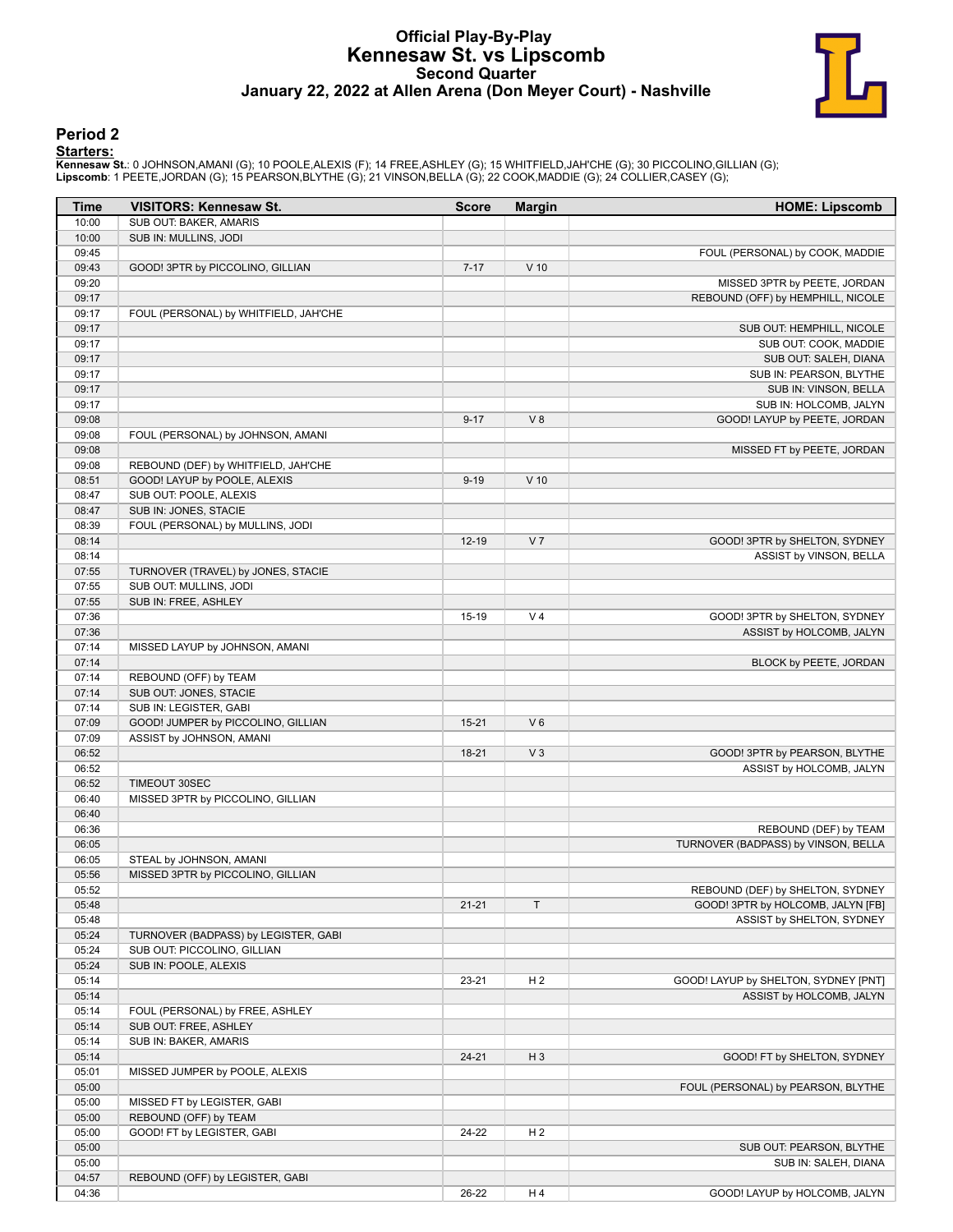| <b>Time</b> | <b>VISITORS: Kennesaw St.</b>         | <b>Score</b> | <b>Margin</b>  | <b>HOME: Lipscomb</b>                 |
|-------------|---------------------------------------|--------------|----------------|---------------------------------------|
| 04:14       | GOOD! 3PTR by JOHNSON, AMANI          | $26 - 25$    | H <sub>1</sub> |                                       |
| 04:14       | ASSIST by POOLE, ALEXIS               |              |                |                                       |
| 03:58       |                                       |              |                | TURNOVER (TRAVEL) by VINSON, BELLA    |
| 03:58       | SUB OUT: LEGISTER, GABI               |              |                |                                       |
| 03:58       | SUB IN: JONES, STACIE                 |              |                |                                       |
| 03:45       | TURNOVER (LOSTBALL) by POOLE, ALEXIS  |              |                |                                       |
| 03:45       |                                       |              |                | STEAL by PEETE, JORDAN                |
| 03:40       |                                       | 28-25        | $H_3$          | GOOD! LAYUP by SHELTON, SYDNEY [FB]   |
| 03:26       | MISSED 3PTR by BAKER, AMARIS          |              |                |                                       |
| 03:21       |                                       |              |                | REBOUND (DEF) by SALEH, DIANA         |
| 03:03       |                                       | $31 - 25$    | H <sub>6</sub> | GOOD! 3PTR by PEETE, JORDAN           |
| 02:53       |                                       |              |                | FOUL (PERSONAL) by PEETE, JORDAN      |
| 02:53       |                                       |              |                | SUB OUT: PEETE, JORDAN                |
| 02:53       |                                       |              |                | SUB OUT: VINSON, BELLA                |
| 02:53       |                                       |              |                | SUB IN: PEARSON, BLYTHE               |
| 02:53       |                                       |              |                | SUB IN: COLLIER, CASEY                |
| 02:53       | SUB OUT: POOLE, ALEXIS                |              |                |                                       |
| 02:53       | SUB IN: PICCOLINO, GILLIAN            |              |                |                                       |
| 02:53       | GOOD! FT by JOHNSON, AMANI            | $31 - 26$    | H <sub>5</sub> |                                       |
| 02:53       | GOOD! FT by JOHNSON, AMANI            | $31 - 27$    | H4             |                                       |
| 02:34       |                                       |              |                | MISSED JUMPER by SALEH, DIANA         |
| 02:32       | REBOUND (DEF) by JONES, STACIE        |              |                |                                       |
| 02:15       |                                       |              |                | FOUL (PERSONAL) by SALEH, DIANA       |
| 02:15       |                                       |              |                | SUB OUT: HOLCOMB, JALYN               |
| 02:15       |                                       |              |                | SUB OUT: SALEH, DIANA                 |
| 02:15       |                                       |              |                | SUB IN: HEMPHILL, NICOLE              |
| 02:15       |                                       |              |                | SUB IN: COOK, MADDIE                  |
| 01:59       | MISSED JUMPER by JONES, STACIE        |              |                |                                       |
| 01:59       |                                       |              |                | BLOCK by COOK, MADDIE                 |
| 01:52       |                                       |              |                | REBOUND (DEF) by COOK, MADDIE         |
| 01:34       |                                       |              |                | MISSED 3PTR by SHELTON, SYDNEY        |
| 01:34       | FOUL (PERSONAL) by WHITFIELD, JAH'CHE |              |                |                                       |
| 01:33       |                                       |              |                | REBOUND (OFF) by HEMPHILL, NICOLE     |
| 01:33       | SUB OUT: WHITFIELD, JAH'CHE           |              |                |                                       |
| 01:33       | SUB OUT: JONES, STACIE                |              |                |                                       |
| 01:33       | SUB IN: POOLE, ALEXIS                 |              |                |                                       |
| 01:33       | SUB IN: RODRIGUEZ, JULIA              |              |                |                                       |
| 01:33       |                                       | 32-27        | H <sub>5</sub> | GOOD! FT by HEMPHILL, NICOLE          |
| 01:33       |                                       | 33-27        | H <sub>6</sub> | GOOD! FT by HEMPHILL, NICOLE          |
| 01:08       | MISSED 3PTR by BAKER, AMARIS          |              |                |                                       |
| 01:05       |                                       |              |                | REBOUND (DEF) by PEARSON, BLYTHE      |
| 00:52       |                                       |              |                | TURNOVER (TRAVEL) by HEMPHILL, NICOLE |
| 00:31       | MISSED JUMPER by POOLE, ALEXIS        |              |                |                                       |
| 00:27       |                                       |              |                | REBOUND (DEF) by SHELTON, SYDNEY      |
| 00:02       |                                       | 35-27        | H <sub>8</sub> | GOOD! LAYUP by SHELTON, SYDNEY [PNT]  |
| 00:02       |                                       |              |                | ASSIST by COOK, MADDIE                |

# **Kennesaw St. 27, Lipscomb 35**

| Points (This Period) | <b>KSU</b>    | LIP            |
|----------------------|---------------|----------------|
| In the Paint         |               | 10             |
| Off Turns            |               |                |
| 2nd Chance           |               |                |
| Fast Break           |               |                |
| Bench                |               | 20             |
| Per Poss             | 0.867<br>6/15 | 1.750<br>12/16 |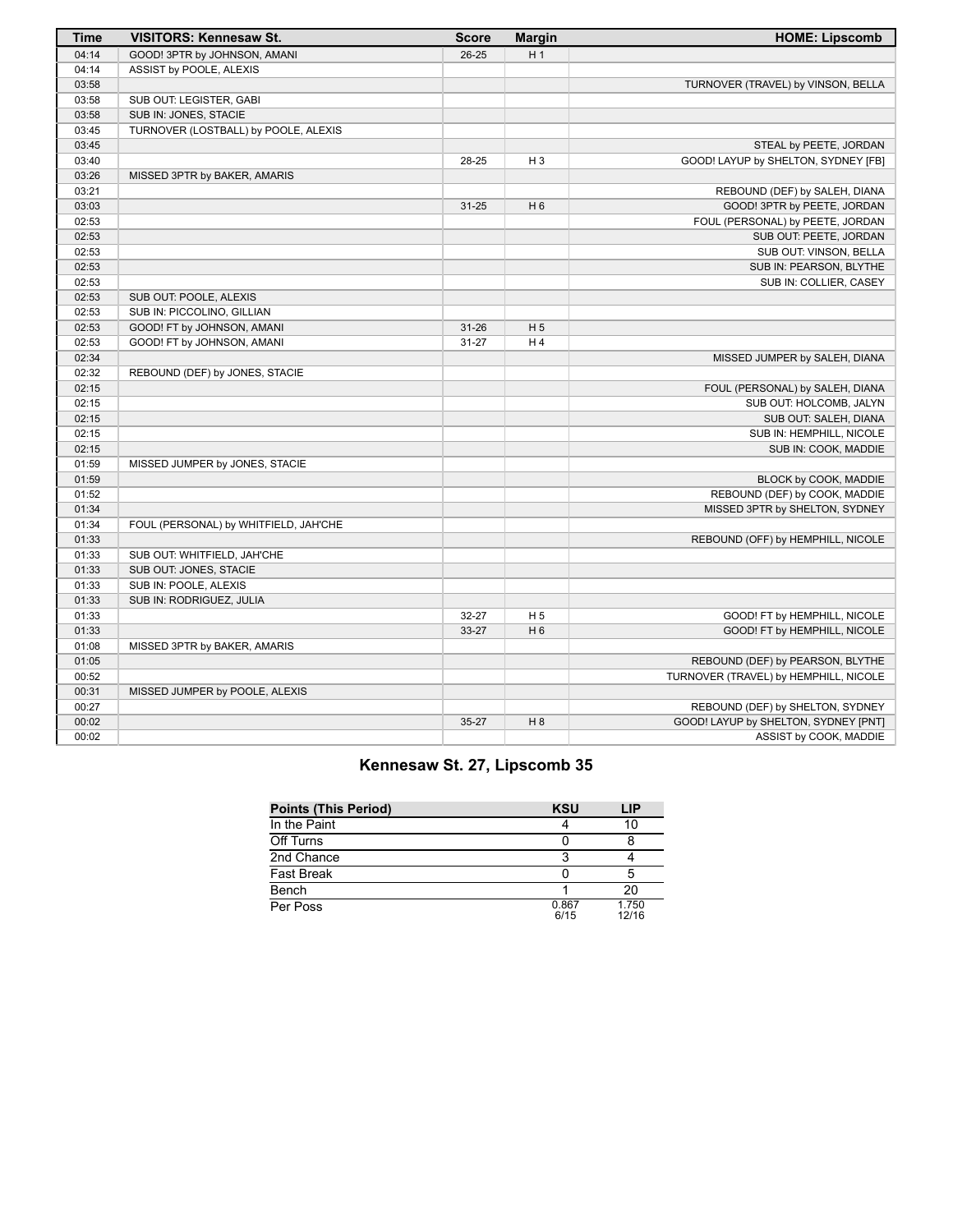# **Official Box Score Kennesaw St. vs Lipscomb Second Half Statistics Only January 22, 2022 at Allen Arena (Don Meyer Court) - Nashville**



# **Kennesaw St. 26**

| No. | Player               | S | <b>Pts</b>    | FG.       | 3FG      | <b>FT</b> | OR | <b>DR</b> | TR             | <b>PF</b> | A | TO       | <b>B</b> lk | Stl      | <b>Min</b> | $+/-$ |
|-----|----------------------|---|---------------|-----------|----------|-----------|----|-----------|----------------|-----------|---|----------|-------------|----------|------------|-------|
| 00  | JOHNSON, AMANI       | G | 0             | $0 - 2$   | 0-1      | $0-0$     | 0  | 2         | 2              |           | 3 |          |             | 0        | 18         | 2     |
| 10  | POOLE, ALEXIS        | F |               | $3 - 4$   | $0 - 0$  | $1 - 2$   | 0  | 1         |                | 3         | 0 |          | 0           | 2        | 13         | $-12$ |
| 12  | <b>BAKER, AMARIS</b> | G | 0             | $0-0$     | $0 - 0$  | $0 - 0$   | 0  | 0         | 0              | 2         | 0 | 0        | 0           | 0        | 9          | -8    |
| 13  | MULLINS, JODI        | G | 0             | $0 - 0$   | $0 - 0$  | $0 - 0$   | 0  | 0         | $\mathbf{0}$   | $\Omega$  | 0 | 0        | 0           | 0        | $\Omega$   | 0     |
| 14  | FREE, ASHLEY         | G | $\Omega$      | $0 - 0$   | $0 - 0$  | $0 - 0$   | 0  | 2         | 2              | 4         | 0 |          |             | 1        | 9          | 2     |
| 15  | WHITFIELD, JAH'CHE   | G | 7             | $1 - 5$   | $1 - 5$  | $4 - 4$   |    | 1         | 2              |           | 0 | $\Omega$ | 0           | 0        | 17         | 2     |
| 20  | JONES, STACIE        | F | 6             | $3-4$     | $0 - 0$  | $0 - 0$   | 0  | 1         | 1              | 0         |   | 2        | 0           | $\Omega$ | 7          | 9     |
| 25  | LEGISTER, GABI       | F | $\mathcal{P}$ | $1 - 3$   | $0 - 0$  | $0 - 0$   |    | 1         | $\overline{2}$ |           |   | 1        | 0           | $\Omega$ | 9          | 10    |
| 30  | PICCOLINO, GILLIAN   | G | 0             | $0 - 5$   | $0 - 5$  | $0 - 0$   | 0  | 5         | 5              |           | 0 |          | 0           | 0        | 13         | -6    |
| 32  | RODRIGUEZ, JULIA     | G | 4             | $2 - 3$   | $0 - 1$  | $0 - 1$   | 0  | 0         | 0              |           | 0 | $\Omega$ | $\Omega$    | $\Omega$ | 5          | 1     |
|     | TEAM                 |   | 0             | $0 - 0$   | $0 - 0$  | $0 - 0$   | 0  |           |                | 0         | 0 | 0        | 0           | 0        | 0          |       |
|     | <b>TOTALS</b>        |   | 26.           | $10 - 26$ | $1 - 12$ | $5 - 7$   | 2  | 14        | 16             | 11        | 5 |          |             | 3        | 100        |       |

| <b>Shooting By Period</b><br>Period | FG        | FG%   | 3FG      | 3FG%   | FT       | FT%   | Deadball Rebounds: 3,0<br>Last FG Half: KSU 4th-02:47 |
|-------------------------------------|-----------|-------|----------|--------|----------|-------|-------------------------------------------------------|
| 3rd Qtr                             | 4-11      | 36%   | 1-6      | 17%    | $1 - 2$  | 50%   |                                                       |
| 4th Otr                             | $6 - 15$  | 40%   | $0 - 6$  | $00\%$ | $4 - 5$  | 80%   |                                                       |
| 2nd Half                            | $10 - 26$ | 38%   | $1 - 12$ | 08%    | 5-7      | 71%   |                                                       |
| Game                                | $20 - 53$ | 37.7% | $5-21$   | 23.8%  | $8 - 13$ | 61.5% |                                                       |

# **Lipscomb 26**

|     | <b>TOTALS</b>        |   | 26         | $7 - 24$  | $4 - 13$ | $8 - 10$ | 5  | 15            | 20 | 8              | 4            | 9   |             | 5   | 100         |              |
|-----|----------------------|---|------------|-----------|----------|----------|----|---------------|----|----------------|--------------|-----|-------------|-----|-------------|--------------|
|     | <b>TEAM</b>          |   | 0          | $0 - 0$   | $0 - 0$  | $0-0$    | 0  | 3             | 3  | 0              | 0            | 0   | 0           | 0   | $\mathbf 0$ |              |
| 33  | SALEH, DIANA         | С | 0          | $0 - 1$   | $0 - 0$  | $0 - 0$  | 1  | $\Omega$      | 1. | 0              | $\Omega$     | 0   | 0           | 0   | 2           | $-4$         |
| 24  | COLLIER, CASEY       | G | 5          | $2 - 3$   | $1 - 1$  | $0 - 0$  |    | $\mathcal{P}$ | 3  | 1              | 0            | 2   | $\Omega$    | 0   | 18          | $-2$         |
| 23  | HOLCOMB, JALYN       | G | 3          | $1 - 4$   | $0 - 2$  | $1-2$    | 0  | 3             | 3  | 0              | 0            | 0   | 0           | 2   | 17          | 1            |
| 22  | COOK, MADDIE         | G | 0          | $0 - 2$   | $0 - 0$  | $0 - 0$  |    | 2             | 3  | $\overline{2}$ | 2            | 2   | $\Omega$    |     | 12          | 1            |
| 21  | <b>VINSON, BELLA</b> | G | 11         | $2 - 5$   | 1-3      | $6-6$    | 2  | 3             | 5  | 2              | 0            | 2   | 0           |     | 16          | 2            |
| 15  | PEARSON, BLYTHE      | G | 3          | $1 - 5$   | 1-4      | $0-0$    | 0  | 0             | 0  |                |              | 0   |             |     | 20          | $\mathbf{0}$ |
| 14  | HEMPHILL, NICOLE     | F | 0          | $0 - 0$   | $0 - 0$  | $0-0$    | 0  |               |    |                | 0            | 0   | 0           | 0   | 2           | 3            |
| 01  | PEETE, JORDAN        | G | 3          | $1 - 3$   | $1 - 2$  | $0-0$    | 0  |               |    |                | 0            | 2   | 0           | 0   | 6           | -1           |
| 00  | SHELTON, SYDNEY      | G |            | $0 - 1$   | 0-1      | $1 - 2$  | 0  | 0             | 0  | 0              |              |     |             | 0   | 10          | $\mathbf{0}$ |
| No. | <b>Plaver</b>        | S | <b>Pts</b> | <b>FG</b> | 3FG      | FT       | 0R | <b>DR</b>     | TR | PF             | $\mathsf{A}$ | TO. | <b>B</b> lk | Stl | Min         | $+/-$        |

*Deadball Rebounds:* 0,0 *Last FG Half:* LIP 4th-03:15

| <b>Shooting By Period</b><br>Period | FG        | FG%   | 3FG       | 3FG%  | FT        | FT%      |
|-------------------------------------|-----------|-------|-----------|-------|-----------|----------|
| 3rd Qtr                             | $2 - 12$  | 17%   | 2-7       | 29%   | 4-4       | 100%     |
| 4th Otr                             | $5 - 12$  | 42%   | $2-6$     | 33%   | 4-6       | 67%      |
| 2nd Half                            | $7-24$    | 29%   | $4 - 1.3$ | 31%   | $8 - 10$  | 80%      |
| Game                                | $20 - 51$ | 39.2% | $9 - 30$  | 30.0% | $12 - 15$ | $80.0\%$ |

| Game Notes:                                    | <b>Score</b> | 1st l | 2nd | 3rd | 4th | <b>TOT</b> | <b>Points from (This Period)</b> | <b>KSU LIP</b> |  |
|------------------------------------------------|--------------|-------|-----|-----|-----|------------|----------------------------------|----------------|--|
| Officials: Tim Hackett, Molly McFadden, Robert | KSU          | 14    |     | 10  | 16  | 53         | In the Paint                     | 18             |  |
| Swanigan                                       | LΙP          |       | 28  | 10  | 16  | 61         | Off Turns                        |                |  |
| Start Time: 12:01 PM ET                        |              |       |     |     |     |            | 2nd Chance                       |                |  |
| End Time: 01:57 PM ET<br>Game Duration: 1:56   |              |       |     |     |     |            | Fast Break                       |                |  |
| Conference Game;                               |              |       |     |     |     |            | Bench                            | 12             |  |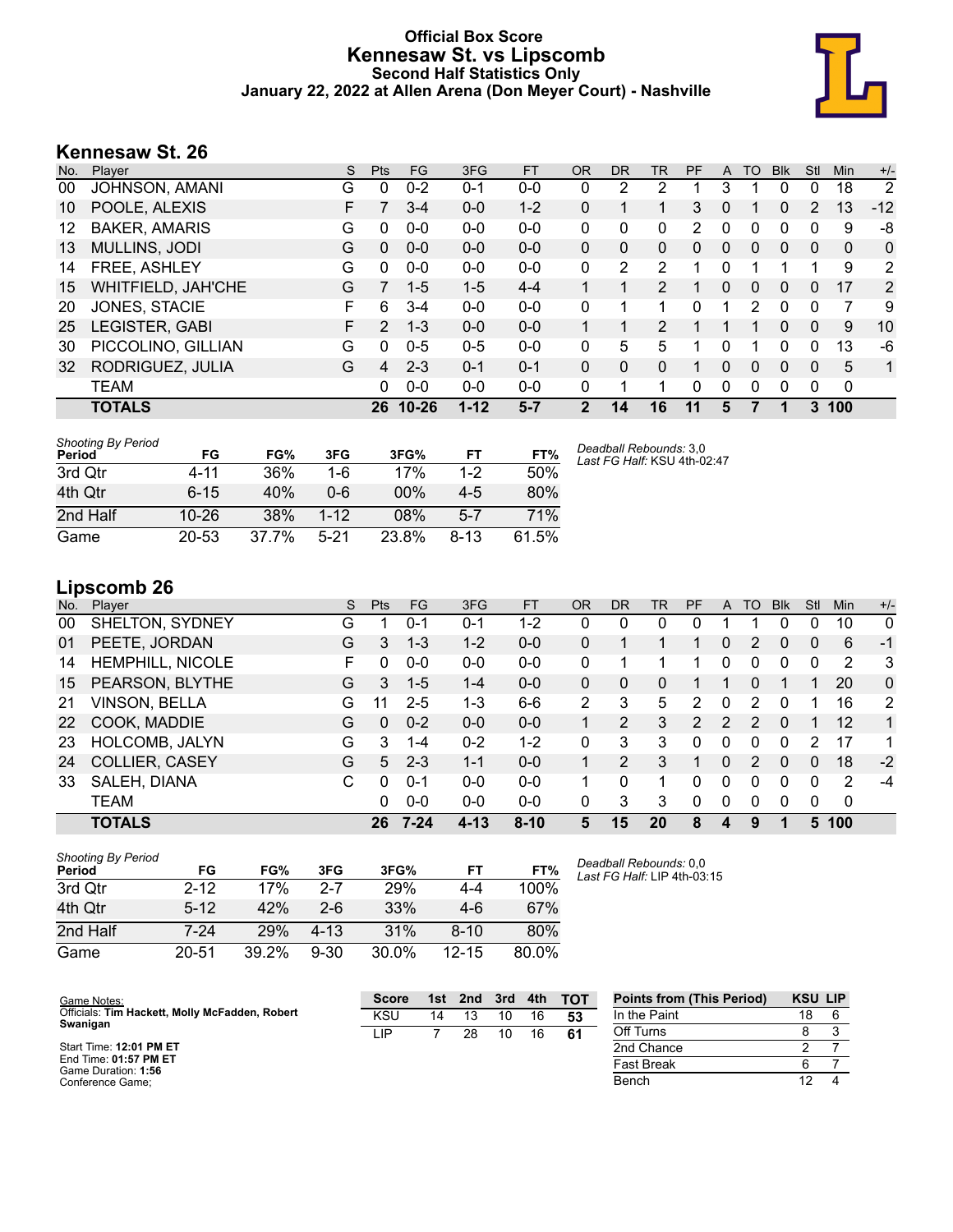## **Official Box Score Kennesaw St. vs Lipscomb Third Quarter Statistics Only January 22, 2022 at Allen Arena (Don Meyer Court) - Nashville**



# **Kennesaw St. 26**

| No. | Player               | S | <b>Pts</b>     | <b>FG</b> | 3FG     | <b>FT</b> | 0R       | D <sub>R</sub> | TR | PF       | A        | TO | <b>Blk</b> | Stl              | Min | $+/-$ |
|-----|----------------------|---|----------------|-----------|---------|-----------|----------|----------------|----|----------|----------|----|------------|------------------|-----|-------|
| 00  | JOHNSON, AMANI       | G | 0              | $0 - 1$   | $0 - 0$ | $0 - 0$   | 0        |                |    | 0        |          | 0  | 0          | 0                | 8   | 2     |
| 10  | POOLE, ALEXIS        | F | 3              | $1 - 1$   | $0 - 0$ | $1 - 2$   | 0        | 0              | 0  | 2        | 0        |    | 0          |                  | 6   | $-2$  |
| 14  | FREE, ASHLEY         | G | 0              | $0 - 0$   | $0 - 0$ | $0 - 0$   | 0        | 2              | 2  |          |          |    |            |                  | 7   | 2     |
| 15  | WHITFIELD, JAH'CHE   | G | 3              | $1 - 2$   | $1 - 2$ | $0 - 0$   | 0        | 0              | 0  |          | $\Omega$ | 0  | 0          | 0                | 7   | 2     |
| 30  | PICCOLINO, GILLIAN   | G | 0              | $0 - 3$   | $0 - 3$ | $0 - 0$   | 0        | 3              | 3  | 0        | $\Omega$ | 0  | 0          | $\Omega$         | 8   | -4    |
| 12  | <b>BAKER, AMARIS</b> | G | $\Omega$       | $0 - 0$   | $0 - 0$ | $0 - 0$   | $\Omega$ | 0              | 0  |          | 0        | 0  | 0          | $\Omega$         | 5   | $-4$  |
| 13  | MULLINS, JODI        | G | 0              | $0 - 0$   | $0 - 0$ | $0 - 0$   | 0        | 0              | 0  | 0        | $\Omega$ | 0  | 0          | 0                | 0   | 0     |
| 20  | JONES, STACIE        | F | $\overline{2}$ | $1 - 2$   | $0 - 0$ | $0 - 0$   | $\Omega$ | $\Omega$       | 0  | $\Omega$ |          |    | 0          | $\Omega$         | 3   | 4     |
| 25  | LEGISTER, GABI       | F | 2              | $1 - 1$   | $0 - 0$ | $0 - 0$   | 0        | 0              | 0  | 0        |          |    | 0          | $\Omega$         | 3   | 2     |
| 32  | RODRIGUEZ, JULIA     | G | 0              | $0 - 1$   | $0 - 1$ | $0 - 0$   | $\Omega$ | $\Omega$       | 0  | 0        | $\Omega$ | 0  | 0          | $\Omega$         | 3   | $-2$  |
|     | <b>TEAM</b>          |   |                |           |         |           | $\Omega$ |                |    | $\Omega$ |          | 0  |            |                  |     |       |
|     | <b>TOTALS</b>        |   | 10             | $4 - 11$  | $1 - 6$ | $1 - 2$   | 0        |                |    | 5        | 3        | 4  |            | $\boldsymbol{P}$ | 50  |       |
|     |                      |   |                |           |         |           |          |                |    |          |          |    |            |                  |     |       |

| <b>Shooting By Period</b><br>Period | FG        | FG%   | 3FG    | 3FG%  | FТ     | FT%   | Deadball Rebounds: 3,0 |
|-------------------------------------|-----------|-------|--------|-------|--------|-------|------------------------|
| 2nd Half                            | 0-0       | 0%    | 0-0    | $0\%$ | 0-0    | 0%    |                        |
| Game                                | $20 - 53$ | 37.7% | $5-21$ | 23.8% | $8-13$ | 61.5% |                        |

# **Lipscomb 26**

| No. | Plaver                  | S  | <b>Pts</b>   | <b>FG</b> | 3FG     | <b>FT</b> | 0R           | DR | TR | <b>PF</b>   | $\mathsf{A}$ | TO       | <b>B</b> lk | Stl      | Min | $+/-$        |
|-----|-------------------------|----|--------------|-----------|---------|-----------|--------------|----|----|-------------|--------------|----------|-------------|----------|-----|--------------|
| 01  | PEETE, JORDAN           | G  | 3            | $1 - 3$   | 1-2     | $0-0$     | 0            |    |    | 0           | 0            | 2        | 0           | 0        | 4   | $\mathbf{0}$ |
| 15  | PEARSON, BLYTHE         | G  | $\Omega$     | $0 - 2$   | $0 - 1$ | $0-0$     | 0            | 0  | 0  | 0           | 0            | 0        |             | $\Omega$ | 10  | 0            |
| 21  | <b>VINSON, BELLA</b>    | G  |              | $1 - 2$   | $1 - 2$ | $4 - 4$   | 2            |    | 3  | 1           | $\Omega$     | 2        | 0           | 0        | 7   | 1            |
| 22  | COOK, MADDIE            | G  | 0            | $0 - 1$   | $0 - 0$ | $0 - 0$   | 0            | 0  | 0  | 0           |              | 0        | 0           |          | 4   | $\mathbf{0}$ |
| 24  | <b>COLLIER, CASEY</b>   | G  | 0            | $0-0$     | $0 - 0$ | $0 - 0$   | 0            |    |    | 0           | 0            | 0        | 0           | 0        | 8   | $-2$         |
| 00  | SHELTON, SYDNEY         | G  | 0            | $0 - 1$   | $0 - 1$ | $0 - 0$   | $\mathbf{0}$ | 0  | 0  | 0           |              |          | 0           | $\Omega$ | 7   | $\mathbf{0}$ |
| 14  | <b>HEMPHILL, NICOLE</b> | F. | 0            | $0 - 0$   | $0 - 0$ | $0 - 0$   | 0            |    |    |             | $\Omega$     | 0        | 0           | $\Omega$ | 2   | 3            |
| 23  | HOLCOMB, JALYN          | G  | $\Omega$     | $0 - 2$   | $0 - 1$ | $0 - 0$   | $\mathbf{0}$ | 3  | 3  | 0           | $\mathbf{0}$ | $\Omega$ | 0           |          | 8   | 2            |
| 33  | SALEH, DIANA            | С  | <sup>0</sup> | $0 - 1$   | $0 - 0$ | $0-0$     | 1            | 0  | 1. | 0           | $\mathbf{0}$ | 0        | 0           | $\Omega$ | 2   | $-4$         |
|     | TEAM                    |    |              |           |         |           | $\Omega$     | 0  | 0  | 0           |              | 0        |             |          |     |              |
|     | <b>TOTALS</b>           |    | 10           | $2 - 12$  | $2 - 7$ | $4 - 4$   | 3            | 7  | 10 | $\mathbf 2$ | 2            | 5        |             | 2        | 50  |              |
|     |                         |    |              |           |         |           |              |    |    |             |              |          |             |          |     |              |

| <b>Shooting By Period</b><br>Period | FG        | FG%   | 3FG      | 3FG%  |           | FT%   | Deadball Rebounds: 0.0 |
|-------------------------------------|-----------|-------|----------|-------|-----------|-------|------------------------|
| 2nd Half                            | 0-0       | 0%    | 0-0      | $0\%$ | ი ი       | 0%    |                        |
| Game                                | $20 - 51$ | 39.2% | $9 - 30$ | 30.0% | $12 - 15$ | 80.0% |                        |

| Game Notes:                                                | <b>Score</b> |    | 1st 2nd 3rd 4th |    |    | <b>- тот</b> | <b>Points (This Period)</b> | <b>KSU</b>    | <b>LIP</b>    |
|------------------------------------------------------------|--------------|----|-----------------|----|----|--------------|-----------------------------|---------------|---------------|
| Officials: Tim Hackett, Molly McFadden, Robert<br>Swanigan | KSU          | 14 | 13              | 10 | 16 | 53           | In the Paint                |               |               |
|                                                            | LIP          |    | 28              | 10 | 16 | 61           | Off Turns                   |               |               |
| Start Time: 12:01 PM ET                                    |              |    |                 |    |    |              | 2nd Chance                  |               |               |
| End Time: 01:57 PM ET<br>Game Duration: 1:56               |              |    |                 |    |    |              | <b>Fast Break</b>           |               |               |
| Conference Game:                                           |              |    |                 |    |    |              | Bench                       |               |               |
|                                                            |              |    |                 |    |    |              | Per Poss                    | 0.625<br>5/16 | 0.625<br>4/16 |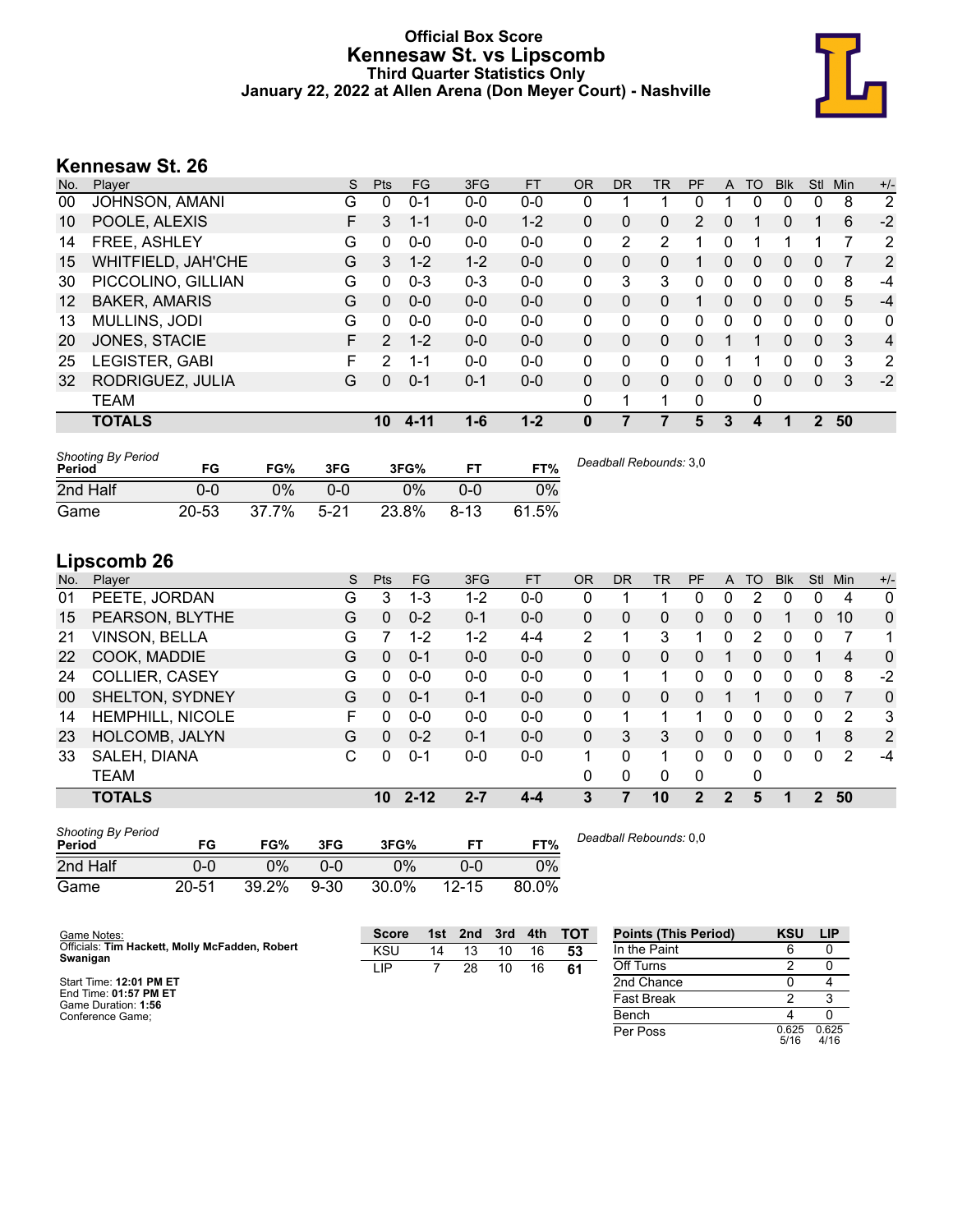## **Official Play-By-Play Kennesaw St. vs Lipscomb Third Quarter January 22, 2022 at Allen Arena (Don Meyer Court) - Nashville**



### **Period 3**

<mark>Startersː</mark><br>Kennesaw St.: 0 JOHNSON,AMANI (G); 10 POOLE,ALEXIS (F); 14 FREE,ASHLEY (G); 15 WHITFIELD,JAH'CHE (G); 30 PICCOLINO,GILLIAN (G);<br>Lipscomb: 1 PEETE,JORDAN (G); 15 PEARSON,BLYTHE (G); 21 VINSON,BELLA (G); 22 COOK,

| <b>Time</b>    | <b>VISITORS: Kennesaw St.</b>         | <b>Score</b> | <b>Margin</b>  | <b>HOME: Lipscomb</b>                            |
|----------------|---------------------------------------|--------------|----------------|--------------------------------------------------|
| 10:00          |                                       |              |                | SUB OUT: HEMPHILL, NICOLE                        |
| 10:00          |                                       |              |                | SUB IN: VINSON, BELLA                            |
| 10:00          | SUB OUT: BAKER, AMARIS                |              |                |                                                  |
| 10:00          | SUB OUT: RODRIGUEZ, JULIA             |              |                |                                                  |
| 10:00          | SUB IN: FREE, ASHLEY                  |              |                |                                                  |
| 10:00          | SUB IN: WHITFIELD, JAH'CHE            |              |                |                                                  |
| 09:31          |                                       |              |                | MISSED 3PTR by PEETE, JORDAN                     |
| 09:23          | REBOUND (DEF) by PICCOLINO, GILLIAN   |              |                |                                                  |
| 09:18          |                                       |              |                | SUB OUT: SHELTON, SYDNEY                         |
| 09:18          |                                       |              |                | SUB IN: PEETE, JORDAN                            |
| 09:12          | MISSED 3PTR by PICCOLINO, GILLIAN     |              |                |                                                  |
| 09:09          |                                       |              |                | REBOUND (DEF) by PEETE, JORDAN                   |
| 09:04          |                                       |              |                | MISSED LAYUP by PEETE, JORDAN                    |
| 09:04          | BLOCK by FREE, ASHLEY                 |              |                |                                                  |
| 09:04          | REBOUND (DEF) by FREE, ASHLEY         |              |                |                                                  |
| 08:53          | TURNOVER (LOSTBALL) by POOLE, ALEXIS  |              |                |                                                  |
| 08:53          |                                       |              |                | STEAL by COOK, MADDIE                            |
| 08:45          |                                       |              |                | MISSED 3PTR by VINSON, BELLA                     |
| 08:44          | REBOUND (DEF) by PICCOLINO, GILLIAN   |              |                |                                                  |
| 08:19          | TURNOVER (LOSTBALL) by FREE, ASHLEY   |              |                |                                                  |
| 08:07          | STEAL by FREE, ASHLEY                 |              |                | TURNOVER (BADPASS) by PEETE, JORDAN              |
| 08:07          |                                       |              |                |                                                  |
| 07:59<br>07:59 | GOOD! LAYUP by POOLE, ALEXIS          | 35-29        | H <sub>6</sub> |                                                  |
|                | ASSIST by JOHNSON, AMANI              |              |                |                                                  |
| 07:45<br>07:42 |                                       |              |                | MISSED 3PTR by PEARSON, BLYTHE                   |
| 07:42          | FOUL (PERSONAL) by FREE, ASHLEY       |              |                |                                                  |
| 07:42          |                                       |              |                | SUB OUT: PEETE, JORDAN<br>SUB IN: HOLCOMB, JALYN |
| 07:42          | SUB OUT: POOLE, ALEXIS                |              |                |                                                  |
| 07:42          | SUB IN: LEGISTER, GABI                |              |                |                                                  |
| 07:42          |                                       | 36-29        | H 7            | GOOD! FT by VINSON, BELLA                        |
| 07:42          |                                       | 37-29        | H 8            | GOOD! FT by VINSON, BELLA                        |
| 07:40          |                                       |              |                | REBOUND (OFF) by VINSON, BELLA                   |
| 07:17          | MISSED JUMPER by JOHNSON, AMANI       |              |                |                                                  |
| 07:14          |                                       |              |                | REBOUND (DEF) by COLLIER, CASEY                  |
| 06:56          |                                       |              |                | MISSED LAYUP by COOK, MADDIE                     |
| 06:54          | REBOUND (DEF) by PICCOLINO, GILLIAN   |              |                |                                                  |
| 06:29          | GOOD! 3PTR by WHITFIELD, JAH'CHE      | 37-32        | H <sub>5</sub> |                                                  |
| 06:29          | ASSIST by LEGISTER, GABI              |              |                |                                                  |
| 06:13          |                                       | 40-32        | H 8            | GOOD! 3PTR by VINSON, BELLA [FB]                 |
| 06:13          |                                       |              |                | ASSIST by COOK, MADDIE                           |
| 06:13          |                                       |              |                | TIMEOUT 30SEC                                    |
| 06:13          |                                       |              |                | SUB OUT: VINSON, BELLA                           |
| 06:13          |                                       |              |                | SUB OUT: COOK, MADDIE                            |
| 06:13          |                                       |              |                | SUB IN: SHELTON, SYDNEY                          |
| 06:13          |                                       |              |                | SUB IN: SALEH, DIANA                             |
| 06:13          | SUB OUT: PICCOLINO, GILLIAN           |              |                |                                                  |
| 06:13          | SUB IN: JONES, STACIE                 |              |                |                                                  |
| 05:52          | TURNOVER (LOSTBALL) by LEGISTER, GABI |              |                |                                                  |
| 05:52          |                                       |              |                | STEAL by HOLCOMB, JALYN                          |
| 05:38          |                                       |              |                | MISSED JUMPER by PEARSON, BLYTHE                 |
| 05:36          | REBOUND (DEF) by JOHNSON, AMANI       |              |                |                                                  |
| 05:29          | GOOD! LAYUP by LEGISTER, GABI [FB]    | 40-34        | H <sub>6</sub> |                                                  |
| 05:29          | ASSIST by JONES, STACIE               |              |                |                                                  |
| 05:05          |                                       |              |                | MISSED LAYUP by HOLCOMB, JALYN                   |
| 05:01          |                                       |              |                | REBOUND (OFF) by SALEH, DIANA                    |
| 05:01          |                                       |              |                | MISSED LAYUP by SALEH, DIANA                     |
| 04:57          | REBOUND (DEF) by FREE, ASHLEY         |              |                |                                                  |
| 04:42          | GOOD! JUMPER by JONES, STACIE [PNT]   | 40-36        | H4             |                                                  |
| 04:36          |                                       |              |                | TIMEOUT 30SEC                                    |
| 04:36          |                                       |              |                |                                                  |
| 04:36          |                                       |              |                | SUB OUT: SALEH, DIANA                            |
| 04:36          |                                       |              |                | SUB IN: HEMPHILL, NICOLE                         |
| 04:36          | SUB OUT: FREE, ASHLEY                 |              |                |                                                  |
| 04:36          | SUB OUT: WHITFIELD, JAH'CHE           |              |                |                                                  |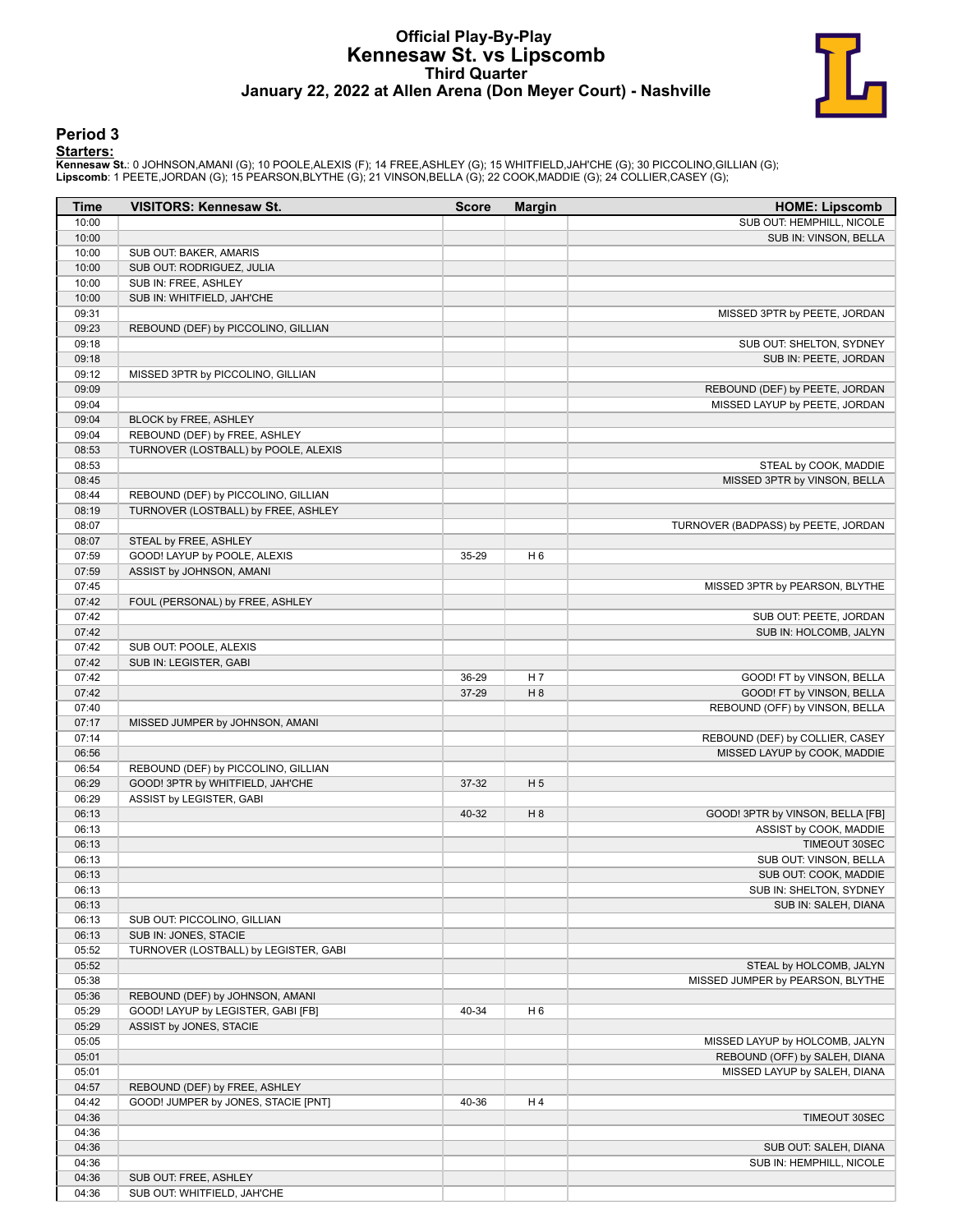| <b>Time</b> | <b>VISITORS: Kennesaw St.</b>         | <b>Score</b> | <b>Margin</b>  | <b>HOME: Lipscomb</b>                   |
|-------------|---------------------------------------|--------------|----------------|-----------------------------------------|
| 04:36       | SUB OUT: LEGISTER, GABI               |              |                |                                         |
| 04:36       | SUB IN: POOLE, ALEXIS                 |              |                |                                         |
| 04:36       | SUB IN: BAKER, AMARIS                 |              |                |                                         |
| 04:36       | SUB IN: RODRIGUEZ, JULIA              |              |                |                                         |
| 04:26       |                                       |              |                | TURNOVER (BADPASS) by SHELTON, SYDNEY   |
| 04:08       | MISSED LAYUP by JONES, STACIE         |              |                |                                         |
| 04:08       |                                       |              |                | BLOCK by PEARSON, BLYTHE                |
| 04:03       |                                       |              |                | REBOUND (DEF) by HOLCOMB, JALYN         |
| 04:00       |                                       |              |                | MISSED 3PTR by SHELTON, SYDNEY          |
| 04:00       | REBOUND (DEF) by TEAM                 |              |                |                                         |
| 04:00       | SUB OUT: JONES, STACIE                |              |                |                                         |
| 04:00       | SUB IN: PICCOLINO, GILLIAN            |              |                |                                         |
| 03:44       | MISSED 3PTR by PICCOLINO, GILLIAN     |              |                |                                         |
| 03:44       |                                       |              |                | REBOUND (DEF) by HEMPHILL, NICOLE       |
| 03:44       | FOUL (PERSONAL) by POOLE, ALEXIS      |              |                |                                         |
| 03:42       |                                       |              |                | SUB OUT: COLLIER, CASEY                 |
| 03:42       |                                       |              |                | SUB IN: PEETE, JORDAN                   |
| 03:42       | SUB OUT: JOHNSON, AMANI               |              |                |                                         |
| 03:42       | SUB OUT: RODRIGUEZ, JULIA             |              |                |                                         |
| 03:42       | SUB IN: FREE, ASHLEY                  |              |                |                                         |
| 03:42       | SUB IN: WHITFIELD, JAH'CHE            |              |                |                                         |
| 03:13       |                                       | 43-36        | H 7            | GOOD! 3PTR by PEETE, JORDAN             |
| 03:13       |                                       |              |                | ASSIST by SHELTON, SYDNEY               |
| 02:55       |                                       |              |                | FOUL (PERSONAL) by HEMPHILL, NICOLE     |
| 02:55       |                                       |              |                | SUB OUT: HEMPHILL, NICOLE               |
| 02:55       |                                       |              |                | SUB IN: VINSON, BELLA                   |
| 02:55       | MISSED FT by POOLE, ALEXIS            |              |                |                                         |
| 02:55       | REBOUND (OFF) by TEAM                 |              |                |                                         |
| 02:55       | GOOD! FT by POOLE, ALEXIS             | 43-37        | H <sub>6</sub> |                                         |
| 02:46       | FOUL (PERSONAL) by BAKER, AMARIS      |              |                |                                         |
| 02:24       |                                       |              |                | TURNOVER (LOSTBALL) by PEETE, JORDAN    |
| 02:24       | STEAL by POOLE, ALEXIS                |              |                |                                         |
| 02:04       | MISSED 3PTR by WHITFIELD, JAH'CHE     |              |                |                                         |
| 02:00       |                                       |              |                | REBOUND (DEF) by HOLCOMB, JALYN         |
| 01:39       |                                       |              |                | MISSED 3PTR by HOLCOMB, JALYN           |
| 01:39       |                                       |              |                | REBOUND (OFF) by VINSON, BELLA          |
| 01:39       | FOUL (PERSONAL) by POOLE, ALEXIS      |              |                |                                         |
| 01:39       |                                       |              |                | SUB OUT: PEETE, JORDAN                  |
| 01:39       |                                       |              |                | SUB IN: COLLIER, CASEY                  |
| 01:39       | SUB OUT: FREE, ASHLEY                 |              |                |                                         |
| 01:39       | SUB IN: RODRIGUEZ, JULIA              |              |                |                                         |
| 01:37       | FOUL (PERSONAL) by WHITFIELD, JAH'CHE |              |                |                                         |
| 01:37       | SUB OUT: WHITFIELD, JAH'CHE           |              |                |                                         |
| 01:37       | SUB IN: JOHNSON, AMANI                |              |                |                                         |
| 01:37       |                                       | 44-37        | H 7            | GOOD! FT by VINSON, BELLA               |
| 01:37       |                                       | 45-37        | H 8            | GOOD! FT by VINSON, BELLA               |
| 01:25       | MISSED 3PTR by PICCOLINO, GILLIAN     |              |                |                                         |
| 01:22       |                                       |              |                | REBOUND (DEF) by VINSON, BELLA          |
| 00:56       |                                       |              |                | FOUL (OFF) by VINSON, BELLA             |
| 00:56       |                                       |              |                | TURNOVER (OFFENSIVE) by VINSON, BELLA   |
| 00:56       | SUB OUT: POOLE, ALEXIS                |              |                |                                         |
| 00:56       | SUB IN: JONES, STACIE                 |              |                |                                         |
| 00:39       | MISSED 3PTR by RODRIGUEZ, JULIA       |              |                |                                         |
| 00:32       |                                       |              |                | REBOUND (DEF) by HOLCOMB, JALYN         |
| 00:18       |                                       |              |                | TURNOVER (OUTOFBOUNDS) by VINSON, BELLA |
| 00:01       | TURNOVER (BADPASS) by JONES, STACIE   |              |                |                                         |
| 00:01       |                                       |              |                | SUB OUT: VINSON, BELLA                  |
| 00:01       |                                       |              |                | SUB IN: COOK, MADDIE                    |

# **Kennesaw St. 37, Lipscomb 45**

| <b>Points (This Period)</b> | <b>KSU</b>    | LIP           |
|-----------------------------|---------------|---------------|
| In the Paint                |               |               |
| Off Turns                   | ◠             |               |
| 2nd Chance                  |               |               |
| <b>Fast Break</b>           | ິ             |               |
| Bench                       |               |               |
| Per Poss                    | 0.625<br>5/16 | 0.625<br>4/16 |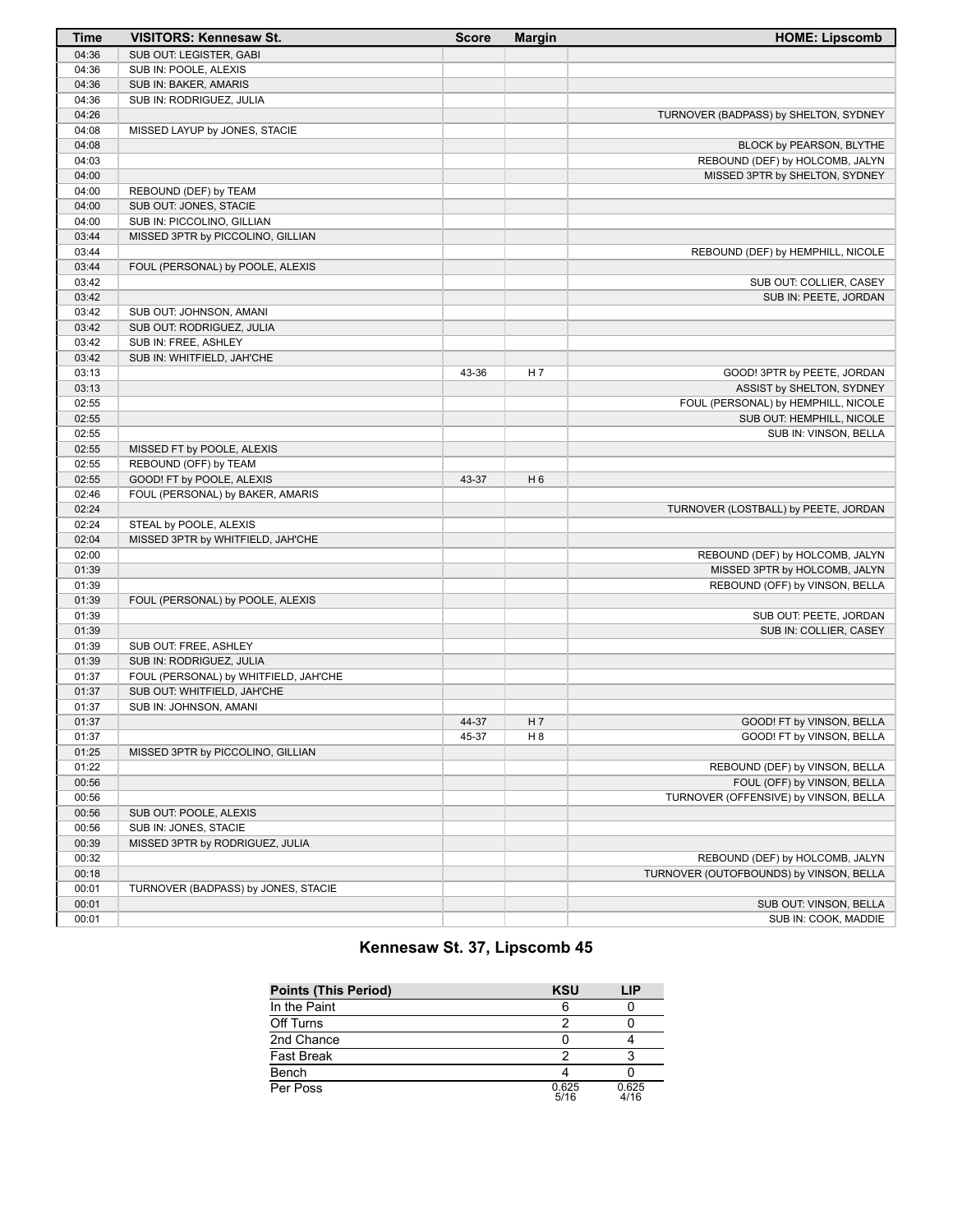## **Official Box Score Kennesaw St. vs Lipscomb Fourth Quarter Statistics Only January 22, 2022 at Allen Arena (Don Meyer Court) - Nashville**



# **Kennesaw St. 16**

| No.               | Player                | S | <b>Pts</b> | FG       | 3FG     | <b>FT</b> | <b>OR</b>    | D <sub>R</sub> | TR             | PF       | A            | TO | <b>Blk</b> | Stl          | Min            | $+/-$        |
|-------------------|-----------------------|---|------------|----------|---------|-----------|--------------|----------------|----------------|----------|--------------|----|------------|--------------|----------------|--------------|
| 00                | JOHNSON, AMANI        | G | 0          | 0-1      | $0 - 1$ | $0 - 0$   | 0            |                |                |          |              |    | 0          | 0            | 10             | $\mathbf{0}$ |
| 10                | POOLE, ALEXIS         | F | 4          | $2 - 3$  | $0 - 0$ | $0 - 0$   | 0            |                |                |          | 0            | 0  | 0          |              | 7              | $-10$        |
| 14                | FREE, ASHLEY          | G | 0          | $0 - 0$  | $0 - 0$ | $0 - 0$   | 0            | 0              | 0              | 0        |              | 0  | 0          | 0            | 2              | 0            |
| 15                | WHITFIELD, JAH'CHE    | G | 4          | $0 - 3$  | $0 - 3$ | $4 - 4$   |              |                | $\overline{2}$ | 0        | $\Omega$     | 0  | 0          | $\Omega$     | 10             | 0            |
| 30                | PICCOLINO, GILLIAN    | G | 0          | $0 - 2$  | $0 - 2$ | $0 - 0$   | 0            | 2              | 2              |          | 0            |    | 0          | 0            | 5              | $-2$         |
| $12 \overline{ }$ | <b>BAKER, AMARIS</b>  | G | 0          | $0 - 0$  | $0 - 0$ | $0 - 0$   | 0            | 0              | 0              |          | 0            | 0  | 0          | $\mathbf{0}$ | 4              | $-4$         |
| 13                | MULLINS, JODI         | G | 0          | $0 - 0$  | $0 - 0$ | $0 - 0$   | 0            | 0              | 0              | 0        |              | 0  | 0          | 0            | 0              | 0            |
| 20                | JONES, STACIE         | F | 4          | $2 - 2$  | $0 - 0$ | $0 - 0$   | 0            |                | 1              | $\Omega$ | $\mathbf{0}$ |    | 0          | $\mathbf{0}$ | $\overline{4}$ | 5            |
| 25                | <b>LEGISTER, GABI</b> | F | 0          | $0 - 2$  | $0 - 0$ | $0 - 0$   | 1            |                | 2              |          | 0            | 0  | 0          | $\Omega$     | 6              | 8            |
| 32                | RODRIGUEZ, JULIA      | G | 4          | $2 - 2$  | $0 - 0$ | $0 - 1$   | $\Omega$     | $\mathbf{0}$   | 0              |          | $\Omega$     | 0  | 0          | $\mathbf{0}$ | 2              | 3            |
|                   | TEAM                  |   |            |          |         |           | 0            | $\mathbf{0}$   | 0              | 0        |              | 0  |            |              |                |              |
|                   | <b>TOTALS</b>         |   | 16         | $6 - 15$ | $0 - 6$ | $4 - 5$   | $\mathbf{2}$ |                | 9              | 6        | 2            | 3  | 0          |              | 50             |              |
|                   |                       |   |            |          |         |           |              |                |                |          |              |    |            |              |                |              |

| <b>Shooting By Period</b><br>Period | FG    | FG%   | 3FG      | 3FG%  | FT     | FT%   | Deadball Rebounds: 3,0 |
|-------------------------------------|-------|-------|----------|-------|--------|-------|------------------------|
| Game                                | 20-53 | 37.7% | $5 - 21$ | 23.8% | $8-13$ | 61.5% |                        |

# **Lipscomb 16**

| No. | Player                | S | <b>Pts</b>   | <b>FG</b> | 3FG     | <b>FT</b> | 0R       | DR       | TR | <b>PF</b>    | A            | TO       | <b>BIK</b>   | Stl          | Min      | $+/-$        |
|-----|-----------------------|---|--------------|-----------|---------|-----------|----------|----------|----|--------------|--------------|----------|--------------|--------------|----------|--------------|
| 01  | PEETE, JORDAN         | G | 0            | $0 - 0$   | $0-0$   | $0-0$     | 0        | 0        | 0  |              |              | 0        | 0            | 0            | 2        | $-1$         |
| 15  | PEARSON, BLYTHE       | G | 3            | $1 - 3$   | $1 - 3$ | $0 - 0$   | 0        | 0        | 0  |              |              | 0        | 0            |              | 10       | $\mathbf{0}$ |
| 21  | VINSON, BELLA         | G | 4            | 1-3       | $0 - 1$ | $2 - 2$   | 0        | 2        | 2  |              | 0            | 0        | 0            |              | 9        | 1            |
| 22  | COOK, MADDIE          | G | $\mathbf{0}$ | $0 - 1$   | $0 - 0$ | $0 - 0$   |          | 2        | 3  | 2            |              | 2        | $\mathbf{0}$ | $\mathbf{0}$ | 8        | $\mathbf 1$  |
| 24  | <b>COLLIER, CASEY</b> | G | 5            | $2 - 3$   | 1-1     | $0-0$     |          |          | 2  |              | 0            | 2        | 0            | 0            | 10       | $\mathbf{0}$ |
| 00  | SHELTON, SYDNEY       | G |              | $0 - 0$   | $0 - 0$ | $1 - 2$   | 0        | $\Omega$ | 0  | $\Omega$     | $\Omega$     | $\Omega$ | $\Omega$     | $\Omega$     | 3        | $\mathbf{0}$ |
| 14  | HEMPHILL, NICOLE      | F | 0            | $0 - 0$   | $0 - 0$ | $0-0$     | 0        | 0        | 0  | $\Omega$     | $\Omega$     | 0        | $\Omega$     | $\Omega$     | $\Omega$ | $\mathbf{0}$ |
| 23  | HOLCOMB, JALYN        | G | 3            | $1 - 2$   | $0 - 1$ | $1 - 2$   | 0        | 0        | 0  | $\Omega$     | $\Omega$     | $\Omega$ | $\Omega$     |              | 9        | $-1$         |
| 33  | SALEH, DIANA          | C | 0            | $0-0$     | $0 - 0$ | $0-0$     | 0        | 0        | 0  | 0            | $\Omega$     | 0        | $\Omega$     | $\Omega$     | 0        | $\mathbf{0}$ |
|     | TEAM                  |   |              |           |         |           | $\Omega$ | 3        | 3  | $\mathbf{0}$ |              | 0        |              |              |          |              |
|     | <b>TOTALS</b>         |   | 16           | $5 - 12$  | $2 - 6$ | $4 - 6$   | 2        | 8        | 10 | 6            | $\mathbf{2}$ | 4        | 0            |              | 50       |              |

| <b>Shooting By Period</b> |           |       |          |       |           |       |  |
|---------------------------|-----------|-------|----------|-------|-----------|-------|--|
| Period                    | FG        | FG%   | 3FG      | 3FG%  |           | FT%   |  |
| Game                      | $20 - 51$ | 39.2% | $9 - 30$ | 30.0% | $12 - 15$ | 80.0% |  |

*Deadball Rebounds:* 0,0

| Game Notes:                                    | <b>Score</b> | 1st l | $\blacksquare$ 2nd | 3rd | 4th | тот | <b>Points (This Period)</b> | <b>KSU</b> | <b>LIP</b> |
|------------------------------------------------|--------------|-------|--------------------|-----|-----|-----|-----------------------------|------------|------------|
| Officials: Tim Hackett, Molly McFadden, Robert | <b>KSU</b>   | 14    | 13                 | 10  | 16  | 53  | In the Paint                |            |            |
| Swanigan                                       | LIP          |       | 28                 | 10  | 16  | 61  | Off Turns                   |            |            |
| Start Time: 12:01 PM ET                        |              |       |                    |     |     |     | 2nd Chance                  |            |            |
| End Time: 01:57 PM ET<br>Game Duration: 1:56   |              |       |                    |     |     |     | <b>Fast Break</b>           |            |            |
| Conference Game:                               |              |       |                    |     |     |     | Bench                       |            |            |
|                                                |              |       |                    |     |     |     | Per Poss                    | 0.889      | .000       |

8/18 1.000 7/16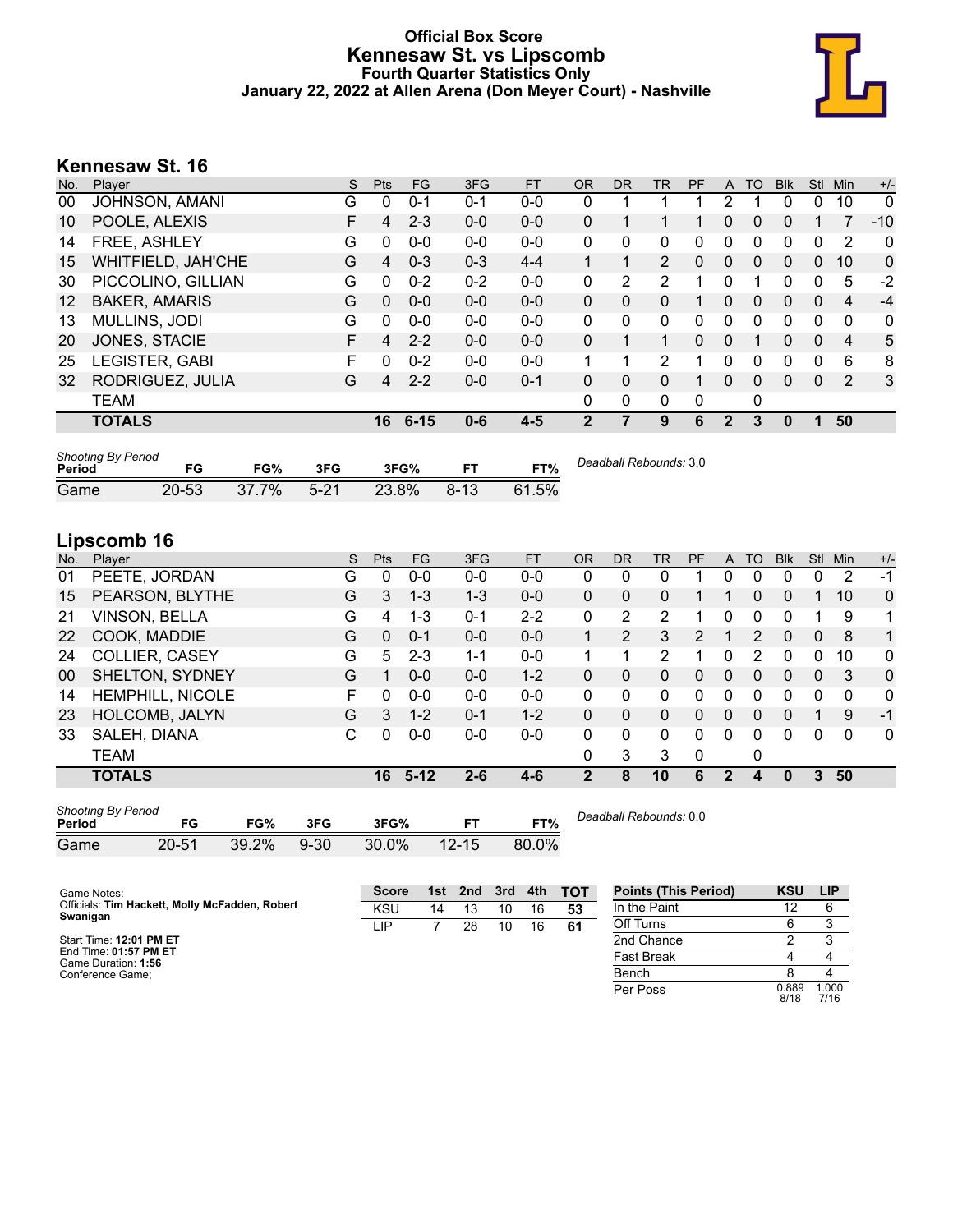## **Official Play-By-Play Kennesaw St. vs Lipscomb Fourth Quarter January 22, 2022 at Allen Arena (Don Meyer Court) - Nashville**



### **Period 4**

### **Starters:**

**Kennesaw St.**: 0 JOHNSON,AMANI (G); 10 POOLE,ALEXIS (F); 14 FREE,ASHLEY (G); 15 WHITFIELD,JAH'CHE (G); 30 PICCOLINO,GILLIAN (G);<br>**Lipscomb**: 1 PEETE,JORDAN (G); 15 PEARSON,BLYTHE (G); 21 VINSON,BELLA (G); 22 COOK,MADDIE (

| Time           | <b>VISITORS: Kennesaw St.</b>         | <b>Score</b> | <b>Margin</b>  | <b>HOME: Lipscomb</b>                                                |
|----------------|---------------------------------------|--------------|----------------|----------------------------------------------------------------------|
| 10:00          | SUB OUT: PICCOLINO, GILLIAN           |              |                |                                                                      |
| 10:00          | SUB OUT: RODRIGUEZ, JULIA             |              |                |                                                                      |
| 10:00          | SUB IN: WHITFIELD, JAH'CHE            |              |                |                                                                      |
| 10:00          | SUB IN: LEGISTER, GABI                |              |                |                                                                      |
| 09:51          | GOOD! LAYUP by JONES, STACIE          | 45-39        | H 6            |                                                                      |
| 09:51          | ASSIST by JOHNSON, AMANI              |              |                |                                                                      |
| 09:37<br>09:33 |                                       |              |                | MISSED LAYUP by COOK, MADDIE                                         |
| 09:31          |                                       |              |                | REBOUND (OFF) by COLLIER, CASEY<br>MISSED 3PTR by PEARSON, BLYTHE    |
| 09:27          | REBOUND (DEF) by WHITFIELD, JAH'CHE   |              |                |                                                                      |
| 09:02          | TURNOVER (BADPASS) by JONES, STACIE   |              |                |                                                                      |
| 09:02          |                                       |              |                | STEAL by PEARSON, BLYTHE                                             |
| 08:56          | FOUL (PERSONAL) by JOHNSON, AMANI     |              |                |                                                                      |
| 08:56          | SUB OUT: LEGISTER, GABI               |              |                |                                                                      |
| 08:56          | SUB IN: POOLE, ALEXIS                 |              |                |                                                                      |
| 08:56          |                                       | 46-39        | H <sub>7</sub> | GOOD! FT by SHELTON, SYDNEY [FB]                                     |
| 08:56          |                                       |              |                | MISSED FT by SHELTON, SYDNEY                                         |
| 08:56          | REBOUND (DEF) by JONES, STACIE        |              |                |                                                                      |
| 08:40          | MISSED 3PTR by WHITFIELD, JAH'CHE     |              |                |                                                                      |
| 08:35          |                                       |              |                | REBOUND (DEF) by TEAM                                                |
| 08:35          |                                       |              |                | SUB OUT: SHELTON, SYDNEY                                             |
| 08:35          |                                       |              |                | SUB IN: VINSON, BELLA                                                |
| 08:23          |                                       | 48-39        | H9             | GOOD! LAYUP by COLLIER, CASEY                                        |
| 08:09          | TURNOVER (BADPASS) by JOHNSON, AMANI  |              |                |                                                                      |
| 08:09          |                                       |              |                | STEAL by VINSON, BELLA                                               |
| 07:41          |                                       | 50-39        | H 11           | GOOD! LAYUP by HOLCOMB, JALYN [PNT]                                  |
| 07:40<br>07:40 | TIMEOUT 30SEC                         |              |                |                                                                      |
| 07:40          |                                       |              |                | SUB OUT: HOLCOMB, JALYN                                              |
| 07:40          |                                       |              |                | SUB IN: PEETE, JORDAN                                                |
| 07:40          | SUB OUT: JONES, STACIE                |              |                |                                                                      |
| 07:40          | SUB IN: PICCOLINO, GILLIAN            |              |                |                                                                      |
| 07:24          | GOOD! LAYUP by POOLE, ALEXIS          | $50 - 41$    | H9             |                                                                      |
| 07:18          | FOUL (PERSONAL) by BAKER, AMARIS      |              |                |                                                                      |
| 06:53          |                                       |              |                | MISSED 3PTR by VINSON, BELLA                                         |
| 06:50          |                                       |              |                | REBOUND (OFF) by COOK, MADDIE                                        |
| 06:29          |                                       | 53-41        | H 12           | GOOD! 3PTR by COLLIER, CASEY                                         |
| 06:29          |                                       |              |                | ASSIST by PEARSON, BLYTHE                                            |
| 06:13          |                                       |              |                | FOUL (PERSONAL) by VINSON, BELLA                                     |
| 06:13          |                                       |              |                | SUB OUT: PEETE, JORDAN                                               |
| 06:13          |                                       |              |                | SUB IN: HOLCOMB, JALYN                                               |
| 06:13          | SUB OUT: BAKER, AMARIS                |              |                |                                                                      |
| 06:13          | SUB IN: FREE, ASHLEY                  |              |                |                                                                      |
| 05:53<br>05:49 | MISSED 3PTR by WHITFIELD, JAH'CHE     |              |                |                                                                      |
| 05:40          |                                       | 55-41        | H 14           | REBOUND (DEF) by COOK, MADDIE<br>GOOD! JUMPER by VINSON, BELLA [PNT] |
| 05:35          |                                       |              |                | FOUL (PERSONAL) by COLLIER, CASEY                                    |
| 05:18          | MISSED 3PTR by PICCOLINO, GILLIAN     |              |                |                                                                      |
| 05:15          | SUB OUT: POOLE, ALEXIS                |              |                |                                                                      |
| 05:15          | SUB OUT: PICCOLINO, GILLIAN           |              |                |                                                                      |
| 05:15          | SUB IN: JONES, STACIE                 |              |                |                                                                      |
| 05:15          | SUB IN: LEGISTER, GABI                |              |                |                                                                      |
| 05:13          |                                       |              |                | REBOUND (DEF) by TEAM                                                |
| 05:05          |                                       |              |                | TURNOVER (TRAVEL) by COLLIER, CASEY                                  |
| 04:53          | GOOD! LAYUP by JONES, STACIE          | 55-43        | H 12           |                                                                      |
| 04:53          | ASSIST by JOHNSON, AMANI              |              |                |                                                                      |
| 04:43          |                                       |              |                | TURNOVER (BADPASS) by COOK, MADDIE                                   |
| 04:43          | SUB OUT: FREE, ASHLEY                 |              |                |                                                                      |
| 04:43          | SUB IN: RODRIGUEZ, JULIA              |              |                |                                                                      |
| 04:32          | GOOD! LAYUP by RODRIGUEZ, JULIA [PNT] | 55-45        | H 10           |                                                                      |
| 04:32          |                                       |              |                | FOUL (PERSONAL) by COOK, MADDIE                                      |
| 04:32          | MISSED FT by RODRIGUEZ, JULIA         |              |                |                                                                      |
| 04:32          |                                       |              |                | REBOUND (DEF) by VINSON, BELLA                                       |
| 04:12          |                                       |              |                | MISSED LAYUP by VINSON, BELLA                                        |
| 04:09          | REBOUND (DEF) by LEGISTER, GABI       |              |                |                                                                      |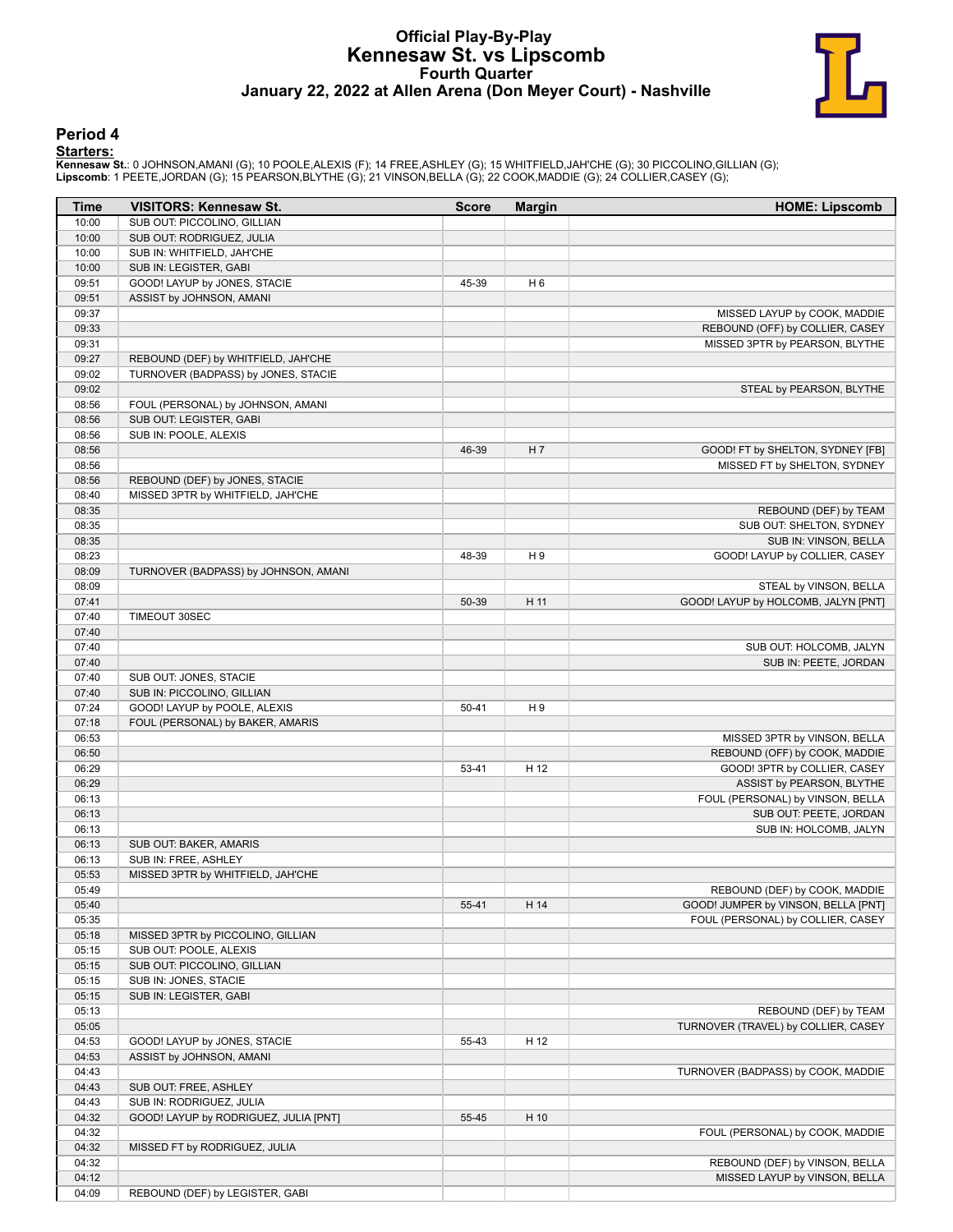| <b>Time</b> | <b>VISITORS: Kennesaw St.</b>             | <b>Score</b> | <b>Margin</b>  | <b>HOME: Lipscomb</b>                |
|-------------|-------------------------------------------|--------------|----------------|--------------------------------------|
| 03:52       | GOOD! LAYUP by RODRIGUEZ, JULIA           | 55-47        | H 8            |                                      |
| 03:34       | FOUL (PERSONAL) by RODRIGUEZ, JULIA       |              |                |                                      |
| 03:34       |                                           |              |                | TIMEOUT 30SEC                        |
| 03:34       | SUB OUT: JONES, STACIE                    |              |                |                                      |
| 03:34       | SUB IN: POOLE, ALEXIS                     |              |                |                                      |
| 03:15       |                                           | 58-47        | H 11           | GOOD! 3PTR by PEARSON, BLYTHE        |
| 03:15       |                                           |              |                | ASSIST by COOK, MADDIE               |
| 02:58       | MISSED LAYUP by POOLE, ALEXIS             |              |                |                                      |
| 02:56       |                                           |              |                | REBOUND (DEF) by COOK, MADDIE        |
| 02:52       |                                           |              |                | TURNOVER (LOSTBALL) by COOK, MADDIE  |
| 02:52       | STEAL by POOLE, ALEXIS                    |              |                |                                      |
| 02:47       | GOOD! LAYUP by POOLE, ALEXIS [FB]         | 58-49        | H9             |                                      |
| 02:15       |                                           |              |                | MISSED 3PTR by HOLCOMB, JALYN        |
| 02:14       |                                           |              |                | FOUL (PERSONAL) by COOK, MADDIE      |
| 02:14       |                                           |              |                | SUB OUT: COOK, MADDIE                |
| 02:14       |                                           |              |                | SUB IN: PEETE, JORDAN                |
| 02:14       | SUB OUT: RODRIGUEZ, JULIA                 |              |                |                                      |
| 02:14       | SUB IN: PICCOLINO, GILLIAN                |              |                |                                      |
| 02:11       | REBOUND (DEF) by JOHNSON, AMANI           |              |                |                                      |
| 01:59       | MISSED LAYUP by LEGISTER, GABI            |              |                |                                      |
| 01:56       | REBOUND (OFF) by LEGISTER, GABI           |              |                |                                      |
| 01:55       | MISSED LAYUP by LEGISTER, GABI            |              |                |                                      |
| 01:55       | REBOUND (OFF) by WHITFIELD, JAH'CHE       |              |                |                                      |
| 01:55       |                                           |              |                | FOUL (PERSONAL) by PEARSON, BLYTHE   |
| 01:55       | SUB OUT: POOLE, ALEXIS                    |              |                |                                      |
| 01:55       | SUB IN: JONES, STACIE                     |              |                |                                      |
| 01:55       | GOOD! FT by WHITFIELD, JAH'CHE            | 58-50        | H 8            |                                      |
| 01:55       | GOOD! FT by WHITFIELD, JAH'CHE            | 58-51        | H 7            |                                      |
| 01:50       |                                           |              |                | TURNOVER (BADPASS) by COLLIER, CASEY |
| 01:50       | SUB OUT: JONES, STACIE                    |              |                |                                      |
| 01:50       | SUB IN: POOLE, ALEXIS                     |              |                |                                      |
| 01:23       | TURNOVER (LOSTBALL) by PICCOLINO, GILLIAN |              |                |                                      |
| 01:23       |                                           |              |                | STEAL by HOLCOMB, JALYN              |
| 01:18       |                                           |              |                | MISSED LAYUP by COLLIER, CASEY       |
| 01:15       | REBOUND (DEF) by PICCOLINO, GILLIAN       |              |                |                                      |
| 01:14       |                                           |              |                | FOUL (PERSONAL) by PEETE, JORDAN     |
| 01:14       |                                           |              |                | SUB OUT: PEETE, JORDAN               |
| 01:14       |                                           |              |                | SUB IN: SHELTON, SYDNEY              |
| 01:14       | GOOD! FT by WHITFIELD, JAH'CHE [FB]       | 58-52        | H <sub>6</sub> |                                      |
| 01:14       | GOOD! FT by WHITFIELD, JAH'CHE [FB]       | 58-53        | H <sub>5</sub> |                                      |
| 00:44       |                                           |              |                | MISSED 3PTR by PEARSON, BLYTHE       |
| 00:43       | REBOUND (DEF) by PICCOLINO, GILLIAN       |              |                |                                      |
| 00:43       | TIMEOUT 30SEC                             |              |                |                                      |
| 00:33       | MISSED 3PTR by JOHNSON, AMANI             |              |                |                                      |
| 00:30       | FOUL (PERSONAL) by PICCOLINO, GILLIAN     |              |                |                                      |
| 00:29       |                                           |              |                | REBOUND (DEF) by TEAM                |
| 00:29       | FOUL (PERSONAL) by POOLE, ALEXIS          |              |                |                                      |
| 00:29       |                                           | 59-53        | H <sub>6</sub> | GOOD! FT by HOLCOMB, JALYN [FB]      |
| 00:29       |                                           |              |                | MISSED FT by HOLCOMB, JALYN          |
| 00:28       | REBOUND (DEF) by POOLE, ALEXIS            |              |                |                                      |
| 00:28       | <b>TIMEOUT TEAM</b>                       |              |                |                                      |
| 00:17       | MISSED 3PTR by PICCOLINO, GILLIAN         |              |                |                                      |
| 00:17       |                                           |              |                | REBOUND (DEF) by VINSON, BELLA       |
| 00:17       | FOUL (PERSONAL) by LEGISTER, GABI         |              |                |                                      |
| 00:17       |                                           | 60-53        | H 7            | GOOD! FT by VINSON, BELLA [FB]       |
| 00:17       |                                           | 61-53        | H <sub>8</sub> | GOOD! FT by VINSON, BELLA [FB]       |
| 00:08       | MISSED 3PTR by WHITFIELD, JAH'CHE         |              |                |                                      |
| 00:04       |                                           |              |                | REBOUND (DEF) by COLLIER, CASEY      |

# **Kennesaw St. 53, Lipscomb 61**

| <b>Points (This Period)</b> | <b>KSU</b>    | LIP           |
|-----------------------------|---------------|---------------|
| In the Paint                | 12            |               |
| Off Turns                   |               |               |
| 2nd Chance                  | າ             |               |
| <b>Fast Break</b>           |               |               |
| Bench                       |               |               |
| Per Poss                    | 0.889<br>8/18 | 1.000<br>7/16 |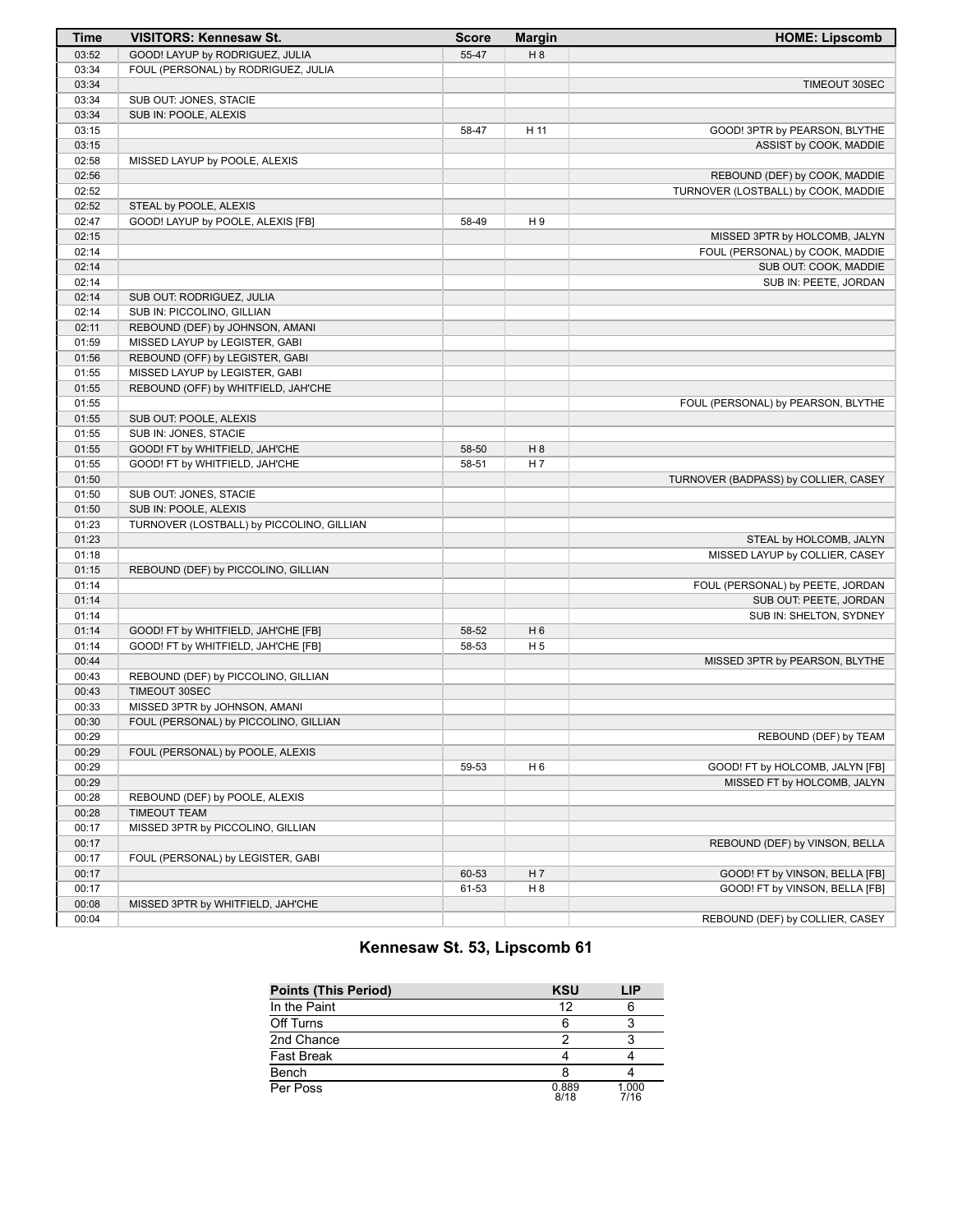# **Official Scoring/Possession Reference Chart Kennesaw St. vs Lipscomb Period 1 January 22, 2022 at Allen Arena (Don Meyer Court) - Nashville**



### **Period 1**

### **Starters:**

**Kennesaw St.**: 0 JOHNSON,AMANI (G); 10 POOLE,ALEXIS (F); 14 FREE,ASHLEY (G); 15 WHITFIELD,JAH'CHE (G); 30 PICCOLINO,GILLIAN (G);<br>**Lipscomb**: 1 PEETE,JORDAN (G); 15 PEARSON,BLYTHE (G); 21 VINSON,BELLA (G); 22 COOK,MADDIE (

| <b>Time</b> | <b>VISITORS: Kennesaw St.</b>          | <b>Score</b> | <b>Margin</b>  | <b>HOME: Lipscomb</b>                |
|-------------|----------------------------------------|--------------|----------------|--------------------------------------|
| 09:08       | GOOD! JUMPER by WHITFIELD, JAH'CHE     | $0 - 2$      | V <sub>2</sub> |                                      |
| 08:19       | GOOD! 3PTR by PICCOLINO, GILLIAN       | $0-5$        | V <sub>5</sub> |                                      |
| 07:57       |                                        | $2 - 5$      | $V_3$          | GOOD! LAYUP by COLLIER, CASEY        |
| 06:29       | GOOD! LAYUP by WHITFIELD, JAH'CHE [FB] | $2 - 7$      | V <sub>5</sub> |                                      |
| 04:36       |                                        | $4 - 7$      | $V_3$          | GOOD! LAYUP by VINSON, BELLA [FB]    |
| 04:36       |                                        | $5 - 7$      | V <sub>2</sub> | GOOD! FT by VINSON, BELLA [FB]       |
| 04:05       | GOOD! 3PTR by BAKER, AMARIS            | $5 - 10$     | V <sub>5</sub> |                                      |
| 02:10       | GOOD! JUMPER by POOLE, ALEXIS          | $5 - 12$     | V <sub>7</sub> |                                      |
| 00:50       |                                        | $7-12$       | V <sub>5</sub> | GOOD! JUMPER by PEARSON, BLYTHE [FB] |
| 00:10       | GOOD! JUMPER by POOLE, ALEXIS [PNT]    | $7 - 14$     | V <sub>7</sub> |                                      |

**Kennesaw St. 14, Lipscomb 7**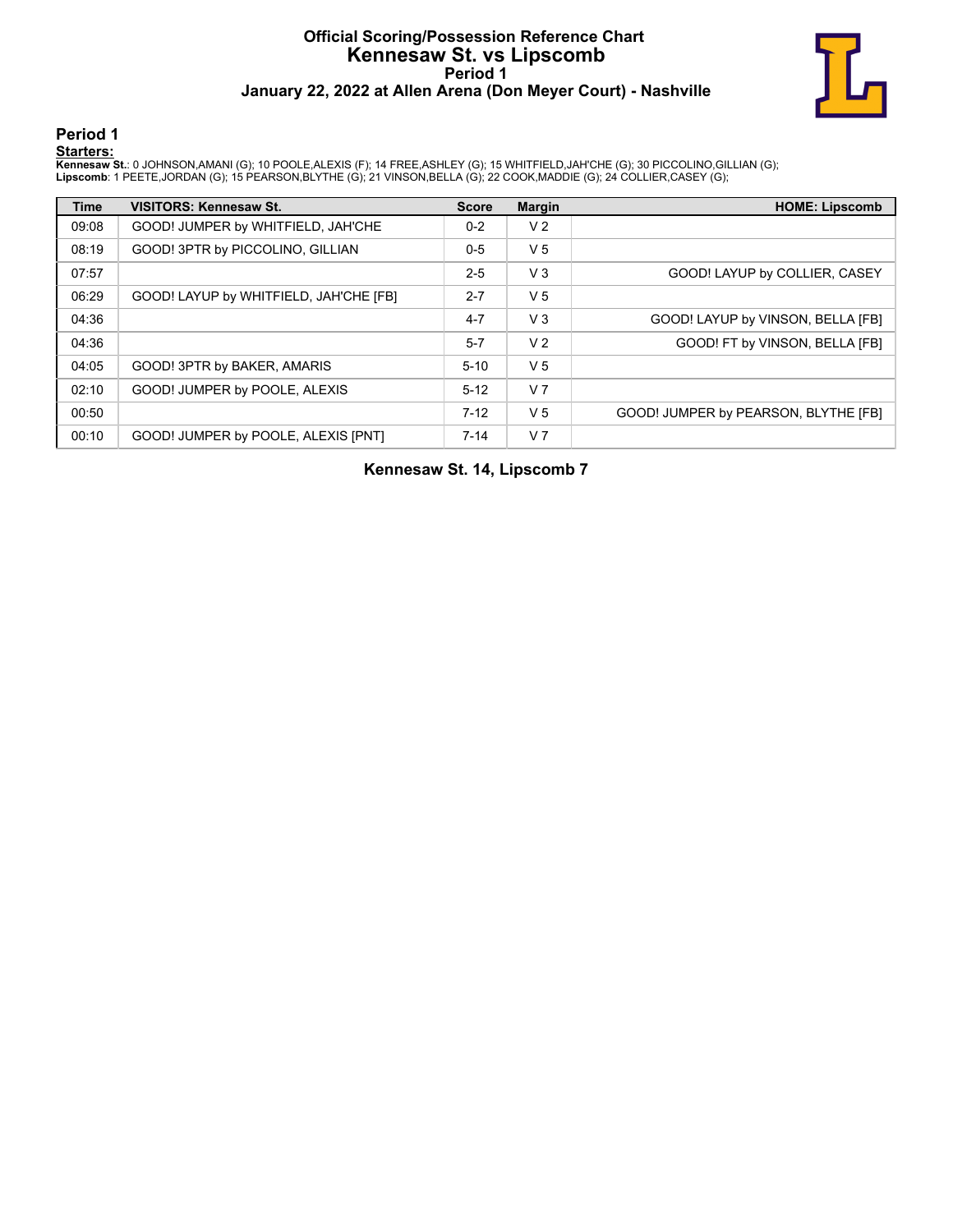# **Official Scoring/Possession Reference Chart Kennesaw St. vs Lipscomb Period 2 January 22, 2022 at Allen Arena (Don Meyer Court) - Nashville**



## **Period 2**

### **Starters:**

**Kennesaw St.**: 0 JOHNSON,AMANI (G); 10 POOLE,ALEXIS (F); 14 FREE,ASHLEY (G); 15 WHITFIELD,JAH'CHE (G); 30 PICCOLINO,GILLIAN (G);<br>**Lipscomb**: 1 PEETE,JORDAN (G); 15 PEARSON,BLYTHE (G); 21 VINSON,BELLA (G); 22 COOK,MADDIE (

| <b>Time</b> | <b>VISITORS: Kennesaw St.</b>      | <b>Score</b> | <b>Margin</b>  | <b>HOME: Lipscomb</b>                |
|-------------|------------------------------------|--------------|----------------|--------------------------------------|
| 09:43       | GOOD! 3PTR by PICCOLINO, GILLIAN   | $7 - 17$     | $V$ 10         |                                      |
| 09:08       |                                    | $9 - 17$     | $V_8$          | GOOD! LAYUP by PEETE, JORDAN         |
| 08:51       | GOOD! LAYUP by POOLE, ALEXIS       | $9 - 19$     | $V$ 10         |                                      |
| 08:14       |                                    | $12 - 19$    | V <sub>7</sub> | GOOD! 3PTR by SHELTON, SYDNEY        |
| 07:36       |                                    | $15 - 19$    | V <sub>4</sub> | GOOD! 3PTR by SHELTON, SYDNEY        |
| 07:09       | GOOD! JUMPER by PICCOLINO, GILLIAN | $15 - 21$    | $V_6$          |                                      |
| 06:52       |                                    | 18-21        | V <sub>3</sub> | GOOD! 3PTR by PEARSON, BLYTHE        |
| 05:48       |                                    | $21 - 21$    | T              | GOOD! 3PTR by HOLCOMB, JALYN [FB]    |
| 05:14       |                                    | $23 - 21$    | H <sub>2</sub> | GOOD! LAYUP by SHELTON, SYDNEY [PNT] |
| 05:14       |                                    | $24 - 21$    | $H_3$          | GOOD! FT by SHELTON, SYDNEY          |
| 05:00       | GOOD! FT by LEGISTER, GABI         | 24-22        | H <sub>2</sub> |                                      |
| 04:36       |                                    | 26-22        | H <sub>4</sub> | GOOD! LAYUP by HOLCOMB, JALYN        |
| 04:14       | GOOD! 3PTR by JOHNSON, AMANI       | 26-25        | H <sub>1</sub> |                                      |
| 03:40       |                                    | 28-25        | $H_3$          | GOOD! LAYUP by SHELTON, SYDNEY [FB]  |
| 03:03       |                                    | $31 - 25$    | $H_6$          | GOOD! 3PTR by PEETE, JORDAN          |
| 02:53       | GOOD! FT by JOHNSON, AMANI         | $31 - 26$    | H <sub>5</sub> |                                      |
| 02:53       | GOOD! FT by JOHNSON, AMANI         | $31 - 27$    | H <sub>4</sub> |                                      |
| 01:33       |                                    | 32-27        | H <sub>5</sub> | GOOD! FT by HEMPHILL, NICOLE         |
| 01:33       |                                    | $33 - 27$    | H <sub>6</sub> | GOOD! FT by HEMPHILL, NICOLE         |
| 00:02       |                                    | $35 - 27$    | H 8            | GOOD! LAYUP by SHELTON, SYDNEY [PNT] |

**Kennesaw St. 27, Lipscomb 35**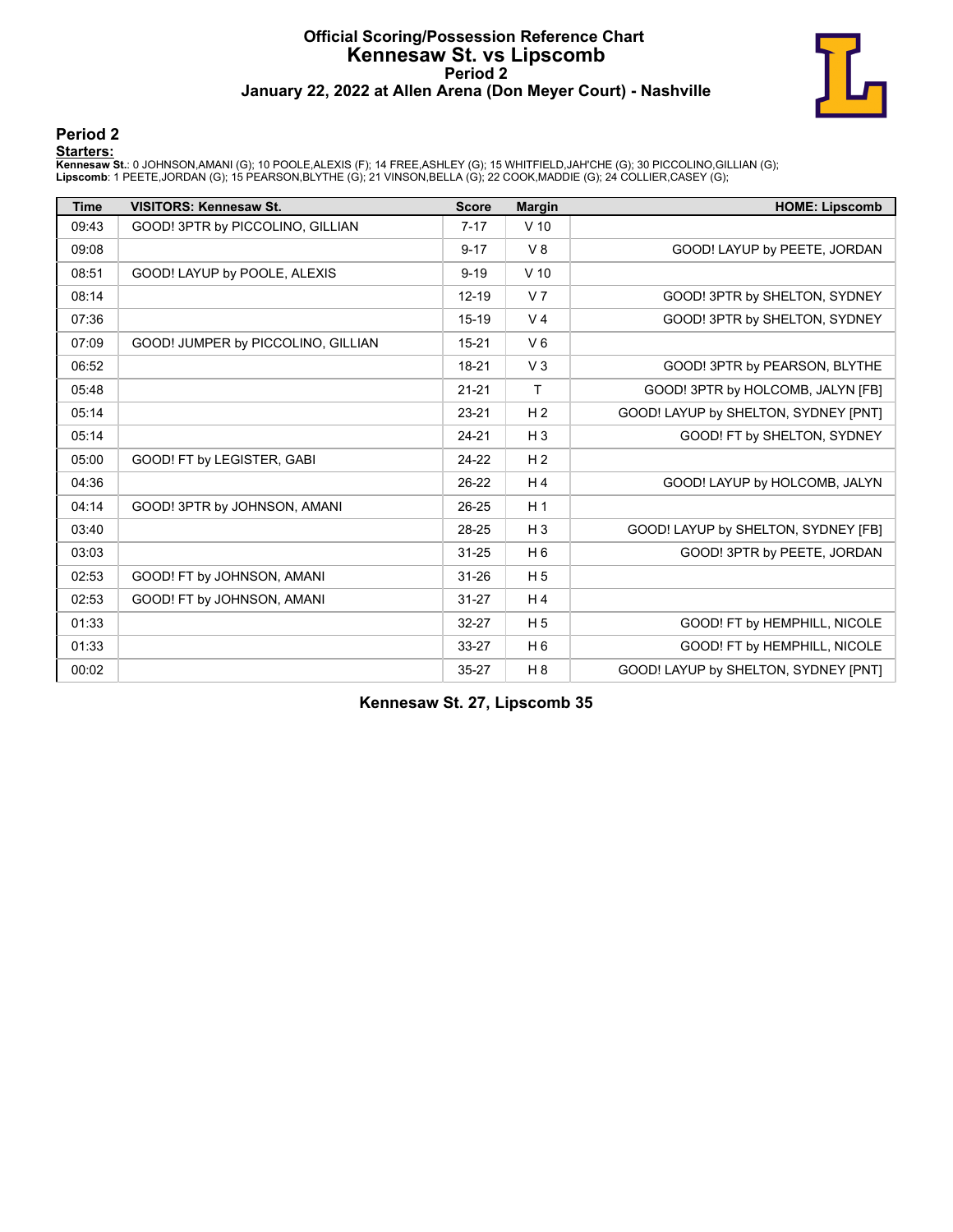# **Official Scoring/Possession Reference Chart Kennesaw St. vs Lipscomb Period 3 January 22, 2022 at Allen Arena (Don Meyer Court) - Nashville**



## **Period 3**

### **Starters:**

**Kennesaw St.**: 0 JOHNSON,AMANI (G); 10 POOLE,ALEXIS (F); 14 FREE,ASHLEY (G); 15 WHITFIELD,JAH'CHE (G); 30 PICCOLINO,GILLIAN (G);<br>**Lipscomb**: 1 PEETE,JORDAN (G); 15 PEARSON,BLYTHE (G); 21 VINSON,BELLA (G); 22 COOK,MADDIE (

| <b>Time</b> | <b>VISITORS: Kennesaw St.</b>       | <b>Score</b> | <b>Margin</b>  | <b>HOME: Lipscomb</b>            |
|-------------|-------------------------------------|--------------|----------------|----------------------------------|
| 07:59       | GOOD! LAYUP by POOLE, ALEXIS        | $35 - 29$    | H 6            |                                  |
| 07:42       |                                     | 36-29        | H <sub>7</sub> | GOOD! FT by VINSON, BELLA        |
| 07:42       |                                     | 37-29        | H 8            | GOOD! FT by VINSON, BELLA        |
| 06:29       | GOOD! 3PTR by WHITFIELD, JAH'CHE    | 37-32        | H <sub>5</sub> |                                  |
| 06:13       |                                     | 40-32        | H 8            | GOOD! 3PTR by VINSON, BELLA [FB] |
| 05:29       | GOOD! LAYUP by LEGISTER, GABI [FB]  | 40-34        | H <sub>6</sub> |                                  |
| 04:42       | GOOD! JUMPER by JONES, STACIE [PNT] | 40-36        | H4             |                                  |
| 03:13       |                                     | 43-36        | H <sub>7</sub> | GOOD! 3PTR by PEETE, JORDAN      |
| 02:55       | GOOD! FT by POOLE, ALEXIS           | 43-37        | H 6            |                                  |
| 01:37       |                                     | 44-37        | H <sub>7</sub> | GOOD! FT by VINSON, BELLA        |
| 01:37       |                                     | 45-37        | H 8            | GOOD! FT by VINSON. BELLA        |

**Kennesaw St. 37, Lipscomb 45**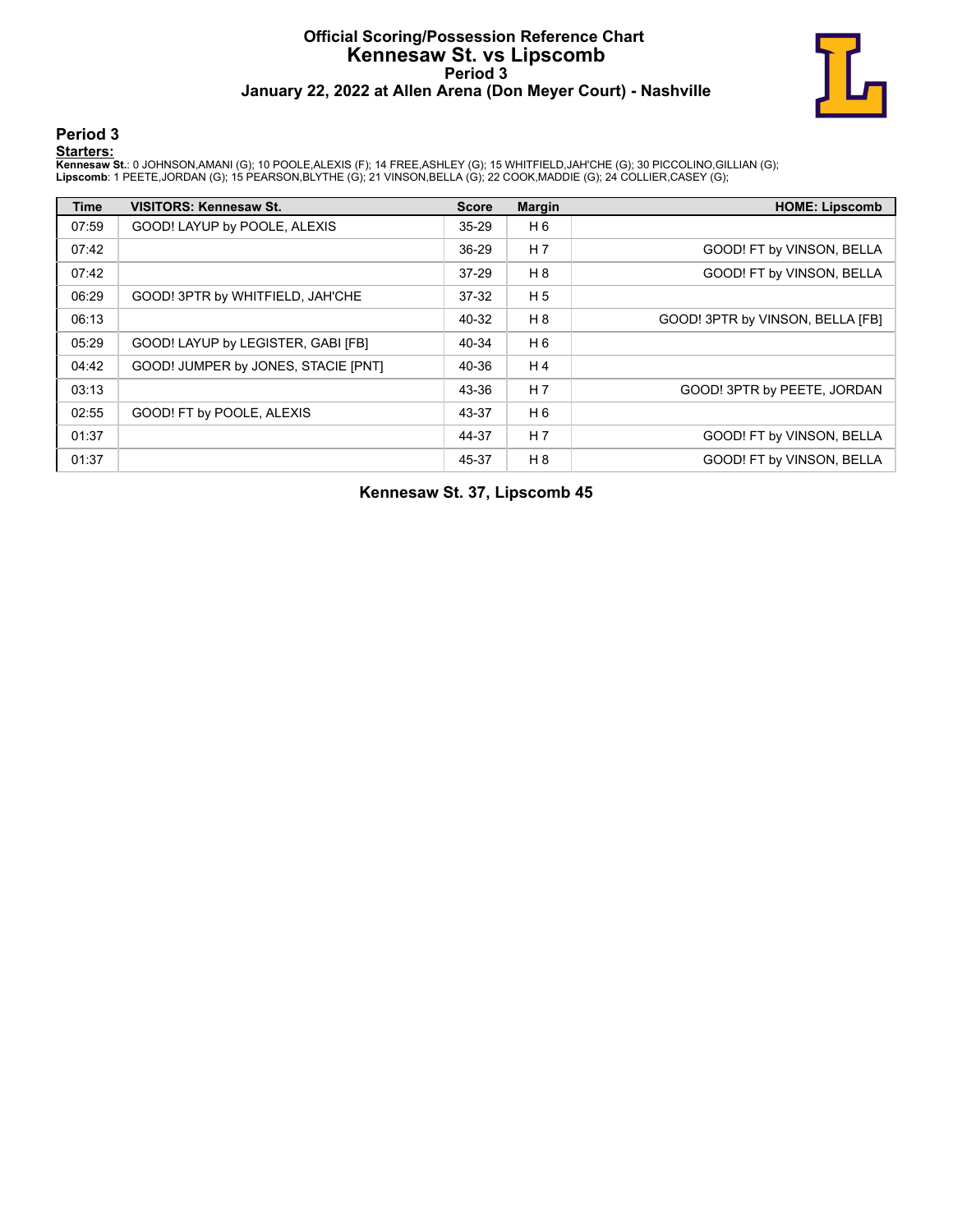# **Official Scoring/Possession Reference Chart Kennesaw St. vs Lipscomb Period 4 January 22, 2022 at Allen Arena (Don Meyer Court) - Nashville**



### **Period 4**

### **Starters:**

**Kennesaw St.**: 0 JOHNSON,AMANI (G); 10 POOLE,ALEXIS (F); 14 FREE,ASHLEY (G); 15 WHITFIELD,JAH'CHE (G); 30 PICCOLINO,GILLIAN (G);<br>**Lipscomb**: 1 PEETE,JORDAN (G); 15 PEARSON,BLYTHE (G); 21 VINSON,BELLA (G); 22 COOK,MADDIE (

| <b>Time</b> | <b>VISITORS: Kennesaw St.</b>         | <b>Score</b> | <b>Margin</b>  | <b>HOME: Lipscomb</b>               |
|-------------|---------------------------------------|--------------|----------------|-------------------------------------|
| 09:51       | GOOD! LAYUP by JONES, STACIE          | 45-39        | H 6            |                                     |
| 08:56       |                                       | 46-39        | H 7            | GOOD! FT by SHELTON, SYDNEY [FB]    |
| 08:23       |                                       | 48-39        | H 9            | GOOD! LAYUP by COLLIER, CASEY       |
| 07:41       |                                       | 50-39        | H 11           | GOOD! LAYUP by HOLCOMB, JALYN [PNT] |
| 07:24       | GOOD! LAYUP by POOLE, ALEXIS          | $50 - 41$    | H <sub>9</sub> |                                     |
| 06:29       |                                       | 53-41        | H 12           | GOOD! 3PTR by COLLIER, CASEY        |
| 05:40       |                                       | 55-41        | H 14           | GOOD! JUMPER by VINSON, BELLA [PNT] |
| 04:53       | GOOD! LAYUP by JONES, STACIE          | 55-43        | H 12           |                                     |
| 04:32       | GOOD! LAYUP by RODRIGUEZ, JULIA [PNT] | 55-45        | H 10           |                                     |
| 03:52       | GOOD! LAYUP by RODRIGUEZ, JULIA       | 55-47        | H 8            |                                     |
| 03:15       |                                       | 58-47        | H 11           | GOOD! 3PTR by PEARSON, BLYTHE       |
| 02:47       | GOOD! LAYUP by POOLE, ALEXIS [FB]     | 58-49        | H <sub>9</sub> |                                     |
| 01:55       | GOOD! FT by WHITFIELD, JAH'CHE        | 58-50        | H 8            |                                     |
| 01:55       | GOOD! FT by WHITFIELD, JAH'CHE        | 58-51        | H <sub>7</sub> |                                     |
| 01:14       | GOOD! FT by WHITFIELD, JAH'CHE [FB]   | 58-52        | H <sub>6</sub> |                                     |
| 01:14       | GOOD! FT by WHITFIELD, JAH'CHE [FB]   | 58-53        | H <sub>5</sub> |                                     |
| 00:29       |                                       | 59-53        | H 6            | GOOD! FT by HOLCOMB, JALYN [FB]     |
| 00:17       |                                       | 60-53        | H 7            | GOOD! FT by VINSON, BELLA [FB]      |
| 00:17       |                                       | 61-53        | H <sub>8</sub> | GOOD! FT by VINSON, BELLA [FB]      |

**Kennesaw St. 53, Lipscomb 61**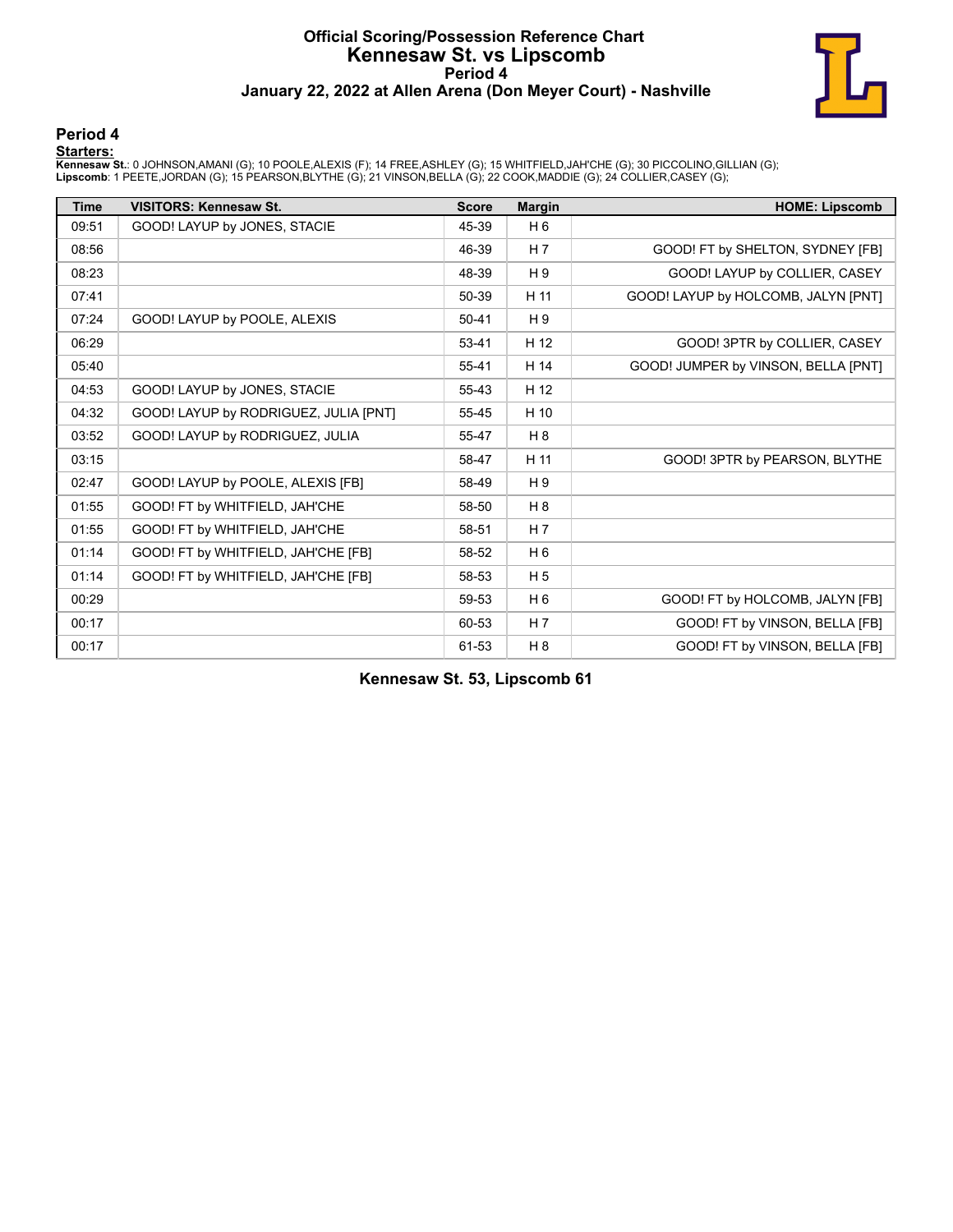

| January 22, 2022 at Allen Arena (Don Meyer Court) - Nashville |  |  |
|---------------------------------------------------------------|--|--|
|---------------------------------------------------------------|--|--|

| <b>VISITORS: Kennesaw St.</b>  | <b>Time</b> | <b>Score</b> | <b>HOME: Lipscomb</b>    |
|--------------------------------|-------------|--------------|--------------------------|
| 0 JOHNSON, AMANI               |             |              | 1 PEETE, JORDAN          |
| 10 POOLE, ALEXIS               |             |              | 15 PEARSON, BLYTHE       |
| 14 FREE, ASHLEY                |             |              | 21 VINSON, BELLA         |
| 15 WHITFIELD, JAH'CHE          |             |              | 22 COOK, MADDIE          |
| 30 PICCOLINO, GILLIAN          |             |              | 24 COLLIER, CASEY        |
| SUB OUT: 10 POOLE, ALEXIS      | 07:15       | $5-2$        |                          |
| SUB IN: 20 JONES, STACIE       | 07:15       |              |                          |
|                                | 04:36       | $7 - 4$      | SUB OUT: PEETE, JORDAN   |
|                                | 04:36       |              | SUB OUT: COOK, MADDIE    |
|                                | 04:36       |              | SUB IN: SHELTON, SYDNEY  |
|                                | 04:36       |              | SUB IN: HOLCOMB, JALYN   |
| SUB OUT: 0 JOHNSON, AMANI      | 04:36       |              |                          |
| SUB OUT: 15 WHITFIELD, JAH'CHE | 04:36       |              |                          |
| SUB OUT: 30 PICCOLINO, GILLIAN | 04:36       |              |                          |
| SUB IN: 12 BAKER, AMARIS       | 04:36       |              |                          |
| SUB IN: 25 LEGISTER, GABI      | 04:36       |              |                          |
| SUB IN: 32 RODRIGUEZ, JULIA    | 04:36       |              |                          |
| SUB OUT: 20 JONES, STACIE      | 03:32       | $10-5$       |                          |
| SUB OUT: 32 RODRIGUEZ, JULIA   | 03:32       |              |                          |
| SUB IN: 0 JOHNSON, AMANI       | 03:32       |              |                          |
| SUB IN: 10 POOLE, ALEXIS       | 03:32       |              |                          |
| SUB OUT: 14 FREE, ASHLEY       | 03:32       |              |                          |
| SUB IN: 32 RODRIGUEZ, JULIA    | 03:32       |              |                          |
|                                | 00:16       | $12 - 7$     | SUB OUT: PEARSON, BLYTHE |
|                                | 00:16       |              | SUB OUT: VINSON, BELLA   |
|                                | 00:16       |              | SUB OUT: HOLCOMB, JALYN  |
|                                | 00:16       |              | SUB OUT: COLLIER, CASEY  |
|                                | 00:16       |              | SUB IN: PEETE, JORDAN    |
|                                | 00:16       |              | SUB IN: HEMPHILL, NICOLE |
|                                | 00:16       |              | SUB IN: COOK, MADDIE     |
|                                | 00:16       |              | SUB IN: SALEH, DIANA     |
| SUB OUT: 25 LEGISTER, GABI     | 00:16       |              |                          |
| SUB OUT: 32 RODRIGUEZ, JULIA   | 00:16       |              |                          |
| SUB IN: 15 WHITFIELD, JAH'CHE  | 00:16       |              |                          |
| SUB IN: 30 PICCOLINO, GILLIAN  | 00:16       |              |                          |

**Kennesaw St. 14, Lipscomb 7**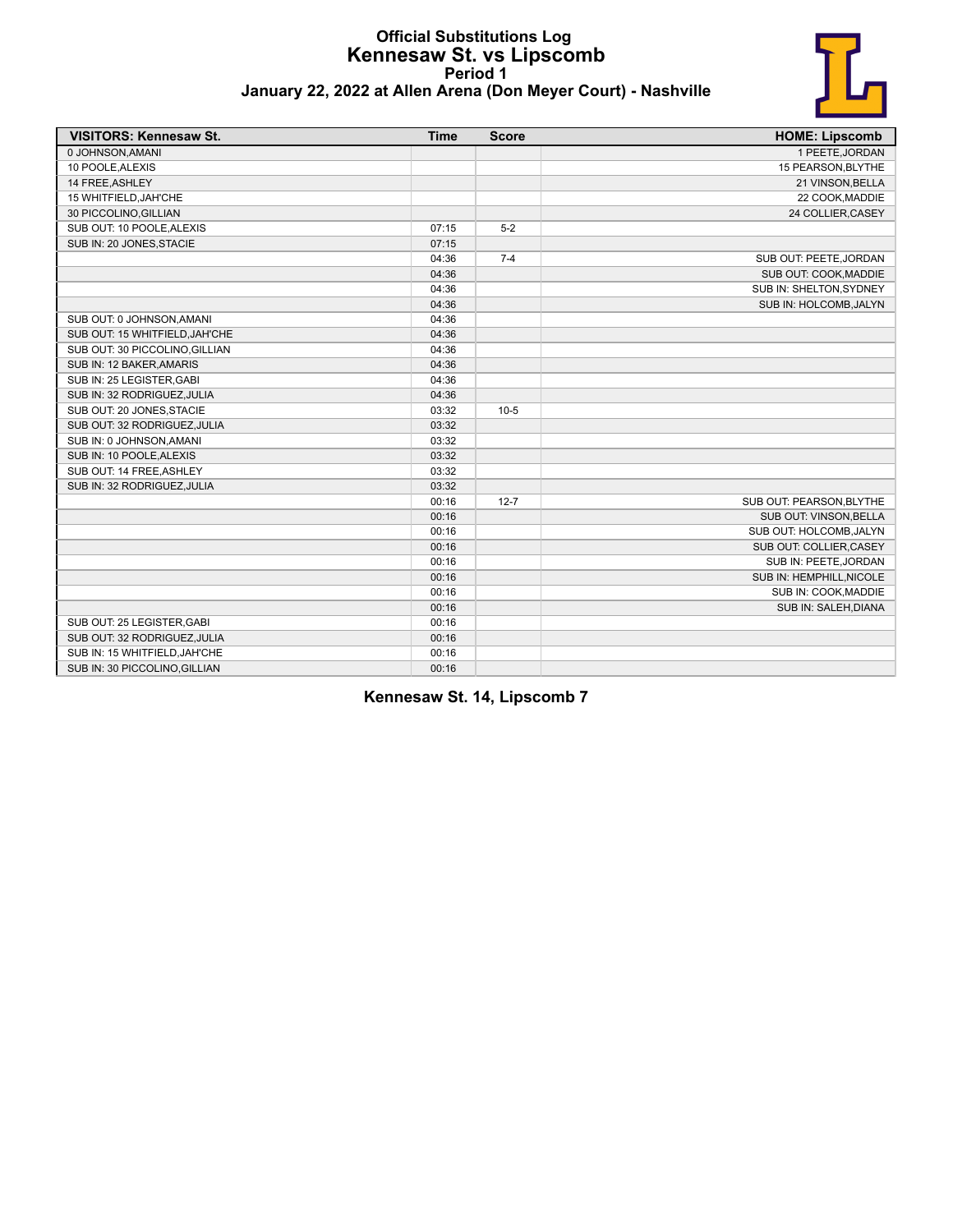

|  | January 22, 2022 at Allen Arena (Don Meyer Court) - Nashville |  |  |  |
|--|---------------------------------------------------------------|--|--|--|
|--|---------------------------------------------------------------|--|--|--|

| <b>VISITORS: Kennesaw St.</b>  | <b>Time</b> | <b>Score</b>             | <b>HOME: Lipscomb</b>     |
|--------------------------------|-------------|--------------------------|---------------------------|
| 0 JOHNSON, AMANI               |             |                          | 1 PEETE, JORDAN           |
| 10 POOLE, ALEXIS               |             |                          | 15 PEARSON, BLYTHE        |
| 14 FREE, ASHLEY                |             |                          | 21 VINSON, BELLA          |
| 15 WHITFIELD, JAH'CHE          |             |                          | 22 COOK, MADDIE           |
| 30 PICCOLINO, GILLIAN          |             |                          | 24 COLLIER, CASEY         |
| SUB OUT: 12 BAKER, AMARIS      | 10:00       | $\overline{\phantom{a}}$ |                           |
| SUB IN: 13 MULLINS, JODI       | 10:00       |                          |                           |
|                                | 09:17       | $17 - 7$                 | SUB OUT: HEMPHILL, NICOLE |
|                                | 09:17       |                          | SUB OUT: COOK, MADDIE     |
|                                | 09:17       |                          | SUB OUT: SALEH, DIANA     |
|                                | 09:17       |                          | SUB IN: PEARSON, BLYTHE   |
|                                | 09:17       |                          | SUB IN: VINSON, BELLA     |
|                                | 09:17       |                          | SUB IN: HOLCOMB, JALYN    |
| SUB OUT: 10 POOLE, ALEXIS      | 08:47       | $19-9$                   |                           |
| SUB IN: 20 JONES, STACIE       | 08:47       |                          |                           |
| SUB OUT: 13 MULLINS, JODI      | 07:55       | $19-12$                  |                           |
| SUB IN: 14 FREE, ASHLEY        | 07:55       |                          |                           |
| SUB OUT: 20 JONES, STACIE      | 07:14       | 19-15                    |                           |
| SUB IN: 25 LEGISTER, GABI      | 07:14       |                          |                           |
| SUB OUT: 30 PICCOLINO, GILLIAN | 05:24       | $21 - 21$                |                           |
| SUB IN: 10 POOLE, ALEXIS       | 05:24       |                          |                           |
| SUB OUT: 14 FREE, ASHLEY       | 05:14       | $21 - 23$                |                           |
| SUB IN: 12 BAKER, AMARIS       | 05:14       |                          |                           |
|                                | 05:00       | $22 - 24$                | SUB OUT: PEARSON, BLYTHE  |
|                                | 05:00       |                          | SUB IN: SALEH, DIANA      |
| SUB OUT: 25 LEGISTER, GABI     | 03:58       | 25-26                    |                           |
| SUB IN: 20 JONES, STACIE       | 03:58       |                          |                           |
|                                | 02:53       | 25-31                    | SUB OUT: PEETE, JORDAN    |
|                                | 02:53       |                          | SUB OUT: VINSON, BELLA    |
|                                | 02:53       |                          | SUB IN: PEARSON, BLYTHE   |
|                                | 02:53       |                          | SUB IN: COLLIER, CASEY    |
| SUB OUT: 10 POOLE, ALEXIS      | 02:53       |                          |                           |
| SUB IN: 30 PICCOLINO, GILLIAN  | 02:53       |                          |                           |
|                                | 02:15       | $27 - 31$                | SUB OUT: HOLCOMB, JALYN   |
|                                | 02:15       |                          | SUB OUT: SALEH, DIANA     |
|                                | 02:15       |                          | SUB IN: HEMPHILL, NICOLE  |
|                                | 02:15       |                          | SUB IN: COOK, MADDIE      |
| SUB OUT: 15 WHITFIELD, JAH'CHE | 01:33       | 27-31                    |                           |
| SUB OUT: 20 JONES, STACIE      | 01:33       |                          |                           |
| SUB IN: 10 POOLE, ALEXIS       | 01:33       |                          |                           |
| SUB IN: 32 RODRIGUEZ, JULIA    | 01:33       |                          |                           |

**Kennesaw St. 27, Lipscomb 35**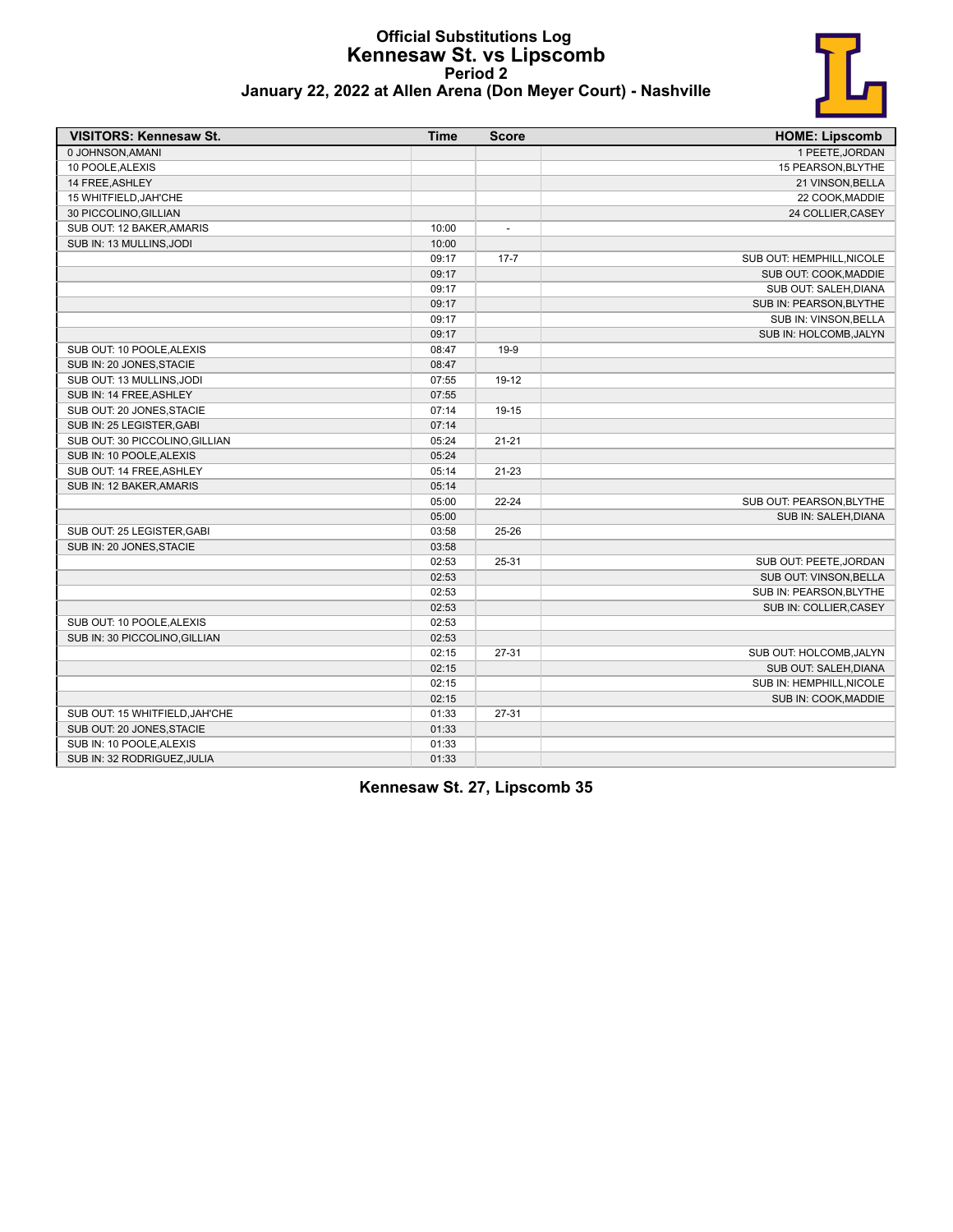

| January 22, 2022 at Allen Arena (Don Meyer Court) - Nashville |  |
|---------------------------------------------------------------|--|
|---------------------------------------------------------------|--|

| 0 JOHNSON, AMANI<br>1 PEETE, JORDAN<br>10 POOLE, ALEXIS<br>15 PEARSON, BLYTHE<br>14 FREE, ASHLEY<br>21 VINSON, BELLA<br>15 WHITFIELD, JAH'CHE<br>22 COOK, MADDIE<br>30 PICCOLINO, GILLIAN<br>24 COLLIER, CASEY<br>10:00<br>SUB OUT: HEMPHILL, NICOLE<br>$\overline{\phantom{a}}$<br>10:00<br>SUB IN: VINSON, BELLA<br>SUB OUT: 12 BAKER, AMARIS<br>10:00<br>SUB OUT: 32 RODRIGUEZ, JULIA<br>10:00<br>SUB IN: 14 FREE, ASHLEY<br>10:00<br>SUB IN: 15 WHITFIELD, JAH'CHE<br>10:00<br>09:18<br>SUB OUT: SHELTON, SYDNEY<br>$\overline{a}$<br>09:18<br>SUB IN: PEETE, JORDAN<br>07:42<br>SUB OUT: PEETE, JORDAN<br>29-35<br>07:42<br>SUB IN: HOLCOMB, JALYN<br>SUB OUT: 10 POOLE, ALEXIS<br>07:42<br>SUB IN: 25 LEGISTER.GABI<br>07:42<br>06:13<br>$32 - 40$<br>SUB OUT: VINSON BELLA<br>06:13<br>SUB OUT: COOK, MADDIE<br>06:13<br>SUB IN: SHELTON, SYDNEY<br>06:13<br>SUB IN: SALEH, DIANA<br>SUB OUT: 30 PICCOLINO.GILLIAN<br>06:13<br>SUB IN: 20 JONES, STACIE<br>06:13<br>04:36<br>36-40<br>SUB OUT: SALEH, DIANA<br>04:36<br>SUB IN: HEMPHILL, NICOLE<br>SUB OUT: 14 FREE, ASHLEY<br>04:36<br>04:36<br>SUB OUT: 15 WHITFIELD, JAH'CHE<br>04:36<br>SUB OUT: 25 LEGISTER, GABI<br>SUB IN: 10 POOLE, ALEXIS<br>04:36<br>SUB IN: 12 BAKER, AMARIS<br>04:36<br>SUB IN: 32 RODRIGUEZ, JULIA<br>04:36<br>SUB OUT: 20 JONES, STACIE<br>04:00<br>36-40<br>SUB IN: 30 PICCOLINO, GILLIAN<br>04:00<br>03:42<br>36-40<br>SUB OUT: COLLIER, CASEY<br>03:42<br>SUB IN: PEETE, JORDAN<br>SUB OUT: 0 JOHNSON, AMANI<br>03:42<br>03:42<br>SUB OUT: 32 RODRIGUEZ, JULIA<br>SUB IN: 14 FREE, ASHLEY<br>03:42<br>SUB IN: 15 WHITFIELD, JAH'CHE<br>03:42<br>02:55<br>36-43<br>SUB OUT: HEMPHILL, NICOLE<br>02:55<br>SUB IN: VINSON, BELLA<br>01:39<br>SUB OUT: PEETE, JORDAN<br>37-43<br>01:39<br>SUB IN: COLLIER, CASEY<br>SUB OUT: 14 FREE, ASHLEY<br>01:39<br>SUB IN: 32 RODRIGUEZ, JULIA<br>01:39<br>SUB OUT: 15 WHITFIELD, JAH'CHE<br>01:37<br>$37-43$<br>SUB IN: 0 JOHNSON, AMANI<br>01:37<br>SUB OUT: 10 POOLE, ALEXIS<br>00:56<br>37-45 | <b>VISITORS: Kennesaw St.</b> | <b>Time</b> | <b>Score</b> | <b>HOME: Lipscomb</b> |
|------------------------------------------------------------------------------------------------------------------------------------------------------------------------------------------------------------------------------------------------------------------------------------------------------------------------------------------------------------------------------------------------------------------------------------------------------------------------------------------------------------------------------------------------------------------------------------------------------------------------------------------------------------------------------------------------------------------------------------------------------------------------------------------------------------------------------------------------------------------------------------------------------------------------------------------------------------------------------------------------------------------------------------------------------------------------------------------------------------------------------------------------------------------------------------------------------------------------------------------------------------------------------------------------------------------------------------------------------------------------------------------------------------------------------------------------------------------------------------------------------------------------------------------------------------------------------------------------------------------------------------------------------------------------------------------------------------------------------------------------------------------------------------------------------------------------------------------------------------------------------------------------------------------------------------------------------------------------------------------------------------------------------|-------------------------------|-------------|--------------|-----------------------|
|                                                                                                                                                                                                                                                                                                                                                                                                                                                                                                                                                                                                                                                                                                                                                                                                                                                                                                                                                                                                                                                                                                                                                                                                                                                                                                                                                                                                                                                                                                                                                                                                                                                                                                                                                                                                                                                                                                                                                                                                                              |                               |             |              |                       |
|                                                                                                                                                                                                                                                                                                                                                                                                                                                                                                                                                                                                                                                                                                                                                                                                                                                                                                                                                                                                                                                                                                                                                                                                                                                                                                                                                                                                                                                                                                                                                                                                                                                                                                                                                                                                                                                                                                                                                                                                                              |                               |             |              |                       |
|                                                                                                                                                                                                                                                                                                                                                                                                                                                                                                                                                                                                                                                                                                                                                                                                                                                                                                                                                                                                                                                                                                                                                                                                                                                                                                                                                                                                                                                                                                                                                                                                                                                                                                                                                                                                                                                                                                                                                                                                                              |                               |             |              |                       |
|                                                                                                                                                                                                                                                                                                                                                                                                                                                                                                                                                                                                                                                                                                                                                                                                                                                                                                                                                                                                                                                                                                                                                                                                                                                                                                                                                                                                                                                                                                                                                                                                                                                                                                                                                                                                                                                                                                                                                                                                                              |                               |             |              |                       |
|                                                                                                                                                                                                                                                                                                                                                                                                                                                                                                                                                                                                                                                                                                                                                                                                                                                                                                                                                                                                                                                                                                                                                                                                                                                                                                                                                                                                                                                                                                                                                                                                                                                                                                                                                                                                                                                                                                                                                                                                                              |                               |             |              |                       |
|                                                                                                                                                                                                                                                                                                                                                                                                                                                                                                                                                                                                                                                                                                                                                                                                                                                                                                                                                                                                                                                                                                                                                                                                                                                                                                                                                                                                                                                                                                                                                                                                                                                                                                                                                                                                                                                                                                                                                                                                                              |                               |             |              |                       |
|                                                                                                                                                                                                                                                                                                                                                                                                                                                                                                                                                                                                                                                                                                                                                                                                                                                                                                                                                                                                                                                                                                                                                                                                                                                                                                                                                                                                                                                                                                                                                                                                                                                                                                                                                                                                                                                                                                                                                                                                                              |                               |             |              |                       |
|                                                                                                                                                                                                                                                                                                                                                                                                                                                                                                                                                                                                                                                                                                                                                                                                                                                                                                                                                                                                                                                                                                                                                                                                                                                                                                                                                                                                                                                                                                                                                                                                                                                                                                                                                                                                                                                                                                                                                                                                                              |                               |             |              |                       |
|                                                                                                                                                                                                                                                                                                                                                                                                                                                                                                                                                                                                                                                                                                                                                                                                                                                                                                                                                                                                                                                                                                                                                                                                                                                                                                                                                                                                                                                                                                                                                                                                                                                                                                                                                                                                                                                                                                                                                                                                                              |                               |             |              |                       |
|                                                                                                                                                                                                                                                                                                                                                                                                                                                                                                                                                                                                                                                                                                                                                                                                                                                                                                                                                                                                                                                                                                                                                                                                                                                                                                                                                                                                                                                                                                                                                                                                                                                                                                                                                                                                                                                                                                                                                                                                                              |                               |             |              |                       |
|                                                                                                                                                                                                                                                                                                                                                                                                                                                                                                                                                                                                                                                                                                                                                                                                                                                                                                                                                                                                                                                                                                                                                                                                                                                                                                                                                                                                                                                                                                                                                                                                                                                                                                                                                                                                                                                                                                                                                                                                                              |                               |             |              |                       |
|                                                                                                                                                                                                                                                                                                                                                                                                                                                                                                                                                                                                                                                                                                                                                                                                                                                                                                                                                                                                                                                                                                                                                                                                                                                                                                                                                                                                                                                                                                                                                                                                                                                                                                                                                                                                                                                                                                                                                                                                                              |                               |             |              |                       |
|                                                                                                                                                                                                                                                                                                                                                                                                                                                                                                                                                                                                                                                                                                                                                                                                                                                                                                                                                                                                                                                                                                                                                                                                                                                                                                                                                                                                                                                                                                                                                                                                                                                                                                                                                                                                                                                                                                                                                                                                                              |                               |             |              |                       |
|                                                                                                                                                                                                                                                                                                                                                                                                                                                                                                                                                                                                                                                                                                                                                                                                                                                                                                                                                                                                                                                                                                                                                                                                                                                                                                                                                                                                                                                                                                                                                                                                                                                                                                                                                                                                                                                                                                                                                                                                                              |                               |             |              |                       |
|                                                                                                                                                                                                                                                                                                                                                                                                                                                                                                                                                                                                                                                                                                                                                                                                                                                                                                                                                                                                                                                                                                                                                                                                                                                                                                                                                                                                                                                                                                                                                                                                                                                                                                                                                                                                                                                                                                                                                                                                                              |                               |             |              |                       |
|                                                                                                                                                                                                                                                                                                                                                                                                                                                                                                                                                                                                                                                                                                                                                                                                                                                                                                                                                                                                                                                                                                                                                                                                                                                                                                                                                                                                                                                                                                                                                                                                                                                                                                                                                                                                                                                                                                                                                                                                                              |                               |             |              |                       |
|                                                                                                                                                                                                                                                                                                                                                                                                                                                                                                                                                                                                                                                                                                                                                                                                                                                                                                                                                                                                                                                                                                                                                                                                                                                                                                                                                                                                                                                                                                                                                                                                                                                                                                                                                                                                                                                                                                                                                                                                                              |                               |             |              |                       |
|                                                                                                                                                                                                                                                                                                                                                                                                                                                                                                                                                                                                                                                                                                                                                                                                                                                                                                                                                                                                                                                                                                                                                                                                                                                                                                                                                                                                                                                                                                                                                                                                                                                                                                                                                                                                                                                                                                                                                                                                                              |                               |             |              |                       |
|                                                                                                                                                                                                                                                                                                                                                                                                                                                                                                                                                                                                                                                                                                                                                                                                                                                                                                                                                                                                                                                                                                                                                                                                                                                                                                                                                                                                                                                                                                                                                                                                                                                                                                                                                                                                                                                                                                                                                                                                                              |                               |             |              |                       |
|                                                                                                                                                                                                                                                                                                                                                                                                                                                                                                                                                                                                                                                                                                                                                                                                                                                                                                                                                                                                                                                                                                                                                                                                                                                                                                                                                                                                                                                                                                                                                                                                                                                                                                                                                                                                                                                                                                                                                                                                                              |                               |             |              |                       |
|                                                                                                                                                                                                                                                                                                                                                                                                                                                                                                                                                                                                                                                                                                                                                                                                                                                                                                                                                                                                                                                                                                                                                                                                                                                                                                                                                                                                                                                                                                                                                                                                                                                                                                                                                                                                                                                                                                                                                                                                                              |                               |             |              |                       |
|                                                                                                                                                                                                                                                                                                                                                                                                                                                                                                                                                                                                                                                                                                                                                                                                                                                                                                                                                                                                                                                                                                                                                                                                                                                                                                                                                                                                                                                                                                                                                                                                                                                                                                                                                                                                                                                                                                                                                                                                                              |                               |             |              |                       |
|                                                                                                                                                                                                                                                                                                                                                                                                                                                                                                                                                                                                                                                                                                                                                                                                                                                                                                                                                                                                                                                                                                                                                                                                                                                                                                                                                                                                                                                                                                                                                                                                                                                                                                                                                                                                                                                                                                                                                                                                                              |                               |             |              |                       |
|                                                                                                                                                                                                                                                                                                                                                                                                                                                                                                                                                                                                                                                                                                                                                                                                                                                                                                                                                                                                                                                                                                                                                                                                                                                                                                                                                                                                                                                                                                                                                                                                                                                                                                                                                                                                                                                                                                                                                                                                                              |                               |             |              |                       |
|                                                                                                                                                                                                                                                                                                                                                                                                                                                                                                                                                                                                                                                                                                                                                                                                                                                                                                                                                                                                                                                                                                                                                                                                                                                                                                                                                                                                                                                                                                                                                                                                                                                                                                                                                                                                                                                                                                                                                                                                                              |                               |             |              |                       |
|                                                                                                                                                                                                                                                                                                                                                                                                                                                                                                                                                                                                                                                                                                                                                                                                                                                                                                                                                                                                                                                                                                                                                                                                                                                                                                                                                                                                                                                                                                                                                                                                                                                                                                                                                                                                                                                                                                                                                                                                                              |                               |             |              |                       |
|                                                                                                                                                                                                                                                                                                                                                                                                                                                                                                                                                                                                                                                                                                                                                                                                                                                                                                                                                                                                                                                                                                                                                                                                                                                                                                                                                                                                                                                                                                                                                                                                                                                                                                                                                                                                                                                                                                                                                                                                                              |                               |             |              |                       |
|                                                                                                                                                                                                                                                                                                                                                                                                                                                                                                                                                                                                                                                                                                                                                                                                                                                                                                                                                                                                                                                                                                                                                                                                                                                                                                                                                                                                                                                                                                                                                                                                                                                                                                                                                                                                                                                                                                                                                                                                                              |                               |             |              |                       |
|                                                                                                                                                                                                                                                                                                                                                                                                                                                                                                                                                                                                                                                                                                                                                                                                                                                                                                                                                                                                                                                                                                                                                                                                                                                                                                                                                                                                                                                                                                                                                                                                                                                                                                                                                                                                                                                                                                                                                                                                                              |                               |             |              |                       |
|                                                                                                                                                                                                                                                                                                                                                                                                                                                                                                                                                                                                                                                                                                                                                                                                                                                                                                                                                                                                                                                                                                                                                                                                                                                                                                                                                                                                                                                                                                                                                                                                                                                                                                                                                                                                                                                                                                                                                                                                                              |                               |             |              |                       |
|                                                                                                                                                                                                                                                                                                                                                                                                                                                                                                                                                                                                                                                                                                                                                                                                                                                                                                                                                                                                                                                                                                                                                                                                                                                                                                                                                                                                                                                                                                                                                                                                                                                                                                                                                                                                                                                                                                                                                                                                                              |                               |             |              |                       |
|                                                                                                                                                                                                                                                                                                                                                                                                                                                                                                                                                                                                                                                                                                                                                                                                                                                                                                                                                                                                                                                                                                                                                                                                                                                                                                                                                                                                                                                                                                                                                                                                                                                                                                                                                                                                                                                                                                                                                                                                                              |                               |             |              |                       |
|                                                                                                                                                                                                                                                                                                                                                                                                                                                                                                                                                                                                                                                                                                                                                                                                                                                                                                                                                                                                                                                                                                                                                                                                                                                                                                                                                                                                                                                                                                                                                                                                                                                                                                                                                                                                                                                                                                                                                                                                                              |                               |             |              |                       |
|                                                                                                                                                                                                                                                                                                                                                                                                                                                                                                                                                                                                                                                                                                                                                                                                                                                                                                                                                                                                                                                                                                                                                                                                                                                                                                                                                                                                                                                                                                                                                                                                                                                                                                                                                                                                                                                                                                                                                                                                                              |                               |             |              |                       |
|                                                                                                                                                                                                                                                                                                                                                                                                                                                                                                                                                                                                                                                                                                                                                                                                                                                                                                                                                                                                                                                                                                                                                                                                                                                                                                                                                                                                                                                                                                                                                                                                                                                                                                                                                                                                                                                                                                                                                                                                                              |                               |             |              |                       |
|                                                                                                                                                                                                                                                                                                                                                                                                                                                                                                                                                                                                                                                                                                                                                                                                                                                                                                                                                                                                                                                                                                                                                                                                                                                                                                                                                                                                                                                                                                                                                                                                                                                                                                                                                                                                                                                                                                                                                                                                                              |                               |             |              |                       |
|                                                                                                                                                                                                                                                                                                                                                                                                                                                                                                                                                                                                                                                                                                                                                                                                                                                                                                                                                                                                                                                                                                                                                                                                                                                                                                                                                                                                                                                                                                                                                                                                                                                                                                                                                                                                                                                                                                                                                                                                                              |                               |             |              |                       |
|                                                                                                                                                                                                                                                                                                                                                                                                                                                                                                                                                                                                                                                                                                                                                                                                                                                                                                                                                                                                                                                                                                                                                                                                                                                                                                                                                                                                                                                                                                                                                                                                                                                                                                                                                                                                                                                                                                                                                                                                                              |                               |             |              |                       |
|                                                                                                                                                                                                                                                                                                                                                                                                                                                                                                                                                                                                                                                                                                                                                                                                                                                                                                                                                                                                                                                                                                                                                                                                                                                                                                                                                                                                                                                                                                                                                                                                                                                                                                                                                                                                                                                                                                                                                                                                                              |                               |             |              |                       |
|                                                                                                                                                                                                                                                                                                                                                                                                                                                                                                                                                                                                                                                                                                                                                                                                                                                                                                                                                                                                                                                                                                                                                                                                                                                                                                                                                                                                                                                                                                                                                                                                                                                                                                                                                                                                                                                                                                                                                                                                                              |                               |             |              |                       |
|                                                                                                                                                                                                                                                                                                                                                                                                                                                                                                                                                                                                                                                                                                                                                                                                                                                                                                                                                                                                                                                                                                                                                                                                                                                                                                                                                                                                                                                                                                                                                                                                                                                                                                                                                                                                                                                                                                                                                                                                                              |                               |             |              |                       |
|                                                                                                                                                                                                                                                                                                                                                                                                                                                                                                                                                                                                                                                                                                                                                                                                                                                                                                                                                                                                                                                                                                                                                                                                                                                                                                                                                                                                                                                                                                                                                                                                                                                                                                                                                                                                                                                                                                                                                                                                                              |                               |             |              |                       |
|                                                                                                                                                                                                                                                                                                                                                                                                                                                                                                                                                                                                                                                                                                                                                                                                                                                                                                                                                                                                                                                                                                                                                                                                                                                                                                                                                                                                                                                                                                                                                                                                                                                                                                                                                                                                                                                                                                                                                                                                                              |                               |             |              |                       |
|                                                                                                                                                                                                                                                                                                                                                                                                                                                                                                                                                                                                                                                                                                                                                                                                                                                                                                                                                                                                                                                                                                                                                                                                                                                                                                                                                                                                                                                                                                                                                                                                                                                                                                                                                                                                                                                                                                                                                                                                                              |                               |             |              |                       |
|                                                                                                                                                                                                                                                                                                                                                                                                                                                                                                                                                                                                                                                                                                                                                                                                                                                                                                                                                                                                                                                                                                                                                                                                                                                                                                                                                                                                                                                                                                                                                                                                                                                                                                                                                                                                                                                                                                                                                                                                                              |                               |             |              |                       |
|                                                                                                                                                                                                                                                                                                                                                                                                                                                                                                                                                                                                                                                                                                                                                                                                                                                                                                                                                                                                                                                                                                                                                                                                                                                                                                                                                                                                                                                                                                                                                                                                                                                                                                                                                                                                                                                                                                                                                                                                                              |                               |             |              |                       |
|                                                                                                                                                                                                                                                                                                                                                                                                                                                                                                                                                                                                                                                                                                                                                                                                                                                                                                                                                                                                                                                                                                                                                                                                                                                                                                                                                                                                                                                                                                                                                                                                                                                                                                                                                                                                                                                                                                                                                                                                                              |                               |             |              |                       |
|                                                                                                                                                                                                                                                                                                                                                                                                                                                                                                                                                                                                                                                                                                                                                                                                                                                                                                                                                                                                                                                                                                                                                                                                                                                                                                                                                                                                                                                                                                                                                                                                                                                                                                                                                                                                                                                                                                                                                                                                                              |                               |             |              |                       |
|                                                                                                                                                                                                                                                                                                                                                                                                                                                                                                                                                                                                                                                                                                                                                                                                                                                                                                                                                                                                                                                                                                                                                                                                                                                                                                                                                                                                                                                                                                                                                                                                                                                                                                                                                                                                                                                                                                                                                                                                                              | SUB IN: 20 JONES, STACIE      | 00:56       |              |                       |
| 00:01<br>37-45<br>SUB OUT: VINSON.BELLA                                                                                                                                                                                                                                                                                                                                                                                                                                                                                                                                                                                                                                                                                                                                                                                                                                                                                                                                                                                                                                                                                                                                                                                                                                                                                                                                                                                                                                                                                                                                                                                                                                                                                                                                                                                                                                                                                                                                                                                      |                               |             |              |                       |
| 00:01<br>SUB IN: COOK, MADDIE                                                                                                                                                                                                                                                                                                                                                                                                                                                                                                                                                                                                                                                                                                                                                                                                                                                                                                                                                                                                                                                                                                                                                                                                                                                                                                                                                                                                                                                                                                                                                                                                                                                                                                                                                                                                                                                                                                                                                                                                |                               |             |              |                       |

**Kennesaw St. 37, Lipscomb 45**